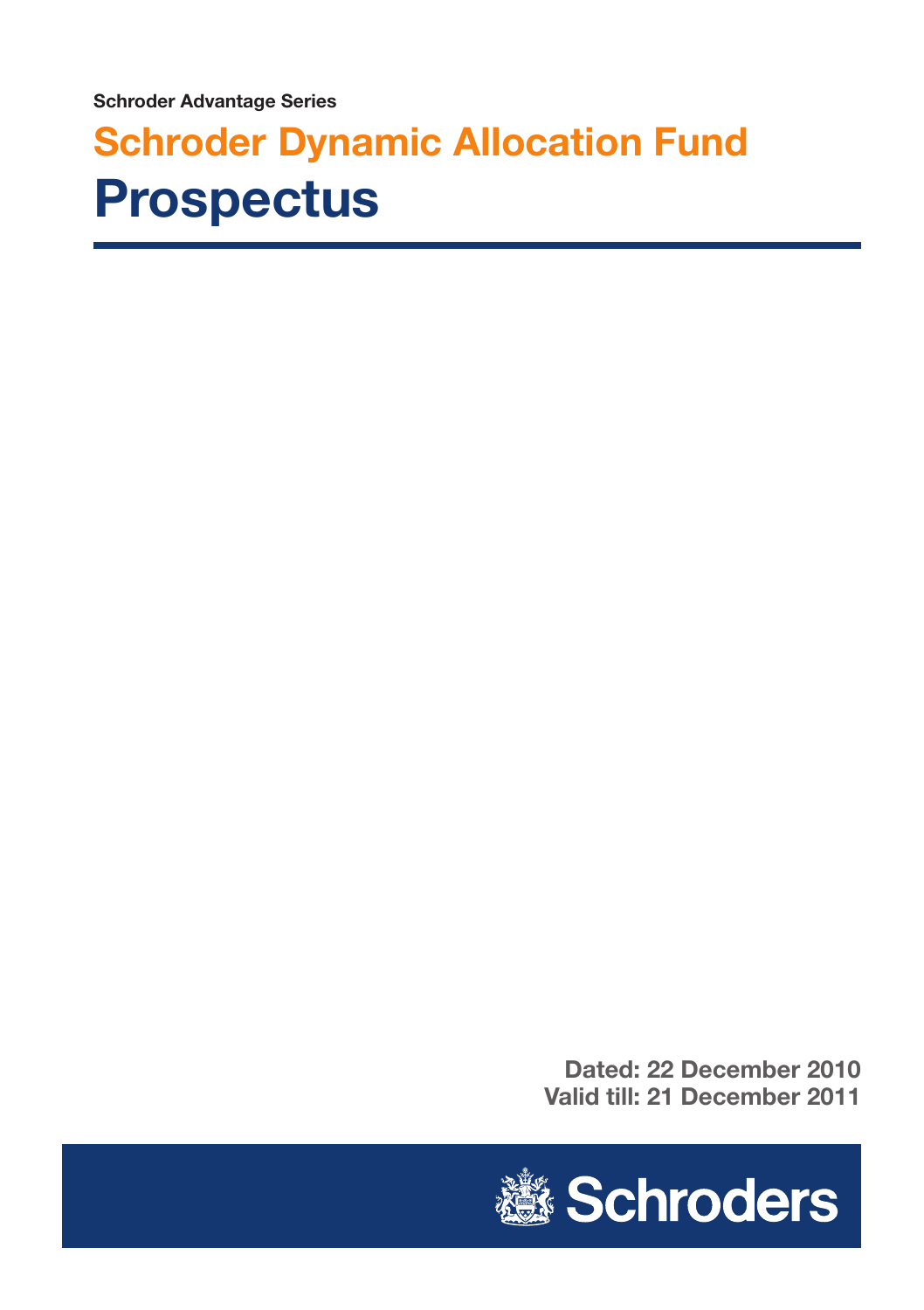#### **SCHRODER ADVANTAGE SERIES - SCHRODER DYNAMIC ALLOCATION FUND**

(constituted in the Republic of Singapore pursuant to a Deed of Trust relating to Schroder Advantage Series dated 26 January 2004 as amended by a First Amendment Deed dated 31 January 2005, a Second Amendment Deed dated 24 August 2005, a Third Amendment Deed dated 22 August 2006, a Fourth Amendment Deed dated 3 January 2008, a Fifth Amendment Deed dated 12 February 2008, a Sixth Amendment Deed dated 1 June 2009, a Seventh Amendment Deed dated 19 October 2009, a Eighth Amendment Deed dated 2 February 2010, a Ninth Amendment Deed dated 27 December 2010, a Tenth Amendment Deed dated 22 July 2011 and an Eleventh Amendment Deed dated 29 September 2011)

## **SUPPLEMENTARY PROSPECTUS DATED 21 OCTOBER 2011**

A copy of this Supplementary Prospectus has been lodged with the Monetary Authority of Singapore (the "**MAS**") who takes no responsibility for its contents.

This Supplementary Prospectus is lodged with the MAS pursuant to Section 298 of the Securities and Futures Act, Chapter 289 of Singapore and is supplemental to the prospectus relating to Schroder Advantage Series - Schroder Dynamic Allocation Fund (the "**Fund**") registered by the MAS on 27 December 2010 (the "**Prospectus**").

Terms used in this Supplementary Prospectus will have the meaning and construction ascribed to them in the Prospectus. This Supplementary Prospectus should be read and construed in conjunction and as one document with the Prospectus.

This Supplementary Prospectus sets out the amendments made to the Prospectus to, inter alia, provide for the change in the registrar of the Fund with effect from 31 October 2011.

In this connection, the Prospectus will be amended as follows with effect from the date of this Supplementary Prospectus:

## **(a) Paragraph 1.1 of the Prospectus**

The existing paragraph 1.1 of the Prospectus is deleted in its entirety and replaced with the following paragraph 1.1:

"This Prospectus is in relation to "**Schroder Dynamic Allocation Fund**" (the "**Sub-Fund**"), a sub-fund of the Singapore constituted umbrella fund known as the Schroder Advantage Series (the "**Fund**"). The Fund has four sub-funds established as at the date of registration of this Prospectus and Schroder Investment Management (Singapore) Ltd (the "**Manager**") is presently offering units in the Sub-Fund as well as in two other sub-funds known as "**Schroder LiveSure 2025 Fund**" and "**Schroder Multi-Asset Advantage**". This Prospectus relates only to the offering of units in respect of the Sub-Fund ("**Units**"). Units of "**Schroder LiveSure**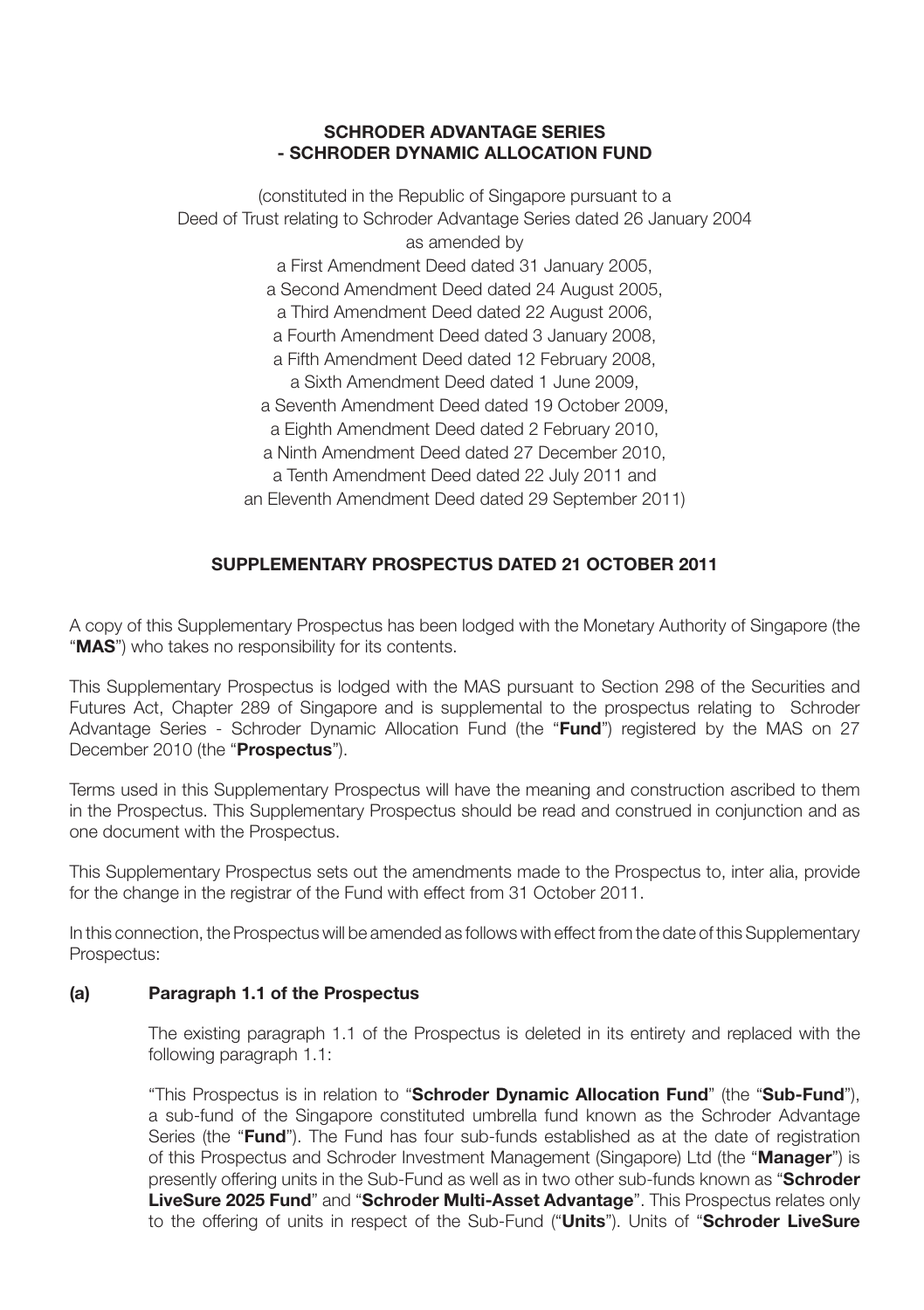**2025 Fund**" and "**Schroder Multi-Asset Advantage**" are currently being offered pursuant to separate prospectuses which may be obtained from the Manager or its authorised distributors.".

#### **(b) Paragraph 1.3 of the Prospectus**

The existing paragraph 1.3 of the Prospectus is deleted in its entirety and replaced with the following paragraph 1.3:

#### "**1.3 Trust Deed and Amendment Deeds**

The Fund is constituted as a unit trust by way of a deed of trust dated 26 January 2004 (the "**Deed of Trust**"), as amended and restated by the following amendment deeds (collectively, the "**Amendment Deeds**"), entered into between the Manager and HSBC Institutional Trust Services (Singapore) Limited (the "**Trustee**"):

- 1.3.1 the First Amendment Deed dated 31 January 2005;
- 1.3.2 the Second Amendment Deed dated 24 August 2005;
- 1.3.3 the Third Amendment Deed dated 22 August 2006;
- 1.3.4 the Fourth Amendment Deed dated 3 January 2008;
- 1.3.5 the Fifth Amendment Deed dated 12 February 2008;
- 1.3.6 the Sixth Amendment Deed dated 1 June 2009;
- 1.3.7 the Seventh Amendment Deed dated 19 October 2009;
- 1.3.8 the Eighth Amendment Deed dated 2 February 2010;
- 1.3.9 the Ninth Amendment Deed dated 27 December 2010;
- 1.3.10 the Tenth Amendment Deed dated 22 July 2011; and
- 1.3.11 the Eleventh Amendment Deed dated 29 September 2011.".

## **(c) Paragraph 4 of the Prospectus**

The existing paragraph 4 of the Prospectus is deleted in its entirety and replaced with the following paragraph 4:

## "**4 REGISTER OF HOLDERS**

Prior to 31 October 2011, the registrar of the Fund is RBC Dexia Trust Services Singapore Limited. The register of Holders of the Sub-Fund (the "**Register**") can be inspected at 20 Cecil Street, #28-01 Equity Plaza, Singapore 049705 during usual business hours subject to such reasonable closure of the Register and such restrictions as the Manager or the Trustee may impose.

With effect from 31 October 2011, the registrar of the Fund will be Schroder Investment Management (Luxembourg) S.A. ("**SIMLUX**"). SIMLUX will in turn delegate its duties in relation to the Register to Schroder Investment Management (Hong Kong) Limited. The Register may be inspected at 65 Chulia Street, #46-00 OCBC Centre, Singapore 049513 during usual business hours subject to such reasonable closure of the Register and such restrictions as the Manager or the Trustee may impose.

The Register is conclusive evidence of the number of Units held by each Holder.".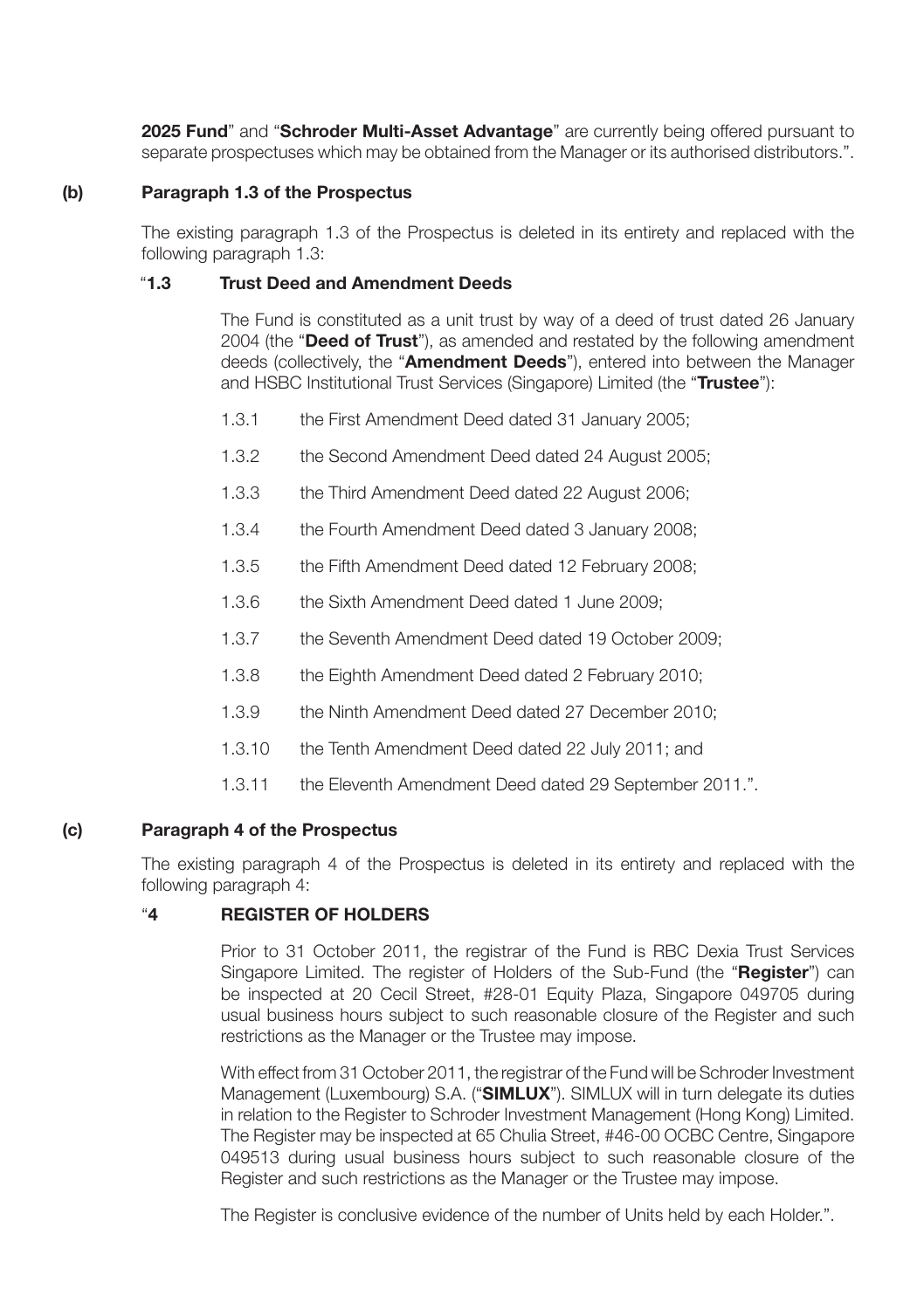## **(d) Paragraph 7.3 of the Prospectus**

The existing second paragraph of paragraph 7.3 of the Prospectus is deleted in its entirety and replaced with the following paragraph:

"The Manager intends to make annual distributions payable on or around 31 December each year, subject to the provisions of this sub-paragraph 7.3. For the first three years commencing from the close of the initial offer period of the Sub-Fund, the Manager intends to distribute a fixed rate of 3.96 cents per Unit per annum to Holders.".

## **(e) Paragraph 8 of the Prospectus**

The existing paragraph 8 of the Prospectus is deleted in its entirety and replaced with the following paragraph 8:

## "**8. AUTHORISED INVESTMENTS**

Subject to the investment objective of the Sub-Fund, the authorised investments of the Sub-Fund ("**Authorised Investments**") are subject to the provisions of the Code (as defined below), any of the following investments:

- $(i)$  any Quoted Investment<sup>2</sup> which is selected by the Manager for the purpose of investment of the Deposited Property<sup>3</sup>; or
- (ii) any investment in respect of which application for listing or for permission to deal has been made to a Recognised Stock Exchange<sup>4</sup> and the subscription for or purchase of which is either conditional upon such listing or permission to deal being granted within a specified period not exceeding 12 weeks (or such other period as may be agreed between the Manager and the Trustee) or in respect of which the Manager is satisfied that the subscription or other transactions will be cancelled if the application is refused; or
- (iii) any Unquoted Investment<sup>5</sup> which is selected by the Manager for the purpose of investment of the Deposited Property; or
- <sup>2</sup> "**Quoted Investment**" means any investment which is quoted, dealt with or listed or in respect of which permission to deal is effective on a Recognised Stock Exchange.
- <sup>3</sup> **"Deposited Property**" means all the assets (cash and other property) for the time being held or deemed to be held upon the trusts of the Deed (or if the context so requires, the part thereof attributable to the Sub-Fund).
- <sup>4</sup> "**Recognised Stock Exchange**" means any stock exchange and in relation to any particular investment shall be deemed to include any responsible market maker and authorised dealer in the market in which the investment is traded and any over-the-counter or electronic or telephone market of repute and any responsible firm, corporation or association in any part of the world dealing in the investment and any responsible mutual fund or subsidiary thereof or unit trust scheme issuing and redeeming participations or Units (as the case may be) so as to provide in the opinion of the Manager with the approval of the Trustee a satisfactory market for the investment and in such a case the investment shall be deemed to be the subject of an effective permission to deal or listing on a Recognised Stock Exchange deemed to be constituted by such person, firm, corporation, association, mutual fund, subsidiary thereof or unit trust scheme.
- <sup>5</sup> "**Unquoted Investment**" means any investment which is not quoted, listed or dealt in on any Recognised Stock Exchange.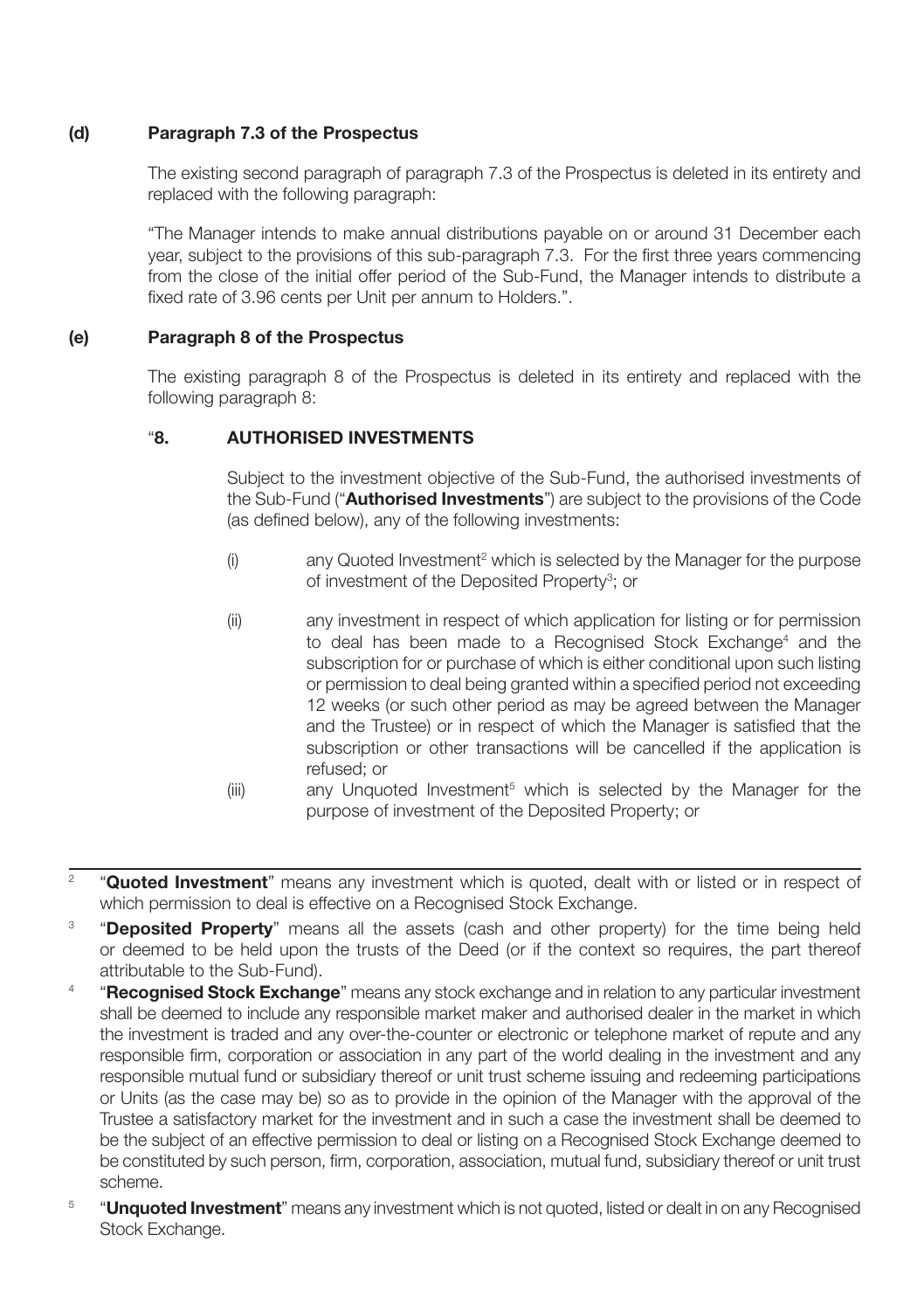- (iv) any investment denominated in any currency; or
- (v) any investment which is a unit in any unit trust scheme or a share or participation in an open-ended mutual fund or other collective investment scheme; or
- (vi) any investment which is a future, option, forward, swap, collar, floor or other derivative or a repurchase agreement; or
- (vii) the currency of any country or any contract for the spot purchase or sale of any such currency, any foreign exchange transaction or any forward contract of such currency; or
- (viii) if the Sub-Fund is subsequently included under the Central Provident Fund Investment Scheme ("**CPFIS**"), any investment for the time being approved by the relevant authority for the purposes of unit trust schemes included under the CPFIS under the CPFIS Regulations; or
- (ix) any investment which is not covered by paragraphs (i) to (viii) above but is selected by the Manager for the purpose of investment of the Deposited Property of the Sub-Fund and approved by the Trustee.

For the avoidance of any doubt, as the Sub-Fund is structured as a structured product fund, "**Code**" means (prior to 1 April 2012) the Code on Collective Investment Schemes issued by the Authority under section 321 of the Securities and Futures Act on 23 May 2002 (last updated on 11 November 2009), and (2) with effect from 1 April 2012, the Code on Collective Investment Schemes issued by the Authority under section 321 of the Securities and Futures Act in April 2011 as the same may be modified, amended, supplemented, revised or replaced from time to time.".

#### **(f) Paragraph 11.2.2 of the Prospectus**

The existing second paragraph of paragraph 11.2.2 of the Prospectus is deleted in its entirety and replaced with the following paragraph:

"Investors should note that financial derivatives will be used for hedging and efficient portfolio management purposes and/or for meeting the investment objective of the Sub-Fund in accordance with the Code. These instruments are highly volatile instruments and their market values may be subject to wide fluctuations.".

#### **(g) Paragraph 12.5 of the Prospectus**

The existing paragraph above the example in paragraph 12.5 of the Prospectus is deleted in its entirety and replaced with the following paragraph:

"The following example shows how the number of Units allotted to an investor of the Sub-Fund is derived. The number of Units (prior to 31 October 2011, truncated to 2 decimal places and with effect from 31 October 2011, rounded to the nearest 2 decimal places) an investor will receive is calculated by dividing the application monies less any preliminary charge by the Issue Price. An example of the number of Units which an investor will receive with an investment of S\$1,000, based on a notional Issue Price of S\$1.0100 will be calculated as follows:".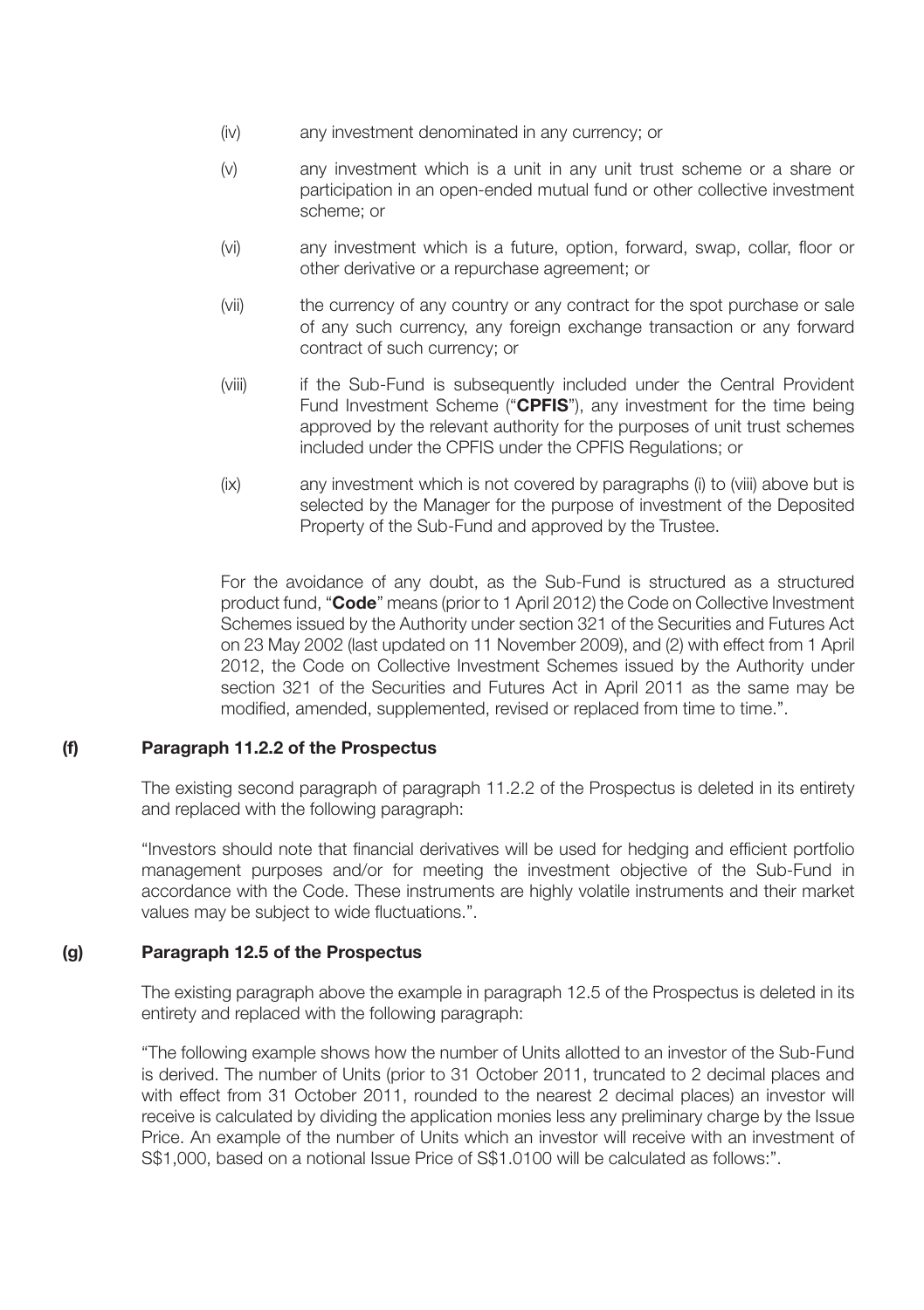#### **(h) Paragraph 13 of the Prospectus**

The existing first paragraph of paragraph 13 of the Prospectus is deleted in its entirety and replaced with the following paragraph:

"The Manager may from time to time at its sole discretion offer a monthly investment plan for the Sub-Fund ("**MIP**"). For investors who wish to participate in the MIP, the minimum monthly investment is S\$100. There is no minimum initial subscription amount for investment in the Sub-Fund via MIP.".

## **(i) Paragraph 17 of the Prospectus**

The existing paragraph 17 of the Prospectus is deleted in its entirety and replaced with the following paragraph 17:

## "**17. SUSPENSION OF DEALINGS**

- **17.1** Subject to the provisions of the Code, the Manager or the Trustee may, with the prior written approval of the other, suspend the issuance and realisation of Units in relation to the Sub-Fund during:-
	- **17.1.1** any period when any Recognised Stock Exchange on which any investments of the Deposited Property of the Sub-Fund for the time being are listed or dealt in is closed (otherwise than for ordinary holidays) or during which dealings are restricted or suspended;
	- **17.1.2** the existence of any state of affairs which, in the opinion of the Manager and the Trustee constitutes an emergency as a result of which disposition by the Sub-Fund of its investments is not reasonably practicable or might seriously prejudice the interests of the Holders as a whole or of the Deposited Property (whether of the Sub-Fund or the Fund);
	- **17.1.3** any breakdown in the means of communication normally employed in determining the price of any of such investments or the current price on any market or when for any reason the prices of any investments cannot be promptly and accurately ascertained (including any period when the fair value of a material portion of such investments cannot be determined);
	- **17.1.4** any period when the remittance of money which will or may be involved in the realisation of such investments or in the payment for such investments cannot, in the opinion of the Manager and the Trustee, be effected at normal rates of exchange;
	- **17.1.5** any period when the dealing of Units is suspended pursuant to any order or direction issued by the Authority;
	- **17.1.6** any 48 hours (or such longer period as may be agreed between the Manager and the Trustee) prior to the date of any meeting of Holders (or any adjourned meeting thereof);
	- **17.1.7** any period when the business operations of the Manager or the Trustee in relation to the operations of the Sub-Fund are substantially interrupted or closed as a result of or arising from pestilence, acts of war, terrorism, insurrection, revolution, civil unrest, riots, strikes or acts of God; or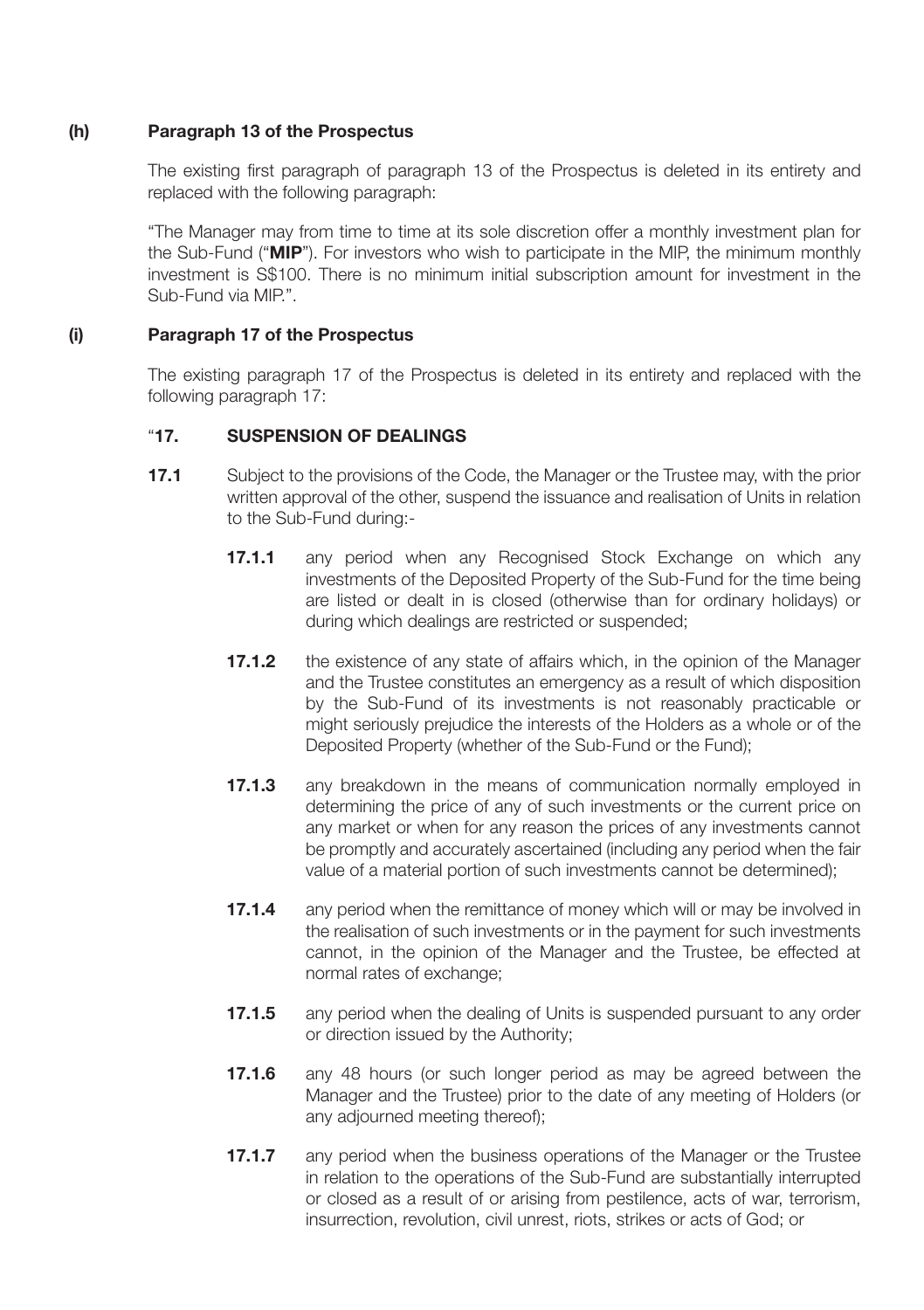- **17.1.8** such circumstances as may be required under the provisions of the Code.
- **17.2** Such suspension shall take effect forthwith upon the declaration in writing from the Manager to the Trustee or the Trustee to the Manager (as the case may be) and subject to the provisions of the Code, shall terminate on the day following the first Business Day on which the condition giving rise to the suspension shall have ceased to exist and no other conditions under which suspension is authorised under the Deed shall exist upon the declaration in writing thereof by the Manager or the Trustee (as the case may be). Subject to the provisions of the Code, the Manager may temporarily suspend the realisation of Units for such reasonable period as may be necessary to effect an orderly realisation of Units in accordance with clause 9(D)(ii) of the Deed.
- **17.3** Any payment for any Units realised before the commencement of any such suspension but for which payment has not been made before the commencement thereof may, if the Manager and the Trustee so agree, be deferred until immediately after the end of such suspension.".

#### **(j) Paragraph 21.3 of the Prospectus**

The existing paragraph 21.3 of the Prospectus is deleted in its entirety and replaced with the following paragraph 21.3:

"**21.3** Associates of the Trustee may be engaged to provide financial, banking or brokerage services to the Sub-Fund or buy, hold and deal in any investments, enter into contracts or other arrangements with the Trustee and make profits from these activities. Such services to the Sub-Fund, where provided, and such activities with the Trustee, where entered into, will be on an arm's length basis."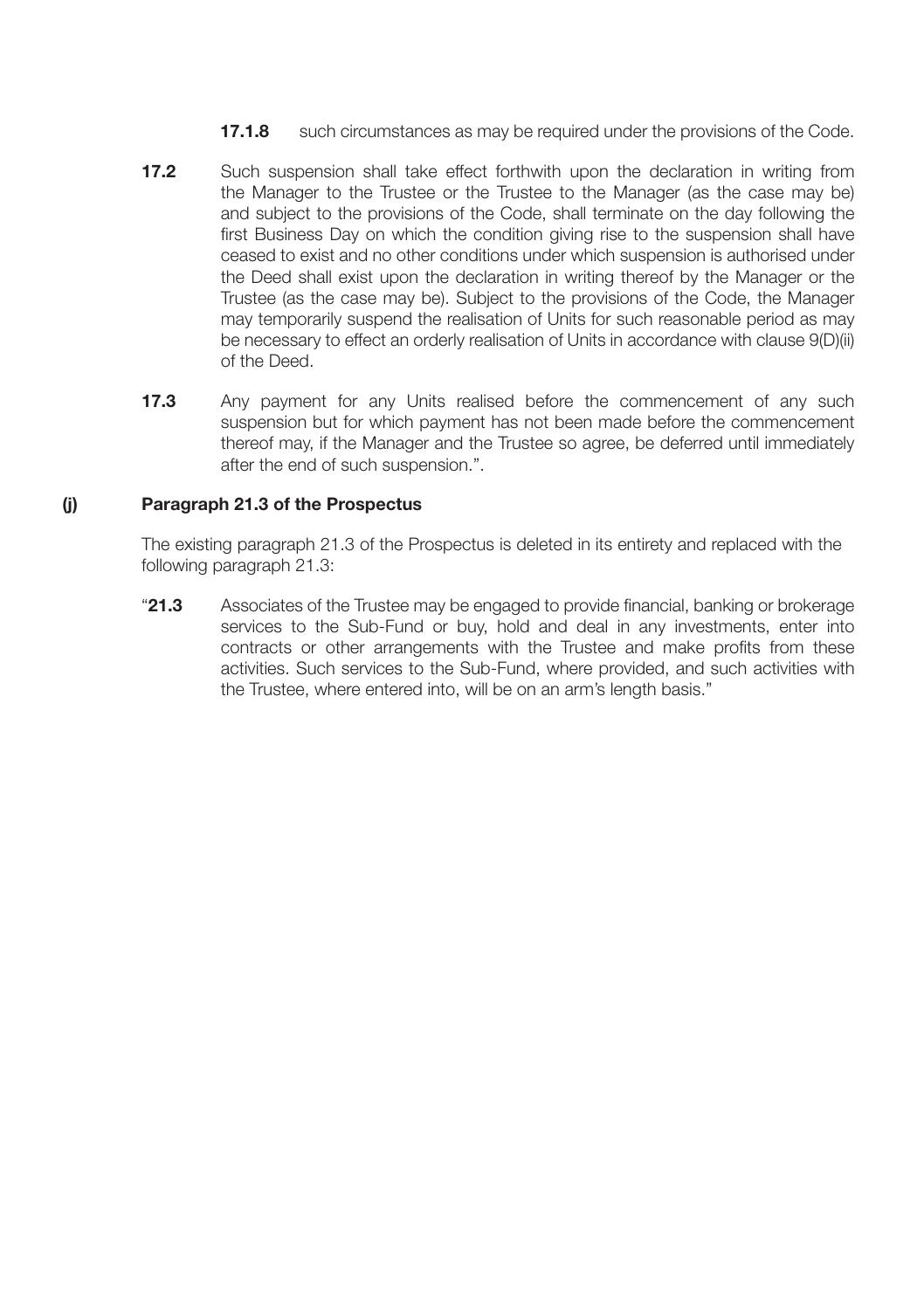## **BOARD OF DIRECTORS OF THE MANAGER**

**Signed Signed Signed** 

**SUSAN SOH SHIN YANN THAM EE MERN LILIAN**

**Signed Signed Signed** 

**TAN JUI TONG GWEE SIEW PING** 

**SCHRODER ADVANTAGE SERIES - SCHRODER DYNAMIC ALLOCATION FUND** SUPPLEMENTARY PROSPECTUS LODGED ON 21 OCTOBER 2011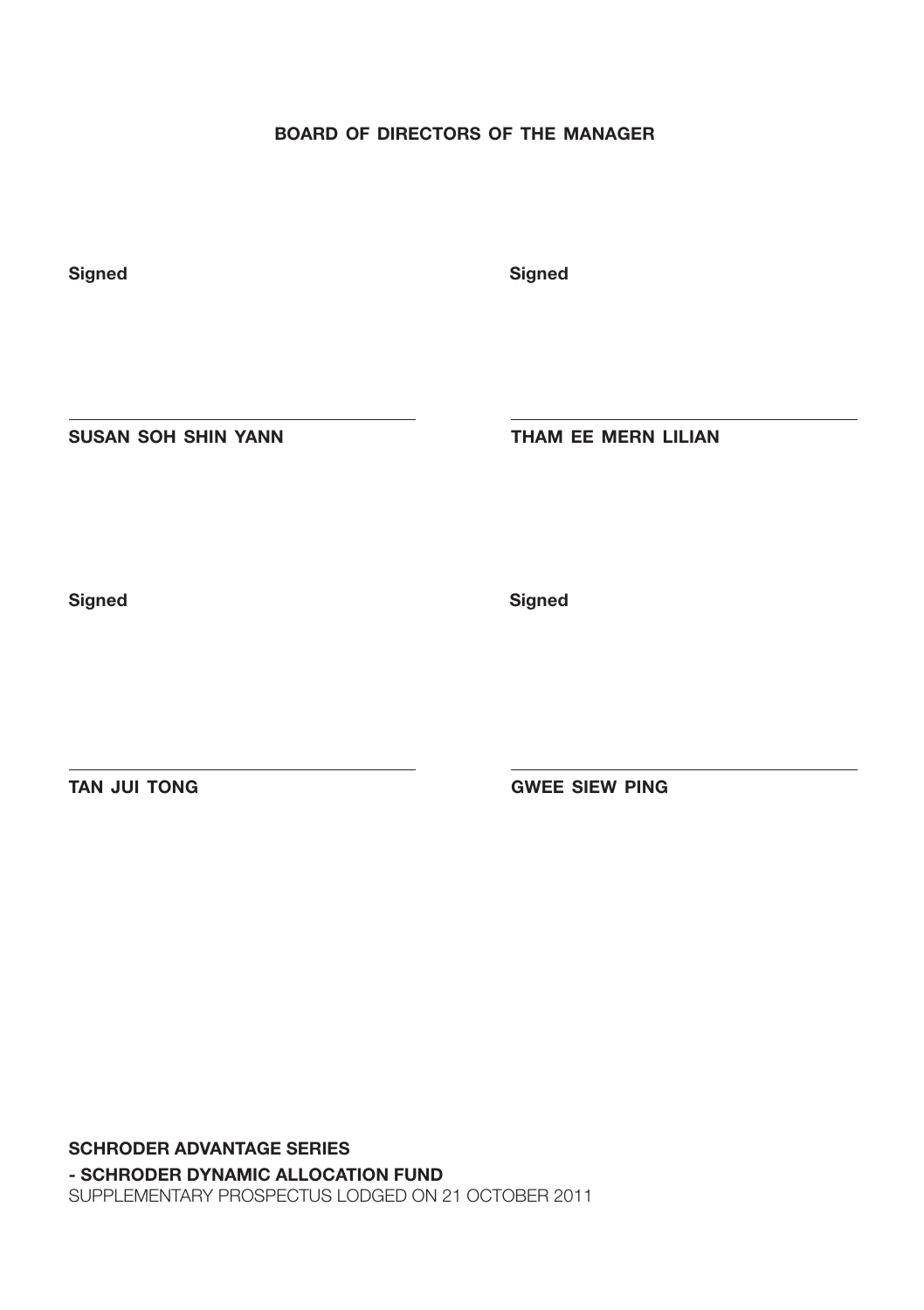## **SCHRODER ADVANTAGE SERIES - SCHRODER DYNAMIC ALLOCATION FUND**

#### **Directory**

#### **Manager**

Schroder Investment Management (Singapore) Ltd Registered and operating address: 65 Chulia Street #46-00 OCBC Centre Singapore 049513 (Company Registration Number: 199201080H)

#### **Directors of the Manager**

Susan Soh Shin Yann Tham Ee Mern Lilian Tan Jui Tong Gwee Siew Ping

#### **Trustee**

HSBC Institutional Trust Services (Singapore) Limited 21 Collyer Quay #14-01 HSBC Building Singapore 049320 (Company Registration Number: 194900022R)

#### **Auditors**

PricewaterhouseCoopers LLP 8 Cross Street #17-00 PWC Building Singapore 048424

#### **Solicitors to the Manager**

Allen & Gledhill LLP One Marina Boulevard #28-00 Singapore 018989

## **Solicitors to the Trustee**

Shook Lin & Bok LLP 1 Robinson Road #18-00 AIA Tower Singapore 048542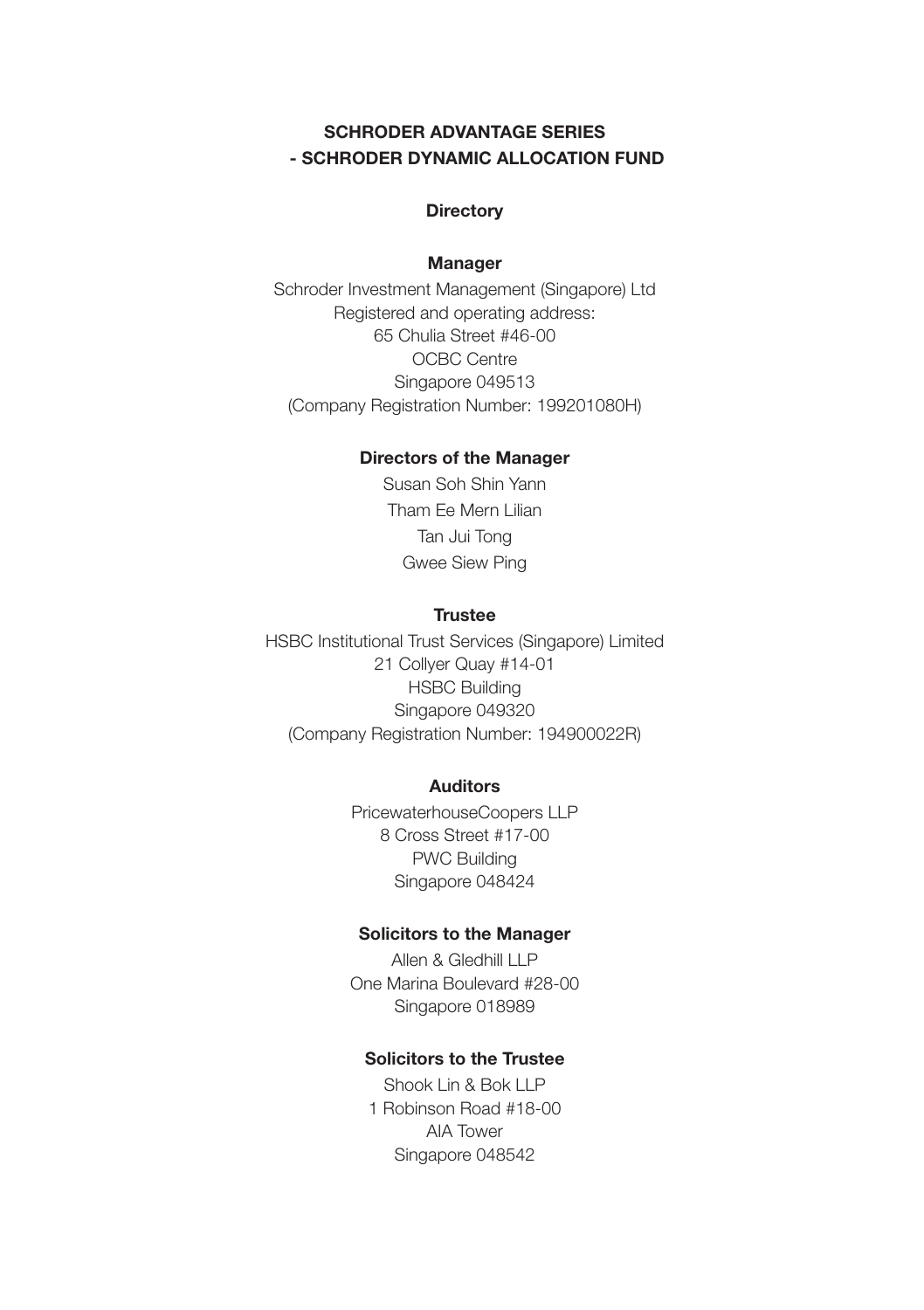## **SCHRODER ADVANTAGE SERIES**

#### **- SCHRODER DYNAMIC ALLOCATION FUND**

#### **Important Information**

The manager of the Schroder Dynamic Allocation Fund (the "**Sub-Fund**"), a sub-fund of the Schroder Advantage Series (the "**Fund**") offered pursuant to this Prospectus, Schroder Investment Management (Singapore) Ltd (the "**Manager**"), accepts full responsibility for the accuracy of the information contained in this Prospectus and confirms, having made all reasonable enquiries, that to the best of its knowledge and belief, this Prospectus contains all information with respect to the Sub-Fund which are material in the context of the offer of units in the Sub-Fund ("**Units**") in this Prospectus and the statements contained in this Prospectus are in every material respect true and accurate and not misleading and there are no facts the omission of which would make any statement in this Prospectus misleading.

Investors should refer to the relevant provisions of the trust deed (as amended or supplemented) relating to the Fund (the "**Deed**") and obtain professional advice in the event of any doubt or ambiguity relating thereto. A copy of the Deed is available for inspection at the Manager's office at all times during usual business hours (subject to such reasonable restrictions as the Manager may impose).

This Prospectus does not constitute an offer or solicitation to anyone in any jurisdiction in which such offer or solicitation is not authorised or to any person to whom it is unlawful to make such offer or solicitation and may only be used in connection with the offering of Units as contemplated herein. All capitalised terms and expressions used in this Prospectus shall, unless the context otherwise requires, have the same meanings ascribed to them in the Deed.

Investors should seek independent professional advice to ascertain (a) the possible tax consequences, (b) the legal requirements and (c) any foreign exchange transactions or exchange control requirements which they may encounter under the laws of the countries of their citizenship, residence, domicile and which may be relevant to the subscription, holding or disposal of Units and should inform themselves of and observe all such laws and regulations in any relevant jurisdiction that may be applicable to them. Investors should carefully consider the risks of investing in the Sub-Fund which are set out in paragraph 11 of this Prospectus.

No application has been made for the Units to be listed on any stock exchange. Units can be purchased from or sold through the Manager or any agent or distributor appointed by the Manager, subject to the ultimate discretion of the Manager in respect of the purchase, sale, switching, conversion or redemption of an investor's Units in accordance with the provisions of the Deed.

As the Fund is not registered under the United States Securities Act of 1933 (the "**Securities Act**") or under the securities laws of any state of the United States of America ("**US**"), the Fund (as defined in Clause 1 of this Prospectus) may not be offered or sold to or for the account of any US Person (as defined in Rule 902 of Regulation S under the Securities Act).

Rule 902 of Regulation S under the Securities Act defines a US Person to include, inter alia, any natural person resident in the US and with regard to investors other than individuals (i) a corporation or partnership organised or incorporated under the laws of the US or any state thereof; (ii) a trust: (a) of which any trustee is a US Person except if such trustee is a professional fiduciary and a co-trustee who is not a US Person has sole or shared investment discretion with regard to trust assets and no beneficiary of the trust (and no settlor if the trust is revocable) is a US Person or (b) where a court is able to exercise primary jurisdiction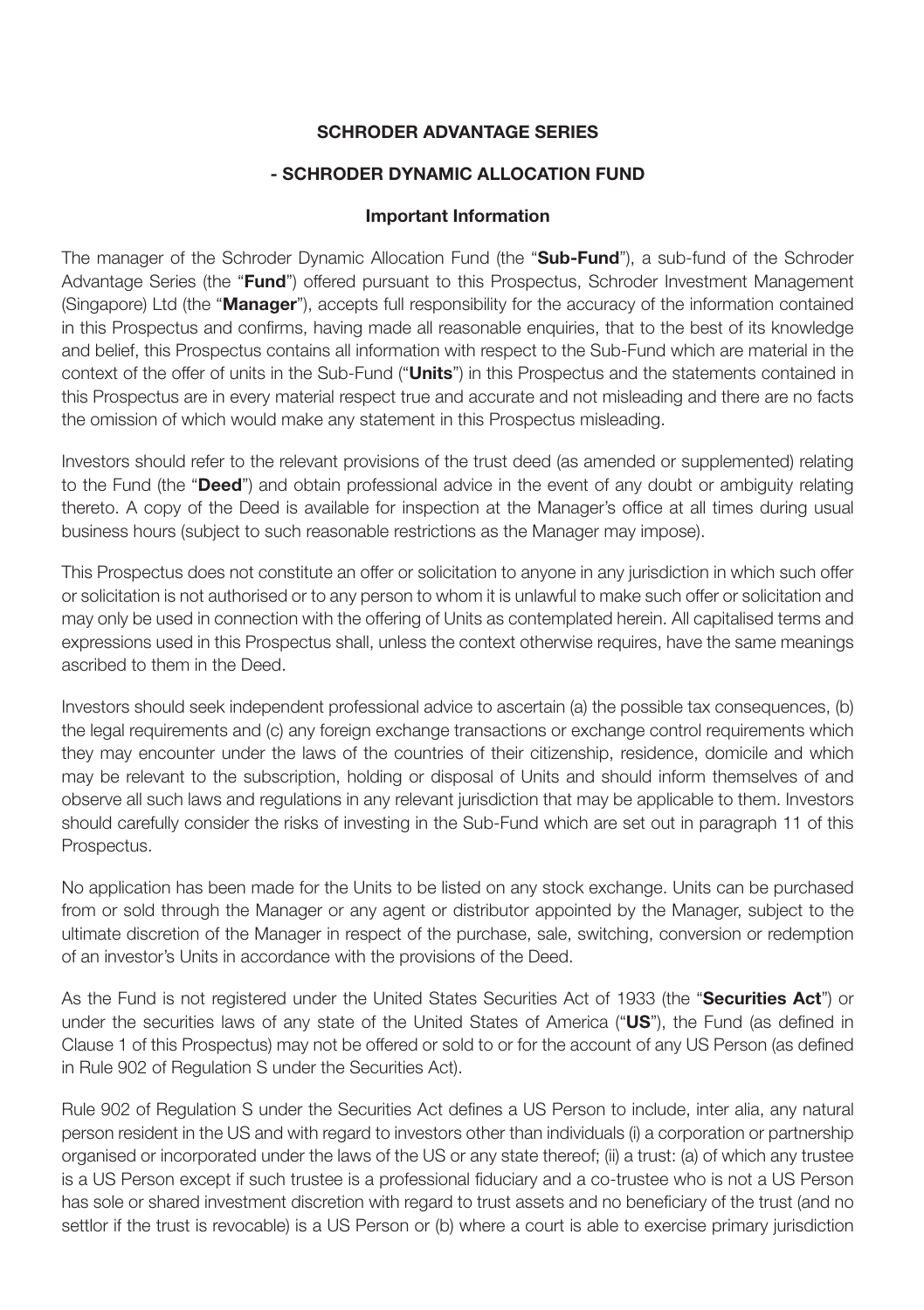over the trust and one or more US fiduciaries have the authority to control all substantial decisions of the trust; and (iii) an estate: (a) which is subject to US tax on its worldwide income from all sources or (b) for which any US Person is executor or administrator except if an executor or administrator of the estate who is not a US Person has sole or shared investment discretion with regard to the assets of the estate and the estate is governed by foreign law.

The term "**US Person**" also means any entity organised principally for passive investment (such as a commodity pool, investment company or other similar entity) that was formed: (a) for the purpose of facilitating investment by a US Person in a commodity pool with respect to which the operator is exempt from certain requirements of Part 4 of the regulations promulgated by the United States Commodity Futures Trading Commission by virtue of its participants being non-US Persons or (b) by US Persons principally for the purpose of investing in securities not registered under the Securities Act, unless it is formed and owned by "**accredited investors**" (as defined in Rule 501 (a) under the Securities Act) who are not natural persons, estates or trusts.

If you are in doubt as to your status, you should consult your financial or other professional adviser.

All enquiries in relation to the Fund or the Sub-Fund should be directed to the Manager, Schroder Investment Management (Singapore) Ltd, or any agent or distributor appointed by the Manager.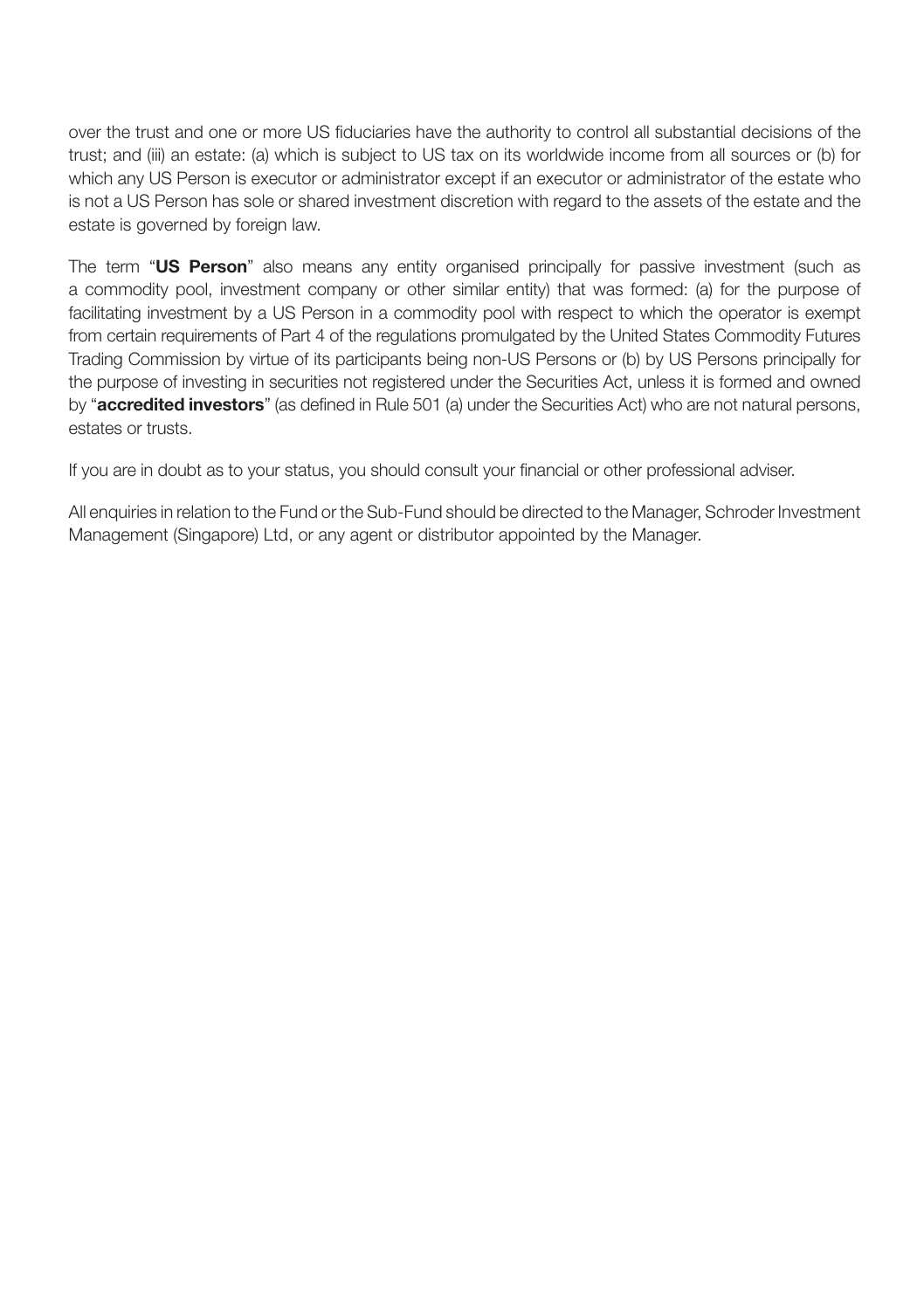# **TABLE OF CONTENTS**

|     | <b>Contents</b>                          | Page           |
|-----|------------------------------------------|----------------|
| 1.  | <b>BASIC INFORMATION</b>                 | 5              |
| 2.  | THE MANAGER                              | 6              |
| 3.  | THE TRUSTEE                              | $\overline{7}$ |
| 4.  | REGISTER OF HOLDERS                      | $\overline{7}$ |
| 5.  | THE AUDITORS                             | $\overline{7}$ |
| 6.  | STRUCTURE OF THE FUND AND SUB-FUND       | $\overline{7}$ |
| 7.  | INVESTMENT OBJECTIVE, FOCUS AND APPROACH | $\overline{7}$ |
| 8.  | <b>AUTHORISED INVESTMENTS</b>            | 12             |
| 9.  | SUB-FUND INCLUDED UNDER THE CPFIS        | 13             |
| 10. | <b>FEES AND CHARGES</b>                  | 13             |
| 11. | <b>RISKS</b>                             | 14             |
| 12. | SUBSCRIPTION OF UNITS                    | 16             |
| 13. | MONTHLY INVESTMENT PLAN                  | 19             |
| 14. | <b>REALISATION OF UNITS</b>              | 19             |
| 15. | SWITCHING OF UNITS                       | 21             |
| 16. | OBTAINING PRICES OF UNITS                | 21             |
| 17. | SUSPENSION OF DEALINGS                   | 21             |
| 18. | PERFORMANCE AND BENCHMARK                | 23             |
| 19. | TURNOVER RATIO AND EXPENSE RATIO         | 23             |
| 20. | SOFT DOLLAR COMMISSIONS/ARRANGEMENTS     | 24             |
| 21. | CONFLICTS OF INTEREST                    | 24             |
| 22. | <b>REPORTS</b>                           | 25             |
| 23. | QUERIES AND COMPLAINTS                   | 25             |
| 24. | OTHER MATERIAL INFORMATION               | 25             |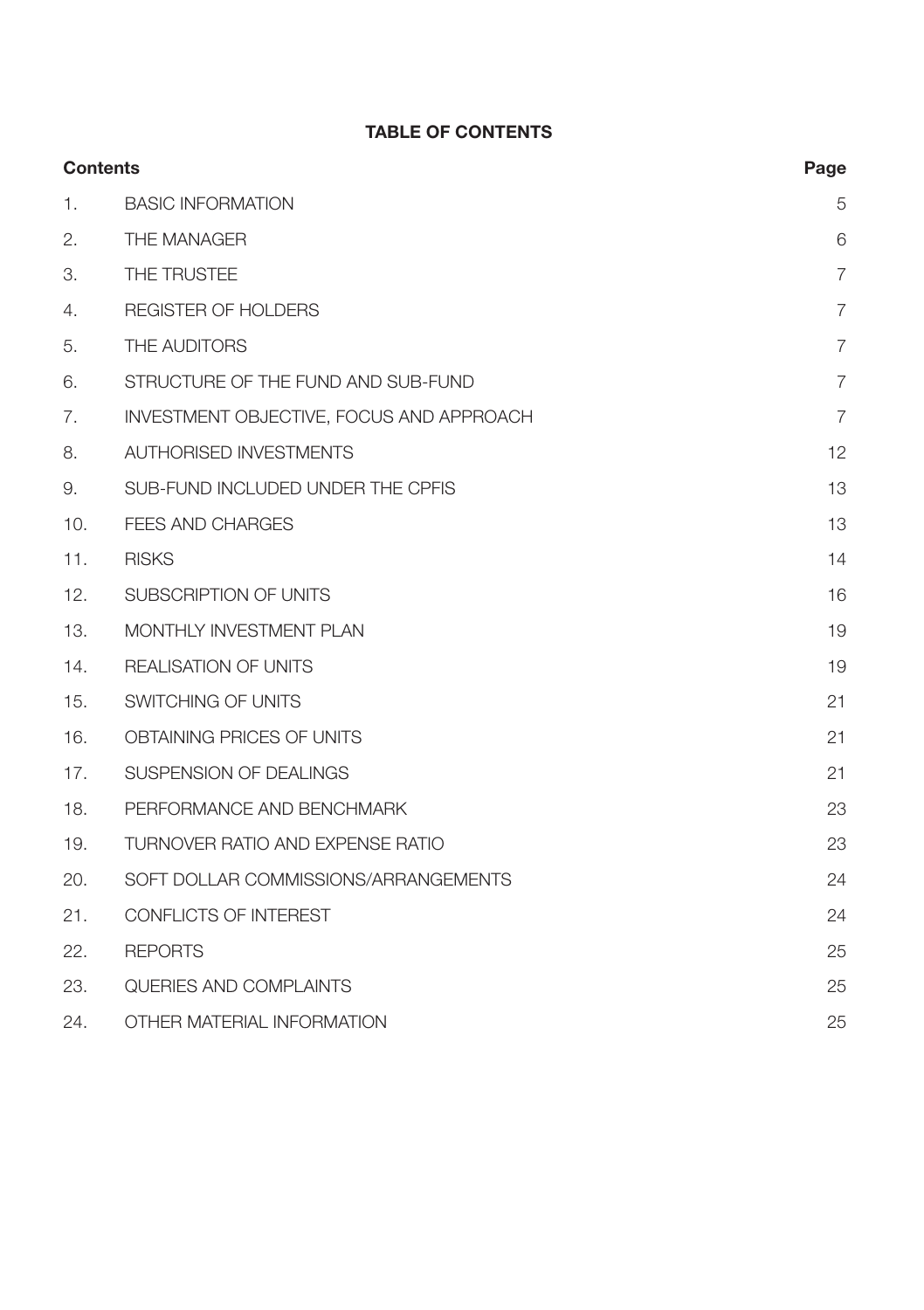#### **SCHRODER ADVANTAGE SERIES - SCHRODER DYNAMIC ALLOCATION FUND**

*The collective investment scheme offered in this Prospectus is an authorised scheme under the Securities and Futures Act (Chapter 289) of Singapore (the "SFA"). A copy of this Prospectus has been lodged with and registered by the Monetary Authority of Singapore (the "Authority"). The Authority assumes no responsibility for the contents of this Prospectus. This Prospectus has been prepared in accordance with the requirements of the SFA. Registration of this Prospectus by the Authority does not imply that the SFA, or any other legal or regulatory requirements have been complied with. The Authority has not, in any way, considered the investment merits of the collective investment scheme. The meaning of terms not defined in this Prospectus can be found in the deed of trust (as may be amended or supplemented) constituting the Schroder Advantage Series.*

#### **1. BASIC INFORMATION**

#### **1.1 Name of Fund**

This Prospectus is in relation to the "**Schroder Dynamic Allocation Fund**" (the "**Sub-Fund**"), a sub-fund of the Singapore constituted umbrella fund known as the Schroder Advantage Series (the "**Fund**"). The Fund has four sub-funds established as at the date of registration of this Prospectus and Schroder Investment Management (Singapore) Ltd (the "**Manager**") is presently offering units in the Sub-Fund as well as in three other sub-funds, known as "**Schroder Multi-Asset Advantage**", "**Schroder Global Elite Fund**" and "**Schroder LiveSure 2025 Fund**". This Prospectus relates only to the offering of units in respect of the Sub-Fund ("**Units**"). Units of "**Schroder Multi-Asset Advantage**", "**Schroder Global Elite Fund**" and "**Schroder LiveSure 2025 Fund**" are currently being offered pursuant to separate prospectuses which may be obtained from the Manager or its authorised distributors.

## **1.2 Date of Registration and Expiry Date of Prospectus**

The date of registration of this Prospectus is 22 December 2010. This Prospectus shall be valid for 12 months after the date of registration (i.e., up to and including 21 December 2011) and shall expire on 22 December 2011.

#### **1.3 Trust Deed and Amendment Deeds**

The Fund is constituted as a unit trust by way of a deed of trust dated 26 January 2004 (the "**Deed of Trust**"), as amended and restated by the following amendment deeds (collectively, the "**Amendment Deeds**"), entered into between the Manager and HSBC Institutional Trust Services (Singapore) Limited (the "**Trustee**"):

- **1.3.1** the First Amendment Deed dated 31 January 2005;
- **1.3.2** the Second Amendment Deed dated 24 August 2005;
- **1.3.3** the Third Amendment Deed dated 22 August 2006;
- **1.3.4** the Fourth Amendment Deed dated 3 January 2008;
- **1.3.5** the Fifth Amendment Deed dated 12 February 2008;
- **1.3.6** the Sixth Amendment Deed dated 1 June 2009;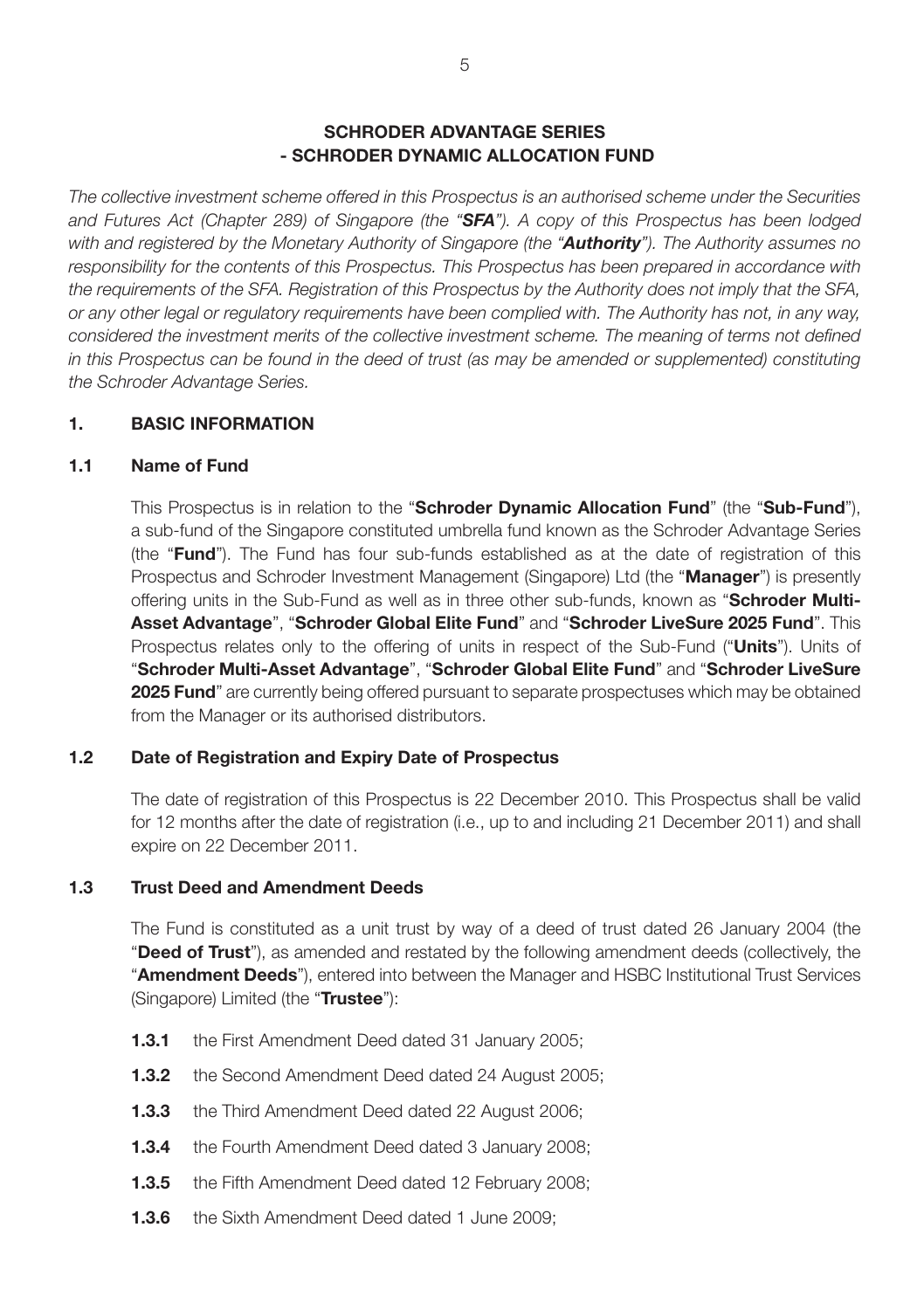- **1.3.7** the Seventh Amendment Deed dated 19 October 2009;
- **1.3.8** the Eighth Amendment Deed dated 2 February 2010; and
- **1.3.9** the Ninth Amendment Deed dated 22 December 2010.
- **1.4** The terms and conditions of the Deed of Trust as amended and restated by the Amendment Deeds (hereinafter referred to as the "**Deed**") shall be binding on each unitholder (each a "**Holder**" and collectively the "**Holders**") and persons claiming through such Holder as if such Holder had been a party to the Deed.

Copies of the Deed are available for inspection at the office of the Manager at 65 Chulia Street, #46-00, OCBC Centre, Singapore 049513 at all times during usual business hours (subject to such reasonable restrictions as the Manager may impose) and shall be supplied by the Manager to any person on application at a charge of S\$50 per copy of the document (or such other amount as the Trustee and the Manager may from time to time agree in writing), such charge being payable to the Manager.

#### **1.5 Accounts and Reports**

Copies of the latest annual and semi-annual reports and the auditor's report on the annual accounts and the annual and semi-annual accounts relating to the Sub-Fund may be obtained from the Manager upon request, at 65 Chulia Street, #46-00, OCBC Centre, Singapore 049513. Please refer to paragraph 22 of this Prospectus for details of accounts and reports of the Sub-Fund.

## **2. THE MANAGER**

#### **2.1 Name and address of the Manager**

The Manager of the Fund is Schroder Investment Management (Singapore) Ltd, whose registered office is at 65 Chulia Street, #46-00, OCBC Centre, Singapore 049513.

## **2.2 Track Record of the Manager and the Sub-Manager**

The Manager was incorporated in Singapore in 1992 and has been managing collective investment schemes and discretionary funds in Singapore since 1992. The Manager has appointed Schroder Investment Management Limited ("**SIML**") as the sub-manager to fully manage all of the investments of the Sub-Fund. SIML is domiciled in the United Kingdom and has been managing collective investment schemes and discretionary funds in the United Kingdom for more than 70 years.

Both the Manager and SIML are part of the Schroder group ("**Schroders**"). Schroders has been managing collective investment schemes and discretionary funds in Singapore since the 1970s. Schroders is a leading global asset management company, whose history dates back over 200 years. The group's holding company, Schroders Plc is and has been listed on the London Stock Exchange since 1959.

Schroders aims to apply its specialist asset management skills in serving the needs of its clients worldwide, through its large network of offices and over 300 portfolio managers and analysts covering the world's investment markets.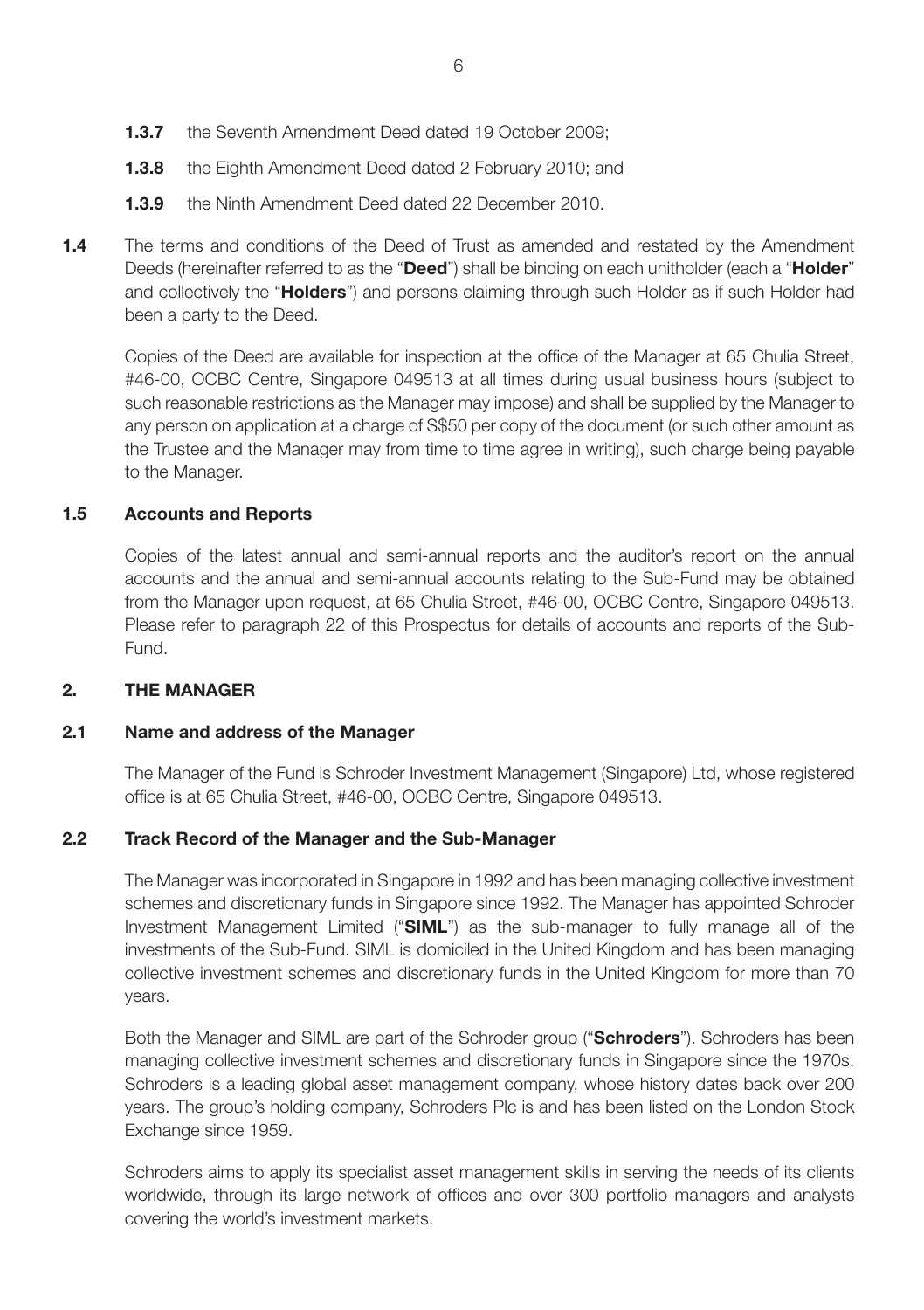*Investors should note that the past performance of the Manager or SIML is not necessarily indicative of the future performance of the Manager or SIML.*

#### **3. THE TRUSTEE**

The Trustee of the Fund is HSBC Institutional Trust Services (Singapore) Limited whose registered office is at 21 Collyer Quay, #14-01, HSBC Building, Singapore 049320.

#### **4. REGISTER OF HOLDERS**

The registrar of the Fund is RBC Dexia Trust Services Singapore Limited. The register of Holders of the Sub-Fund (the "**Register**") can be inspected at 20 Cecil Street, #28-01, Equity Plaza, Singapore 049705 during usual business hours subject to such reasonable closure of the Register and such restrictions as the Manager or the Trustee may impose. The Register is conclusive evidence of the number of Units held by each Holder.

#### **5. THE AUDITORS**

The auditors of the Fund are PricewaterhouseCoopers LLP whose registered office is at 8 Cross Street, #17-00, PWC Building, Singapore 048424.

#### **6. STRUCTURE OF THE FUND AND SUB-FUND**

- **6.1** The Fund is structured as an umbrella fund and the Sub-Fund is an open-ended non-specialised unit trust established under the umbrella structure. The base currency of the Sub-Fund is Singapore dollars ("**SGD**").
- **6.2** There is currently one class of Units (each, a "**Class**"), namely SGD Class Units.

## **7. INVESTMENT OBJECTIVE, FOCUS AND APPROACH**

#### **7.1 Investment Objective**

The investment objective of the Sub-Fund is to generate potential annual payouts and potential capital growth through exposure to global fixed income and a dynamic allocation strategy linked to the performance of global equity markets.

#### **7.2 Investment Focus and Approach**

The Sub-Fund aims to achieve its objective by combining exposure to:

- (1) global fixed income instruments and money market instruments; and
- (2) the Dynamic Allocation Strategy (as defined below) linked to the performance of global equity markets.

The Sub-Fund aims to extract returns through its holdings of money market instruments and swaps linked to returns on fixed income instruments and three groups of equity markets (the "**Equity Markets**") based on a quantitative allocation approach.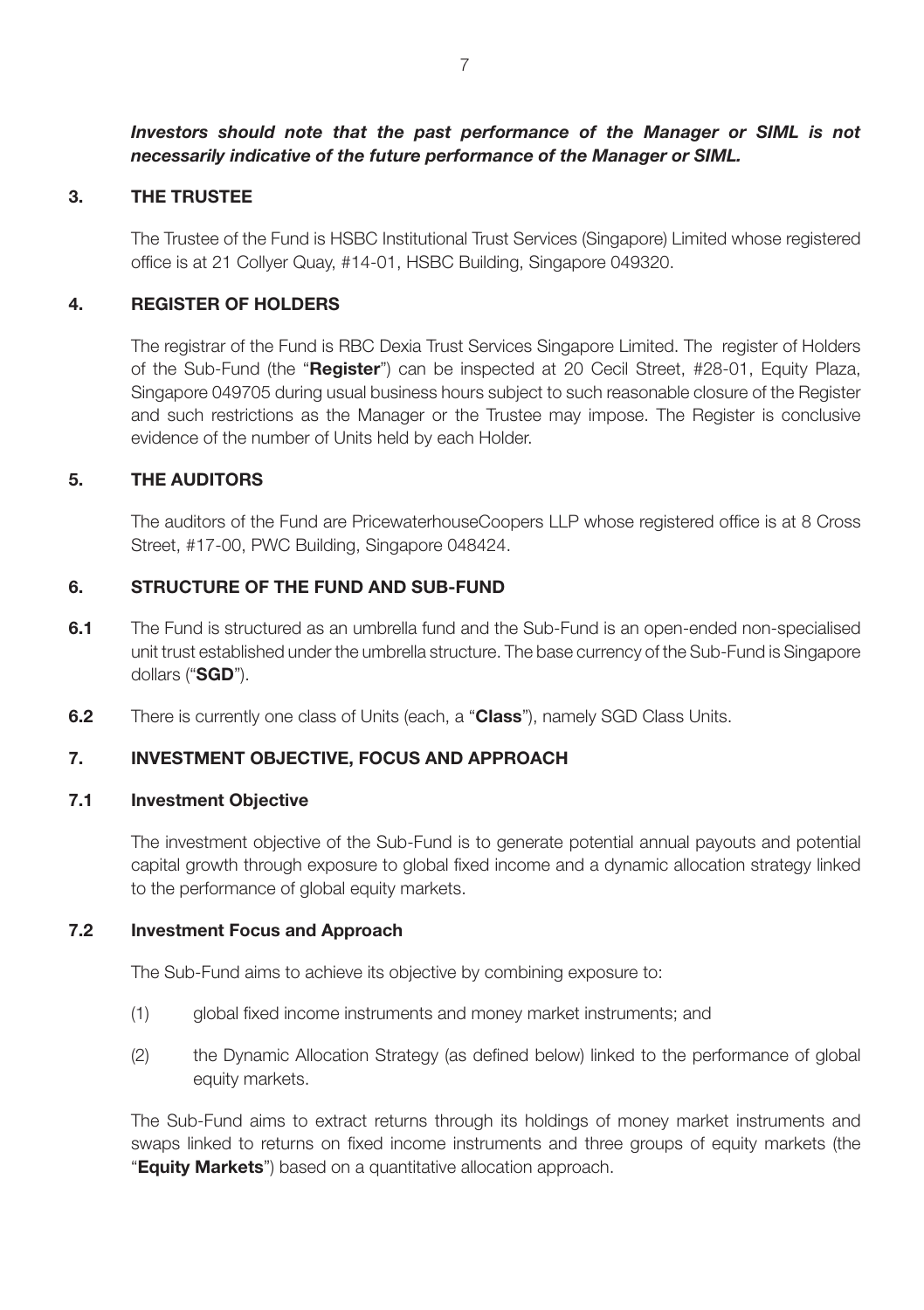The assets of the Sub-Fund will be invested in:

- short term cash or floating rate bonds and/or money market instruments, or other securities or funds which aim to generate similar money market returns, denominated in SGD or hedged into SGD (using currency forwards, swaps or options) and issued by corporations, asset-backed vehicles, governments, government agencies or supranationals; and
- one or more total return swap agreements (the "**Swaps**") negotiated at arm's length with financial institutions (the "**Swap Counterparties**") that have a minimum long term issuer rating of "A" by Standard & Poor's or equivalent (including such sub-categories or gradations therein), under which, the Swap Counterparties will from time to time pay the Sub-Fund the aggregate returns of the global fixed income instruments and the global equity markets achieved through the Dynamic Allocation Strategy and in return the Swap Counterparties will receive from the Sub-Fund floating rate payments reflecting the market price of such total returns. These floating rate payments will be denominated in SGD and based on the prevailing 1-month Singapore Interbank Offer Rate (SIBOR) or similar. These payments will be netted off and the Swap Counterparties will pay the Sub-Fund the net amount if it is positive and the Sub-Fund will pay the Swap Counterparties the net amount if it is negative.

The market prices or valuations for the Swaps will be provided by the Swap Counterparties and adopted by the Trustee (in its capacity as the Sub-Fund's accounting and valuation agent) for the valuation of the Sub-Fund. The Swaps will generally be valued using the market standard principles of swap pricing with the value to the Sub-Fund at any time calculated as the difference between the present value of the net amount to be received at the following payment date based on prevailing market prices for the underlying assets minus the net amount to be paid at the following payment date based on the prevailing market prices for SGD floating rate payments.

The initial aggregate notional amount of the Swaps will be approximately equivalent to the initial Net Asset Value (as defined in the Deed) of the Sub-Fund. The on-going aggregate notional amount of the Swaps will be adjusted regularly according to subsequent subscriptions and/or redemptions of Units and the fluctuations of the Net Asset Value.

The Manager or SIML, the sub-manager of the Sub-Fund, may also use other instruments to achieve the investment objective in the interest of efficient portfolio management. For example, the Dynamic Allocation Strategy may be achieved through investment in futures in place of total return swaps. The Sub-Fund may reference up to 100% of the performance of the Equity Markets through the Swaps calculated with reference to the Sub-Fund's prevailing Net Asset Value.

#### Global Fixed Income Instruments

The investment in global fixed income instruments will be achieved by reference to the performance of one or more bond funds or bond indices. At inception, it is expected that the Swaps will reference the performance of the Schroder International Selection Fund ("**ISF**") Global Bond.

The Schroder ISF Global Bond seeks to provide a return of capital growth and income primarily through investment in a portfolio of bonds and other fixed and floating rate securities denominated in various currencies issued by governments, government agencies, supra-national and corporate issuers worldwide, with a maximum of 20% of the net assets of the fund being invested in securities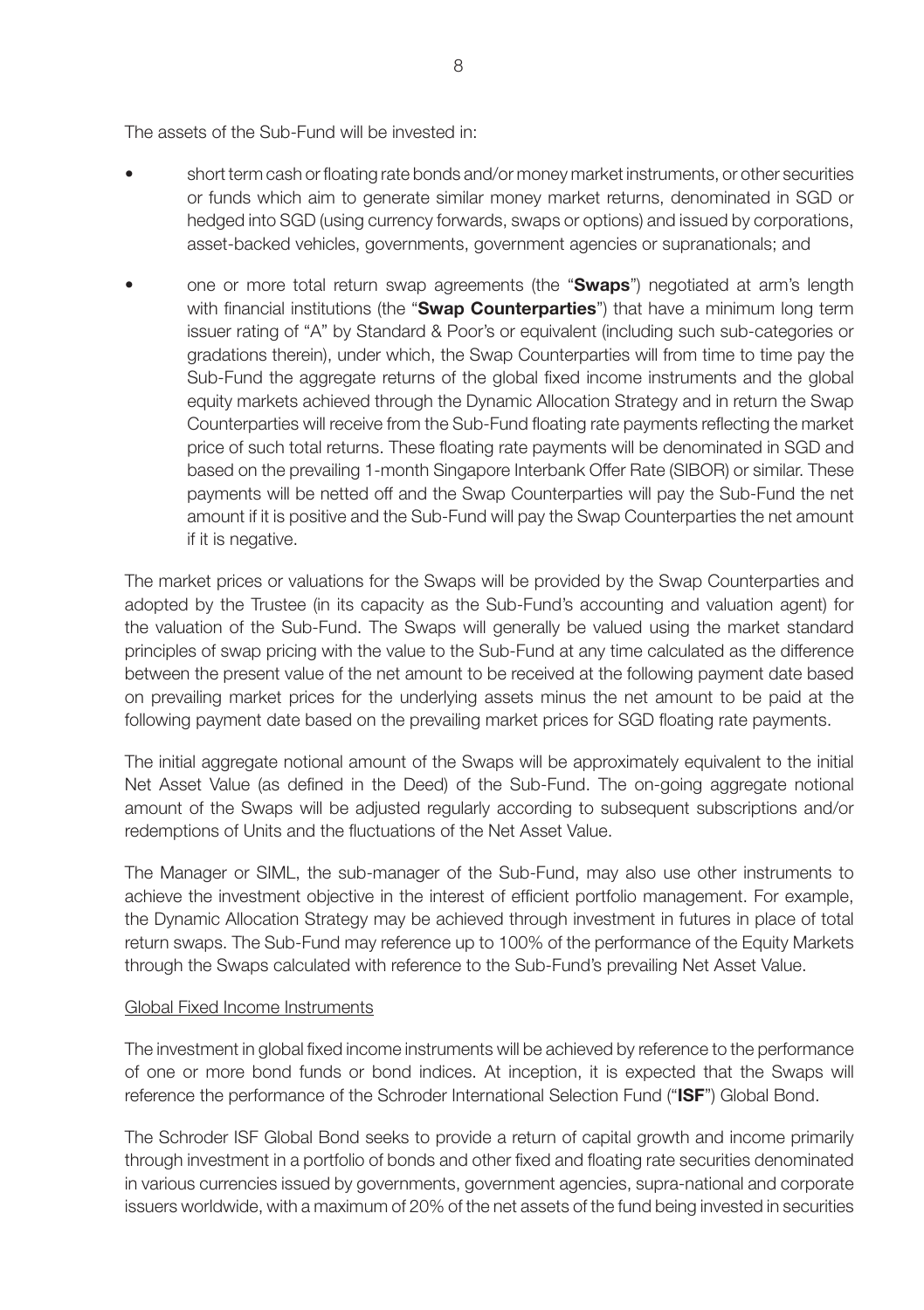with a credit rating below investment grade (as measured by Standard & Poor's or any equivalent grade of other credit rating agencies).

The Sub-Fund may reference up to 100% of the performance of the global fixed income instruments through the Swaps calculated with reference to the Sub-Fund's prevailing Net Asset Value.<sup>1</sup>

#### Dynamic Allocation Strategy

The Dynamic Allocation Strategy involves gaining exposure to three groups of Equity Markets, namely: (1) Developed Markets, (2) Emerging Markets and (3) China Markets based on a dynamic quantitative approach developed by the Royal Bank of Scotland plc.

The Sub-Fund will not invest directly in the respective Equity Markets but instead will implement the strategy through derivative instruments.

The Manager or SIML may select alternative underlying constituents for each Equity Market or change the weightings within each Equity Market from time to time if deemed appropriate. Initially the underlying constituents of the respective Equity Markets are expected to be as follows:

| <b>Equity Markets</b>   | <b>Constituents of Equity Markets</b>                  |
|-------------------------|--------------------------------------------------------|
| Developed Markets       | 50% in S&P 500 Index (SPX Index)                       |
|                         | 50% in Dow Jones Euro Stoxx 50 Index (SX5E Index)      |
| <b>Emerging Markets</b> | 100% in MSCI Emerging Markets Index (MXEF Index)       |
| China Markets           | 50% in Hang Seng China Enterprises Index (HSCEI Index) |
|                         | 50% in Hang Seng Index (HSI Index)                     |

At the start of each monthly period, price moving averages of each Equity Market are compared with their prevailing prices. If one or more of the prevailing prices are higher than the price moving averages of the respective Equity Markets by 2.5% or more (or by any other percentage as determined by the Manager in its discretion from time to time), a buy signal is recorded for the Equity Markets. Otherwise a sell signal is recorded. Based on buy/sell signals generated from such moving average comparisons, the exposure to the Equity Markets will either be set at zero or at approximately 100% of the Net Asset Value with approximate proportional weightings of 70%, 20% and 10% respectively to the Equity Market with the highest signal receiving the highest weighting, the Equity Market with the next highest signal receiving the second highest weighting and the Equity Market with the lowest signal receiving the lowest weighting.

The buy/sell signals are generated and implemented on a monthly basis when the new exposure to the Equity Markets and the new weightings to the component Equity Markets are calculated in the same manner as described above.

<sup>1</sup> Although the Sub-Fund may reference approximately 100% of the performance of the global fixed income instruments and 100% of the performance of the Equity Markets through the Swaps calculated with reference to the Sub-Fund's prevailing Net Asset Value, depending on the Dynamic Allocation Strategy, the absolute exposure (or maximum loss) of Sub-Fund will not be more than 100% of its Net Asset Value under the terms of the Swaps.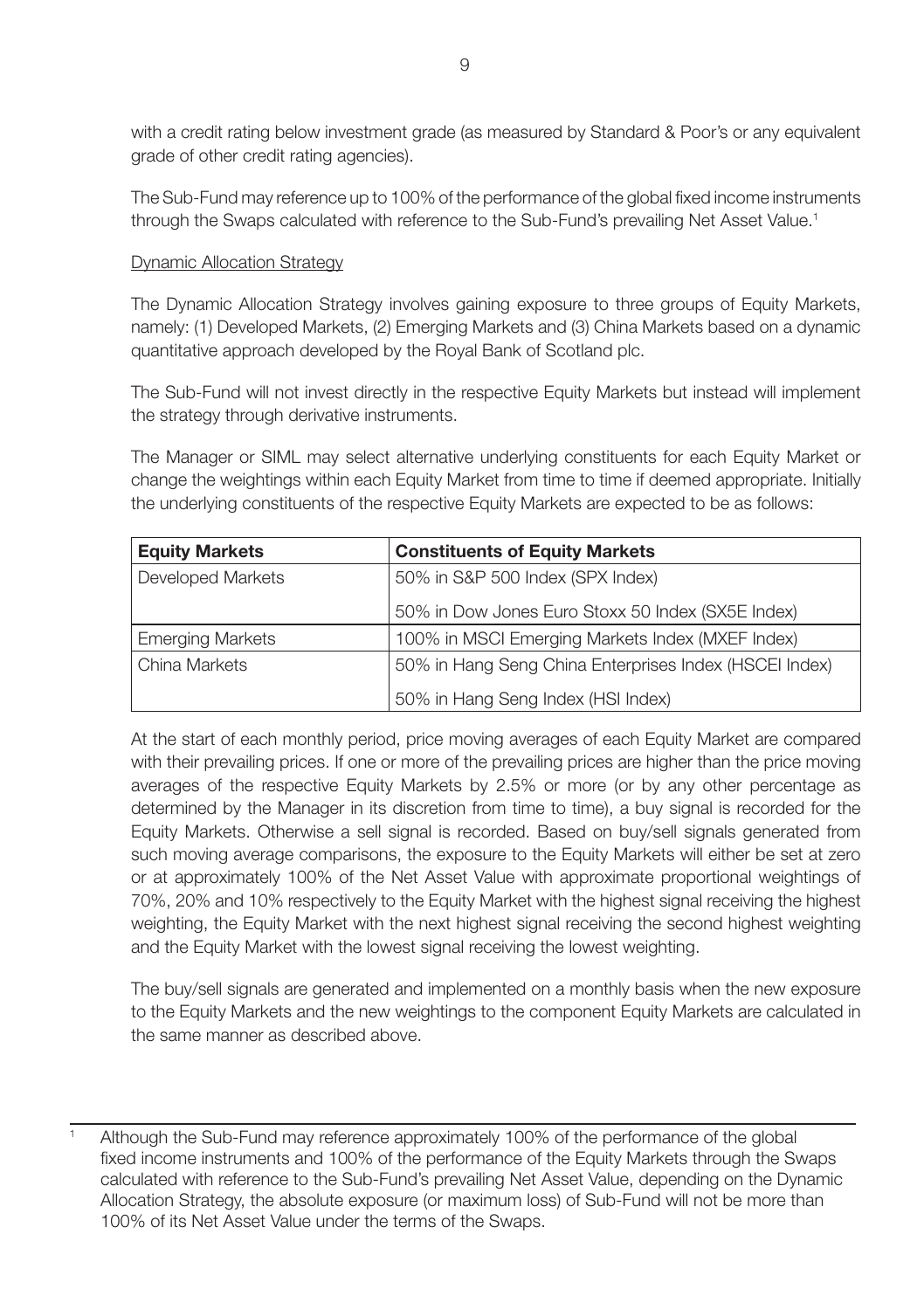*Investors should note that notwithstanding the above (in particular, the buy/sell signals) and the illustrations below, the Manager and SIML shall have the sole discretion to determine the investments of the Sub-Fund, including its exposure to the Equity Markets.*

Illustration of how various returns translate to monthly performance of the Sub-Fund

#### **Illustration 1:**

Signal assumptions: Dynamic Allocation buy/sell signal: Buy Developed Equity Markets signal rank: 2<sup>nd</sup> Emerging Equity Markets signal rank: 1st China Equity Markets signal rank: 3rd

Equity Market exposure is set at 100% because of Buy signal and weighted 70% Emerging Equity Markets, 20% Developed Equity Markets and 10% China Equity Markets based on signal rankings.

Monthly return assumptions: SGD money market portfolio return: 0.18% Global fixed income portfolio return (net of swap costs): -0.10% Developed Equity Markets: 2.00% Emerging Equity Markets: 4.00% China Equity Markets: -1.00%

The Equity Market return is calculated as follows:

Equity Market return =  $(70\% \times 4.00\%) + (20\% \times 2.00\%) + (10\% \times -1.00\%)$  $= 3.10\%$ 

Finally, the Sub-Fund return is calculated as follows:

| Sub-Fund return | $=$ SGD money market return $+$ Fixed Income return $+$ Equity |
|-----------------|----------------------------------------------------------------|
|                 | Market Return                                                  |
|                 | $= 0.18\% - 0.10\% + 3.10\%$                                   |
|                 | $= 3.18\%$                                                     |

#### **Illustration 2:**

Signal assumptions: Dynamic Allocation buy/sell signal: Sell Developed Equity Markets signal rank: 1<sup>st</sup> Emerging Equity Markets signal rank: 2nd China Equity Markets signal rank: 3rd

Equity Market exposure is set at 0% because of Sell signal.

Monthly return assumptions: SGD money market portfolio return: 0.15% Global fixed income portfolio return (net of swap costs): 1.10%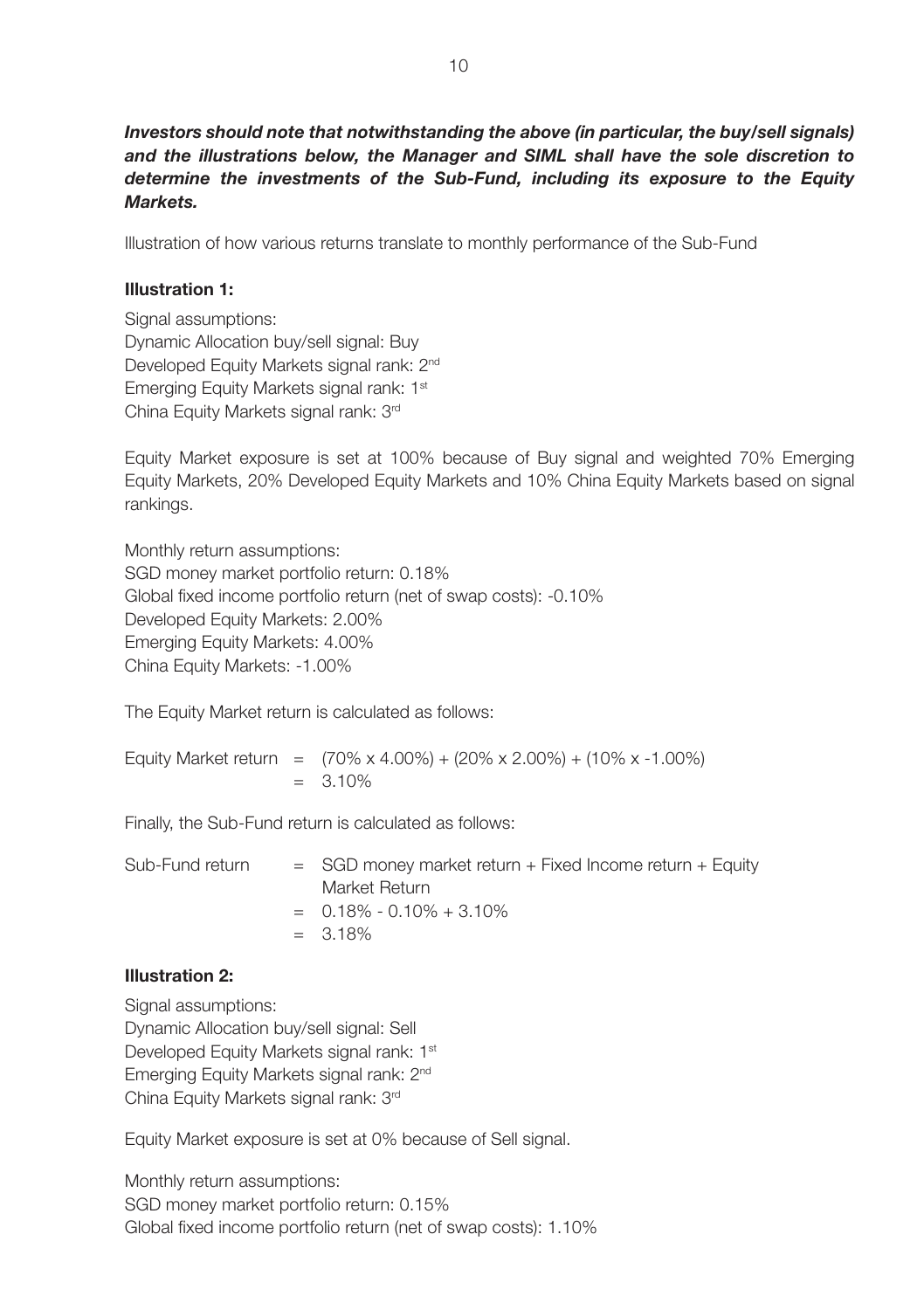The Sub-Fund return is calculated as follows:

| Sub-Fund return | $=$ SGD money market return $+$ Fixed Income return |
|-----------------|-----------------------------------------------------|
|                 | $= 0.15\% + 1.10\%$                                 |
|                 | $= 1.25\%$                                          |

#### **Illustration 3:**

Signal assumptions: Dynamic Allocation buy/sell signal: Buy Developed Equity Markets signal rank: 3<sup>rd</sup> Emerging Equity Markets signal rank: 2nd China Equity Markets signal rank: 1st

Equity Market exposure is set at 100% because of Buy signal and weighted 70% China Equity Markets, 20% Emerging Equity Markets and 10% Developed Equity Markets based on signal rankings.

Monthly return assumptions: SGD money market portfolio return: 0.20% Global fixed income portfolio return (net of swap costs): 0.75% Developed Equity Markets: -3.00% Emerging Equity Markets: 1.00% China Equity Markets: -2.50%

The Equity Market return is calculated as follows:

Equity Market return =  $(70\% \times -2.50\%) + (20\% \times 1.00\%) + (10\% \times -3.00\%)$  $= -1.85%$ 

Finally, the Sub-Fund return is calculated as follows:

Sub-Fund return  $=$  SGD money market return + Fixed Income return + Equity Market Return  $-0.20\% + 0.75\% - 1.85\%$  $= -0.90\%$ 

## *All figures are used for illustrative purposes only and should not be construed as a forecast, prediction or projection of the future or likely performance of the Sub-Fund.*

#### **7.3 Distribution Policy**

The Manager shall have the absolute discretion to determine whether a distribution is to be made in respect of the Sub-Fund.

The Manager intends to make annual distributions payable on 31 December each year, subject to the provisions of this sub-paragraph 7.3. For the first three years commencing from the close of the initial offer period of the Sub-Fund, the Manager intends to distribute a fixed rate of 3.96 cents per Unit per annum to Holders.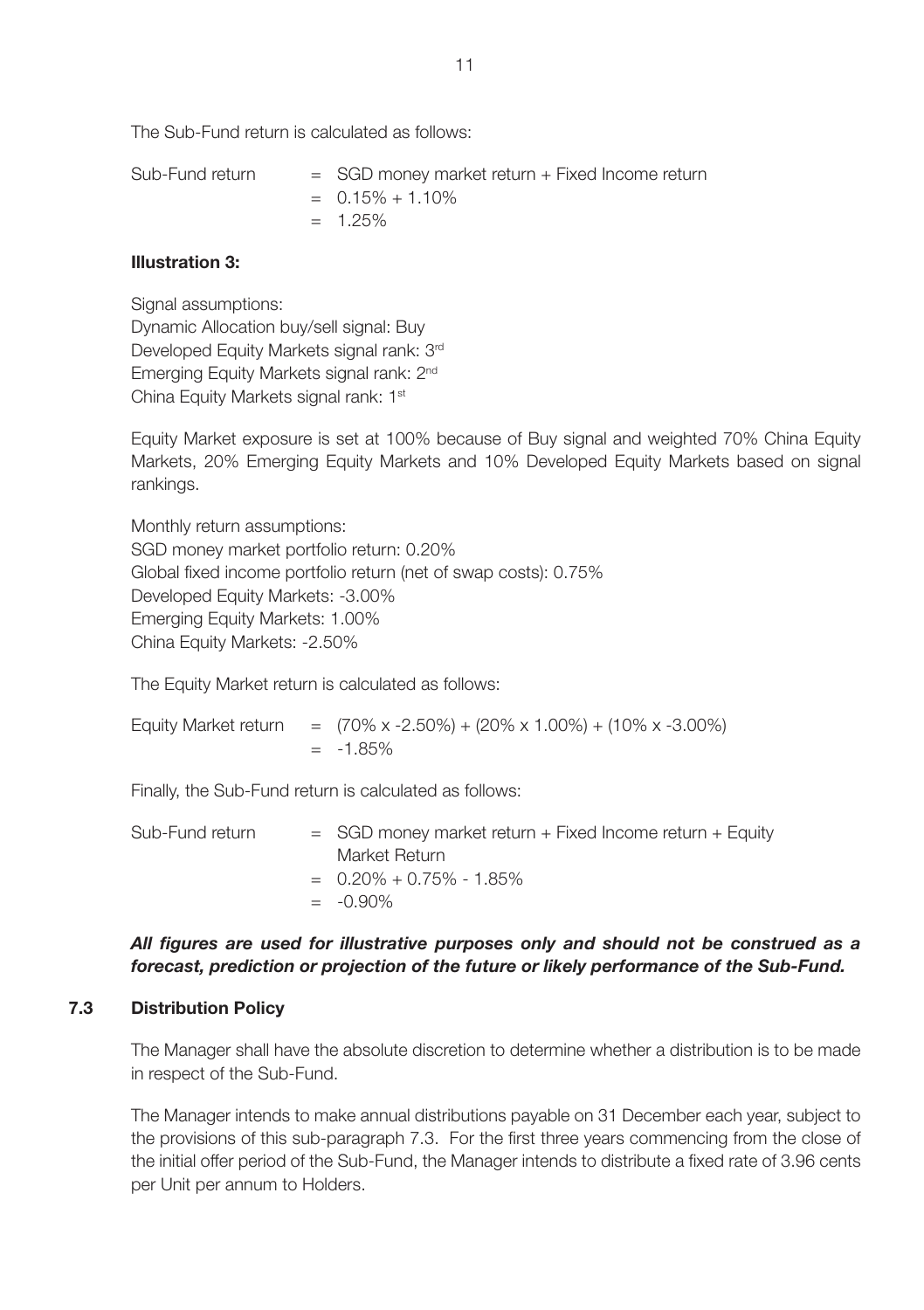A Holder may at any time make a request in writing for the reinvestment of all but not part of the net amount of distributions to be received by him in the purchase of further Units (including fractions of Units, if any) to be issued at the issue price calculated in accordance with Clause 10(B) of the Deed and subject to the right of the Manager to give discounts under the Deed.

Such investment request may not be withdrawn by the Holder otherwise than by notice in writing given at least 60 days in advance prior to the date of any particular distribution to the Manager. If a Holder has withdrawn the reinvestment request, the distribution to be made to such Holder shall be the relevant amount in cash available for distribution in respect of such Holder's holding of Units.

The Manager reserves the right to review and make changes to the distribution policy of the Sub-Fund from time to time (without giving any prior notice to Holders).

**Whilst fixed distributions provide the benefit of having a reliable and regular cash flow, investors should be aware that the distributions may exceed the net return of the Sub-Fund at times and lead to a reduction of the original amount invested, depending on the date of initial investment. Distributions are not guaranteed by the Manager and are subject to the performance of the Sub-Fund.**

#### **8. AUTHORISED INVESTMENTS**

Subject to the investment objective of the Sub-Fund, the authorised investments of the Sub-Fund ("**Authorised Investments**") are any of the following investments:

- (i) any Quoted Investment<sup>2</sup> which is selected by the Manager for the purpose of investment of the Deposited Property<sup>3</sup>; or
- (ii) any investment in respect of which application for listing or for permission to deal has been made to a Recognised Stock Exchange<sup>4</sup> and the subscription for or purchase of which is either conditional upon such listing or permission to deal being granted within a specified period not exceeding 12 weeks (or such other period as may be agreed between the Manager and the Trustee) or in respect of which the Manager is satisfied that the subscription or other transactions will be cancelled if the application is refused; or
- <sup>2</sup> "**Quoted Investment**" means any investment which is quoted, dealt with or listed or in respect of which permission to deal is effective on a Recognised Stock Exchange.
- <sup>3</sup> "**Deposited Property**" means all the assets (cash and other property) for the time being held or deemed to be held upon the trusts of the Deed (or if the context so requires, the part thereof attributable to the Sub-Fund).
- <sup>4</sup> "**Recognised Stock Exchange**" means any stock exchange and in relation to any particular investment shall be deemed to include any responsible market maker and authorised dealer in the market in which the investment is traded and any over-the-counter or electronic or telephone market of repute and any responsible firm, corporation or association in any part of the world dealing in the investment and any responsible mutual fund or subsidiary thereof or unit trust scheme issuing and redeeming participations or Units (as the case may be) so as to provide in the opinion of the Manager with the approval of the Trustee a satisfactory market for the investment and in such a case the investment shall be deemed to be the subject of an effective permission to deal or listing on a Recognised Stock Exchange deemed to be constituted by such person, firm, corporation, association, mutual fund, subsidiary thereof or unit trust scheme.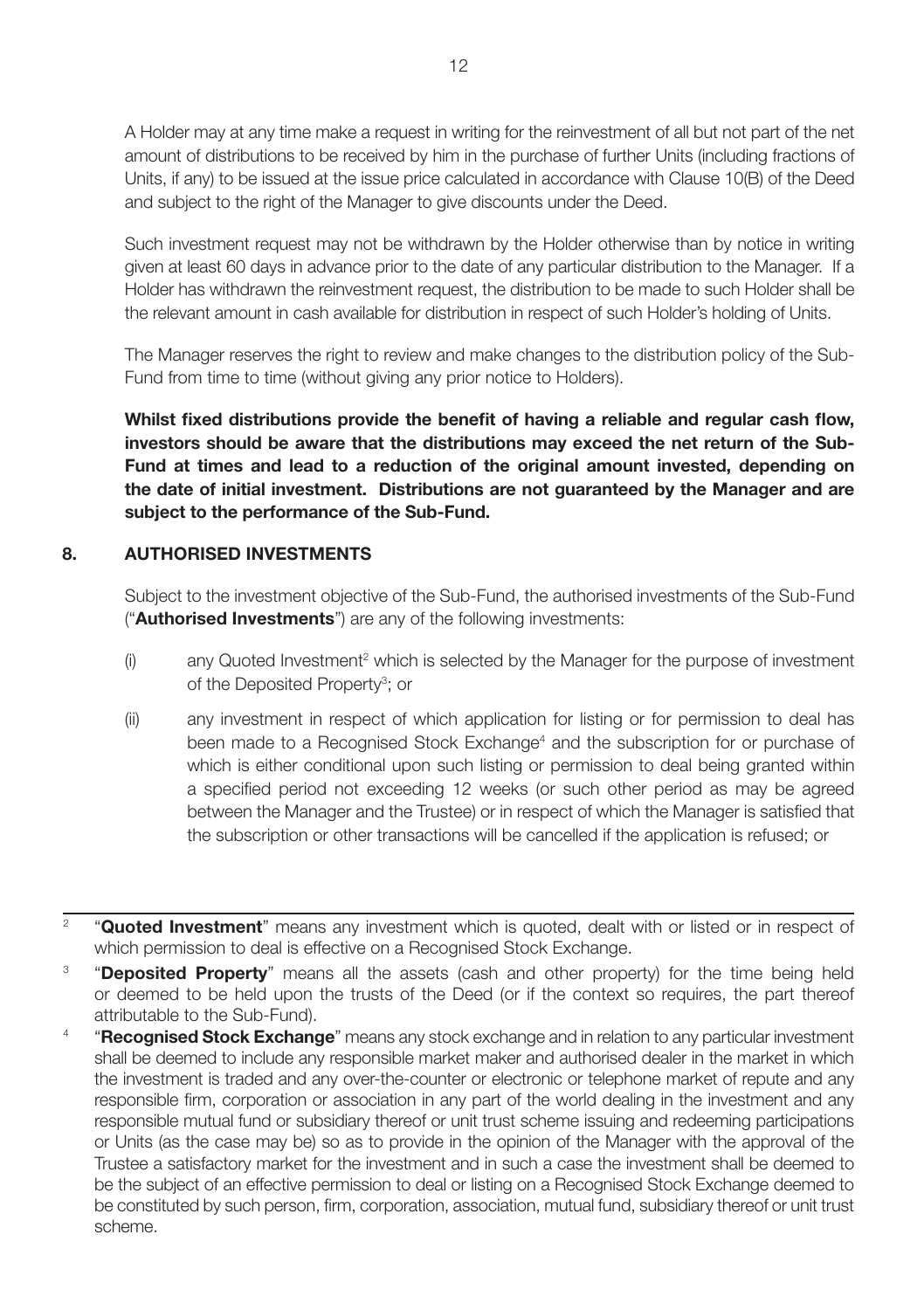- $(iii)$  any Unquoted Investment $5$  which is selected by the Manager for the purpose of investment of the Deposited Property; or
- (iv) any investment denominated in any currency; or
- (v) any investment which is a unit in any unit trust scheme or a share or participation in an open-ended mutual fund or other collective investment scheme; or
- (vi) any investment which is a future, option, forward, swap, collar, floor or other derivative or a repurchase agreement; or
- (vii) the currency of any country or any contract for the spot purchase or sale of any such currency, any foreign exchange transaction or any forward contract of such currency; or
- (viii) if the Sub-Fund is subsequently included under the Central Provident Fund Investment Scheme ("**CPFIS**"), any investment for the time being approved by the relevant authority for the purposes of unit trust schemes included under the CPFIS under the CPFIS Regulations; or
- (ix) any investment which is not covered by paragraphs (i) to (viii) above but is selected by the Manager for the purpose of investment of the Deposited Property of the Sub-Fund and approved by the Trustee.

## **9. SUB-FUND INCLUDED UNDER THE CPFIS**

The Sub-Fund is not currently included under the CPFIS.

#### **10. FEES AND CHARGES**

**10.1** The following table sets out the fees and charges payable by a Holder and payable out of the Sub-Fund to the Manager or the Trustee.

| Fees payable by a Holder                      |                                                                                                                                                                    |  |  |  |
|-----------------------------------------------|--------------------------------------------------------------------------------------------------------------------------------------------------------------------|--|--|--|
| Preliminary charge                            | Currently 5%; Maximum 5%                                                                                                                                           |  |  |  |
| Realisation charge                            | Currently 0%; Maximum 4%                                                                                                                                           |  |  |  |
|                                               | For switching of Units with units of other funds managed by<br>the Manager which are not sub-funds of the Fund:                                                    |  |  |  |
| Switching charge                              | Currently 1%; Maximum 1%                                                                                                                                           |  |  |  |
|                                               | Switching of Units with units of other sub-funds of the Fund<br>is not permitted as those sub-funds are distributed on an<br>exclusive basis by other distributors |  |  |  |
| Fees deducted from the assets of the Sub-Fund |                                                                                                                                                                    |  |  |  |
| Management fee                                | Currently 1.75% per annum; Maximum 1.75% per annum                                                                                                                 |  |  |  |
| Trustee and custody fee                       | Currently not more than 0.05% per annum (currently not<br>subject to any minimum amount)                                                                           |  |  |  |
|                                               | Maximum 0.25% per annum                                                                                                                                            |  |  |  |

<sup>&</sup>lt;sup>5</sup> "Unquoted Investment" means any investment which is not quoted, listed or dealt in on any Recognised Stock Exchange.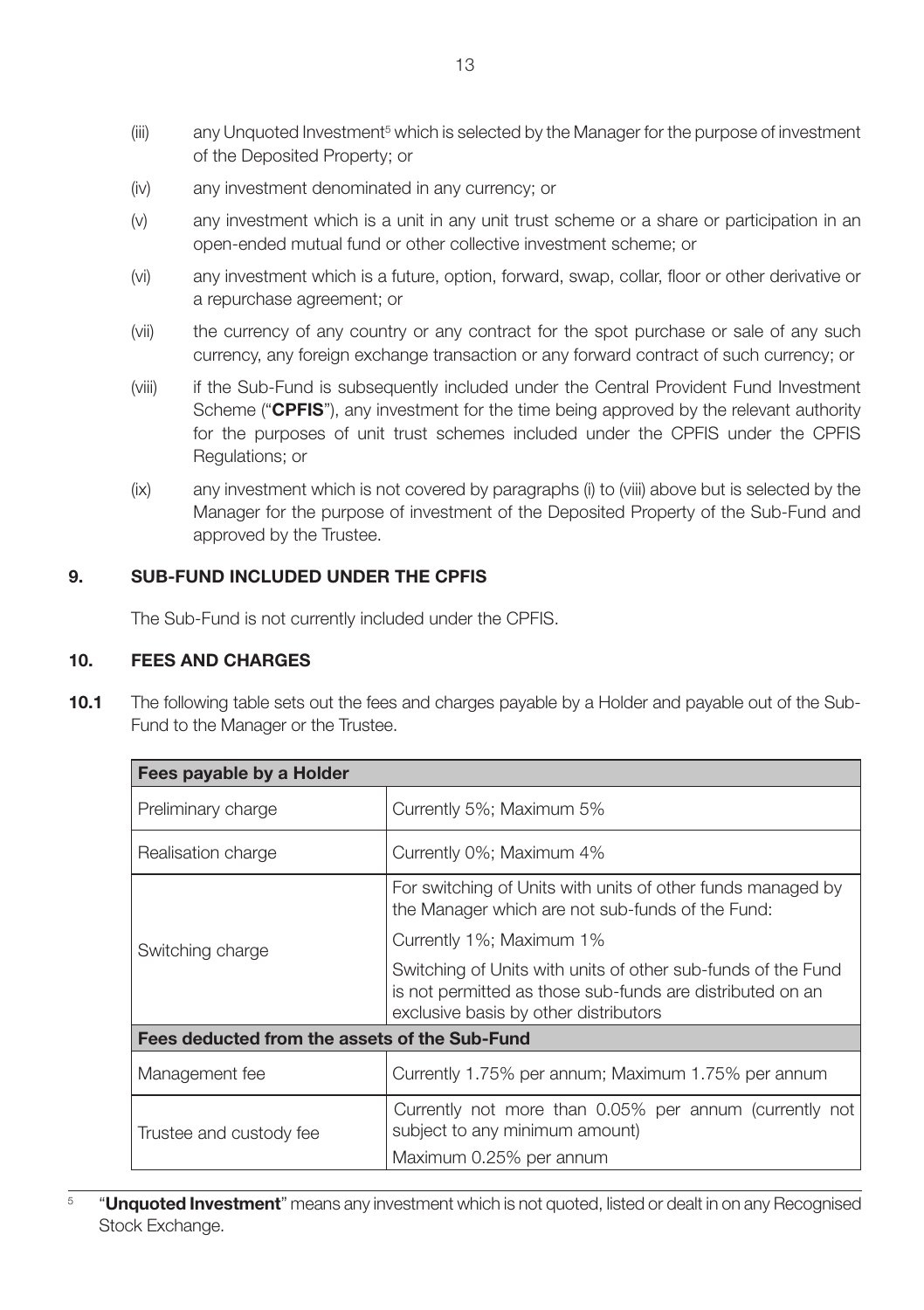- **10.2** Investors should note that the performance of the Sub-Fund is linked to the performance of one or more instruments referred to in paragraph 7.2 above and the returns to investors will be reduced to the extent that the Swap Counterparties suffer fees and expenses when hedging their exposure. Such instruments may pay fees, either directly or indirectly, to affiliates of the Manager.
- **10.3** The Manager may at any time differentiate between investors as to the amount of the preliminary charge (subject to the maximum permitted under the Deed) payable for investments in the Sub-Fund or allow discounts on such basis or on such scale as the Manager shall deem fit. The preliminary charge will be retained by the Manager for its own benefit.

#### **11. RISKS**

## **11.1 General Risks**

- **11.1.1** Investments in the Sub-Fund are subject to different degrees of economic, political, foreign exchange, interest rate, liquidity, default, regulatory, industry and possible repatriation risks depending on the countries that the Sub-Fund invests into or has exposure to.
- **11.1.2** Investments in the Sub-Fund are designed to produce returns over the medium term and are not suitable for short-term speculation. Investors should not expect to obtain shortterm gains from such investment.
- **11.1.3** Investors should be aware that the price of Units in the Sub-Fund, and the income from them, may fall or rise and that past performance is not necessarily a guide to future performance. Investors may not get back their original investment.

#### **11.2 Specific Risks**

## **11.2.1 Market Risk**

The value of investments by the Sub-Fund may go up or down due to changing economic, political or market conditions, or due to an issuer's individual situation.

## **11.2.2 Derivatives Risk**

The Sub-Fund may use futures, options, warrants, forwards, swaps or swap options. This involves increased risk. The Sub-Fund's ability to use such instruments successfully depends on the Manager's ability to accurately predict movements in stock prices, interest rates, currency exchange rates or other economic factors and the availability of liquid markets. If the Manager's predictions are wrong, or if the derivatives do not work as anticipated, the Sub-Fund could suffer greater losses than if the Sub-Fund had not used the derivatives. If the Sub-Fund invests in over-the-counter derivatives, there is increased risk that a counterparty may fail to honour its contract. In some instances, the use of the above-mentioned instruments may have the effect of leveraging the Sub-Fund. Leveraging adds increased risks because losses may be out of proportion to the amount invested on the instrument.

Investors should note that financial derivatives will be used for hedging and efficient portfolio management purposes and/or for meeting the investment objective of the Sub-Fund in accordance with the Code on Collective Investment Schemes (as may be amended from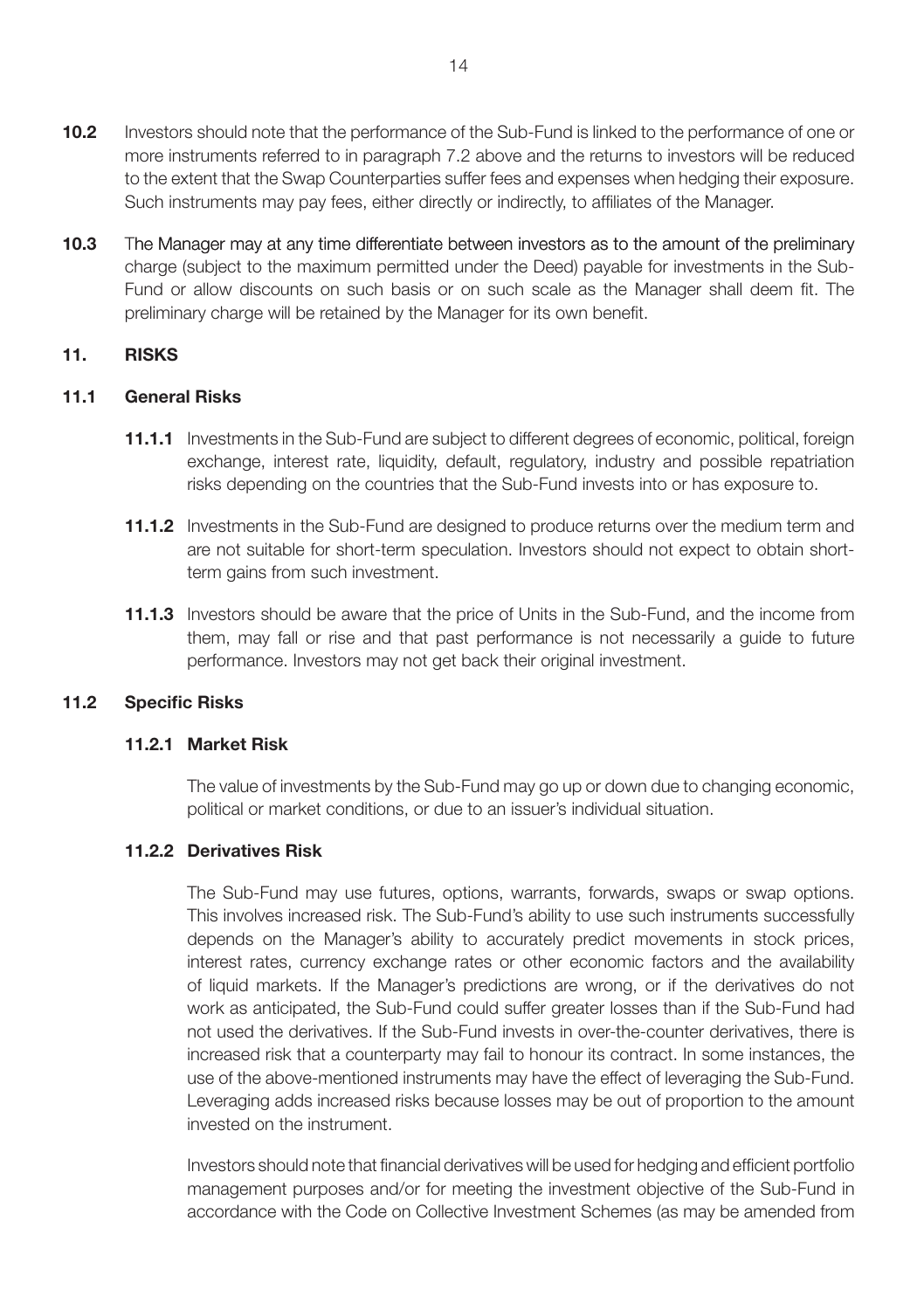time to time) (the "**Code**"). These instruments are highly volatile instruments and their market values may be subject to wide fluctuations.

The Manager will ensure that the risk management and compliance procedures and controls adopted are adequate and that they have the requisite expertise, experience and quantitative tools to manage and contain such investment risks.

The responsibility for risk management and compliance procedures and controls for the Sub-Fund is assumed by Schroders' Structured Investments team. Risks are assessed prior to investment to ensure that the Manager has the appropriate processes and controls in place to mitigate operational, investment and credit risks. Risk and compliance monitoring of investment restrictions is performed on a regular basis.

The Manager's fund managers have primary responsibility for ensuring that derivative transactions are consistent with the investment objective of a fund. Derivative positions are monitored to ensure that derivative usage is consistent with the fund's investment objectives and communications to Schroders' investors. The Manager's fund managers liaise with the risk or compliance team where appropriate to agree how the derivative investments should be monitored and clarify any uncertainty in relation to interpretation of rules or monitoring requirements prior to investing or as soon as the uncertainty arises. The Manager ensures that the fund managers are made aware of changes to regulations, including those in relation to derivatives usage and the Manager ensures processes are put in place to monitor investment restrictions.

## **11.2.3 Interest Rate Risk**

Deposits in financial institutions and investments in bonds, debentures, loan stocks, convertibles and other debt securities may decline in value if interest rates change. In general, the price of debt securities rise when interest rates fall, and fall when interest rates rise.

## **11.2.4 Credit Risk**

The Sub-Fund is subject to the risk that some issuers of debt securities and other investments made by the Sub-Fund, including counterparties to swap transactions, may not make payments on such obligations. Or, an issuer (or counterparty) may suffer adverse changes in its financial condition that could lower the credit quality of a security, leading to greater volatility in the price of the security and in the value of the Sub-Fund. A change in the quality rating of a security can also affect the security's liquidity and make it more difficult to sell.

In particular, investors should note that the short term floating returns depend, inter alia, on the non-default of the issuers of the bonds which the Sub-Fund invests in and/or the financial institutions in which deposits are placed.

#### **11.2.5 Foreign Securities**

A fund that invests in securities throughout the world is subject to numerous risks resulting from market and currency fluctuations, future adverse political and economic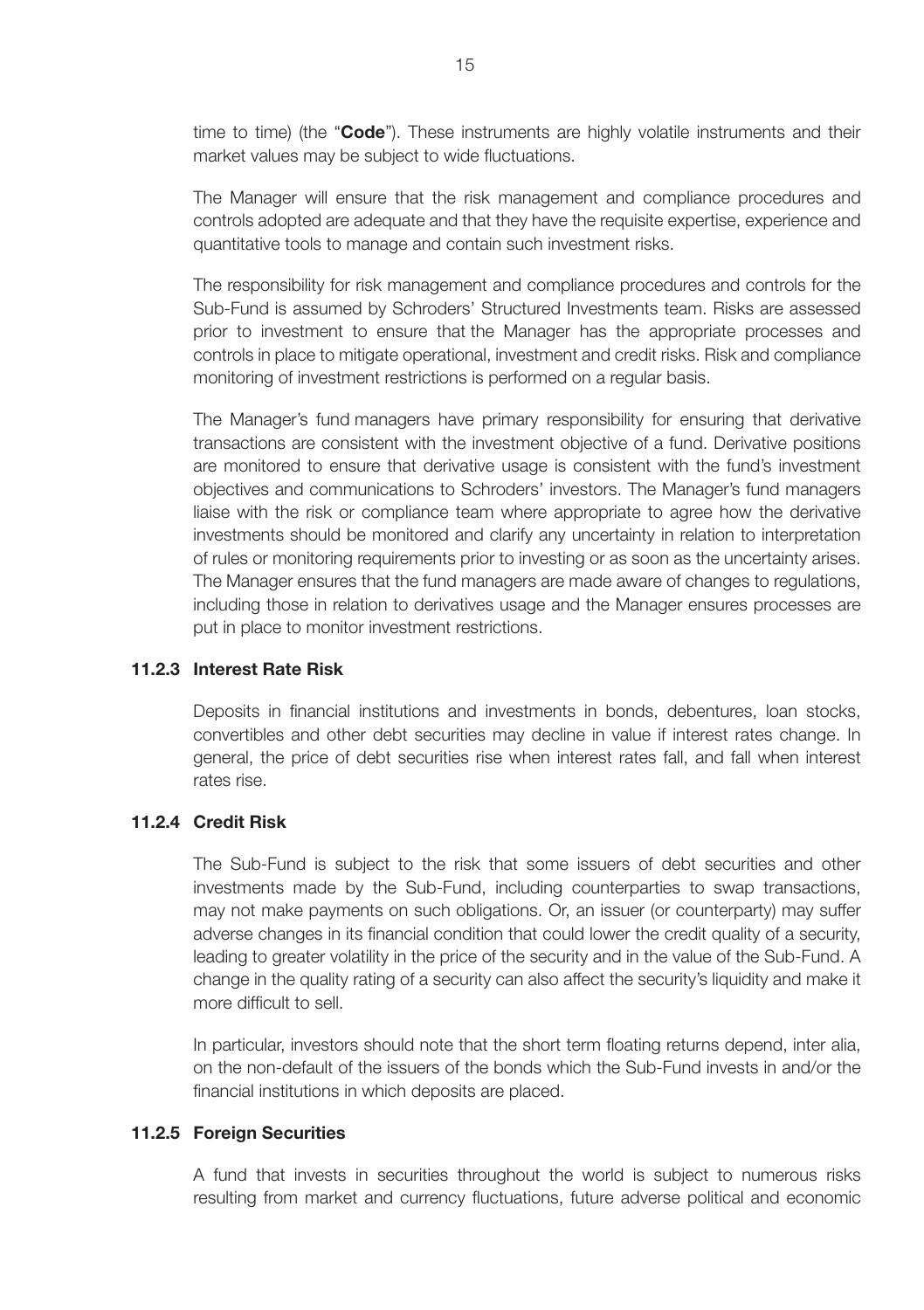developments, the possible imposition of restrictions on the repatriation of currency or other governmental laws or restrictions, reduced availability of public information concerning issuers and the lack of uniform accounting, auditing and financial reporting standards or of other regulatory practices and requirements comparable to those applicable to companies in the investor's domicile. In addition, securities of companies or governments of some countries may be illiquid and their prices volatile and, with respect to certain countries, the possibility exists of expropriation, nationalisation, exchange control restrictions, confiscatory taxation and limitations on the use or removal of funds or other assets, including withholding of dividends. Some of the securities held by the Sub-Fund may be subject to government taxes that could reduce the yield on such securities, and fluctuation in foreign currency exchange rates may affect the value of securities and the appreciation or depreciation of investments. Certain types of investments may result in currency conversion expenses and higher custodial expenses.

#### **11.2.6 Currency Risks**

The base currency of the Sub-Fund is SGD. The assets and liabilities of the Sub-Fund may be denominated in currencies different to the base currency and the Sub-Fund may be affected favourably or unfavourably by exchange control regulations or changes in the exchange rates between such base currency and other currencies. If the currency in which a security is denominated appreciates against the base currency, the value of the security would increase. Conversely, a decline in the exchange rate of the currency would adversely affect the value of the security. The Manager may manage the currency risk of the Sub-Fund by hedging through forward currency contracts, currency futures, currency swap agreements or currency options.

#### **11.2.7 Industry Risks**

The value of the Units in the Sub-Fund will be susceptible to factors affecting the respective industries that they cover and may be subject to greater risks and market volatility than an investment in a broader range of securities covering various economic sectors.

#### **11.2.8 Other Risks**

The value of the Units in the Sub-Fund will be affected by the performance of the Dynamic Allocation Strategy. In particular, investors in the Sub-Fund will experience losses when Equity Markets fall if the Dynamic Allocation Strategy has generated 100% long exposure to global equity markets. Investors are also subject to losses to the extent that the Equity Markets overweighted in the Dynamic Allocation Strategy from time fall by more than the Equity Markets underweighted.

**The above should not be considered to be an exhaustive list of the risks which potential investors should consider before investing in the Sub-Fund.** 

#### **12. SUBSCRIPTION OF UNITS**

#### **12.1 Subscription procedure**

Investors may apply for Units in the Sub-Fund from the Manager or its distributors using cash or Supplementary Retirement Scheme ("**SRS**") monies.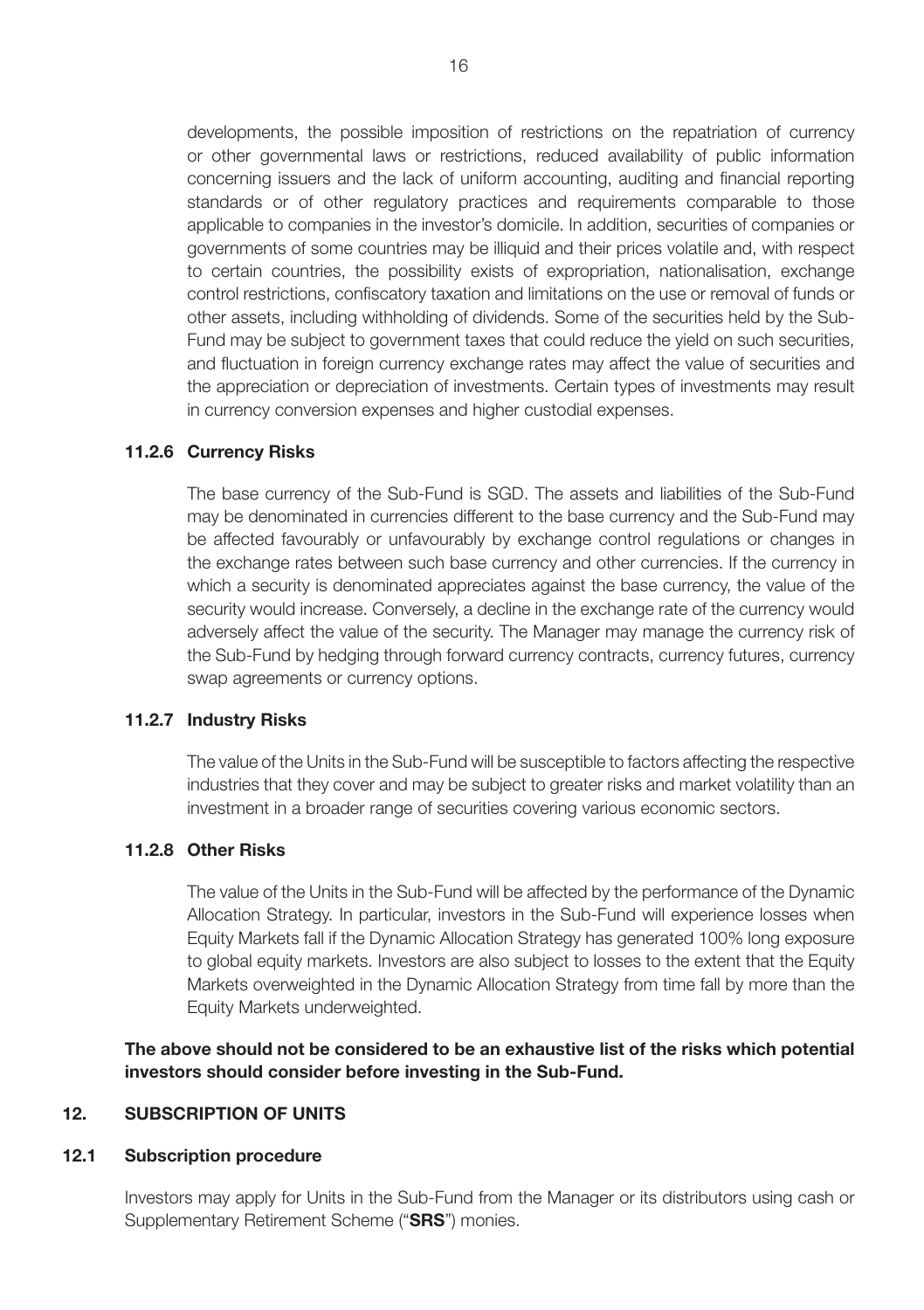For subscriptions using cash, investors must complete the application form accompanying this Prospectus and send it, together with a cheque for the application monies made payable to the Manager or its distributors.

For subscriptions using SRS monies, investors must complete the application form accompanying this Prospectus and send the application form to the Manager or its distributors. An investor paying with SRS monies shall instruct his SRS operator bank to withdraw from his SRS account monies in respect of the Units applied for.

## **12.2 Cancellation of initial subscription**

Subject to Clause 8(B) of the Deed and to the terms and conditions for cancellation of subscription in the cancellation form to be provided together with the application form for Units, every Holder shall have the right by notice in writing delivered to the Manager or its authorised agents to cancel his subscription for Units in the Sub-Fund within 7 calendar days (or such longer period as may be agreed between the Manager and the Trustee) from the date of his subscription. Cancellation of Units will be based on the Net Asset Value per Unit to be determined on the next Dealing Day (as defined in paragraph 12.4 below). Investors should refer to the terms and conditions for cancellation of subscription attached to the cancellation form before purchasing Units in the Sub-Fund.

## **12.3 Minimum initial subscription amount and minimum subsequent subscription amount**

| <b>Minimum initial</b><br>subscription amount    | S\$1.000* |
|--------------------------------------------------|-----------|
| <b>Minimum subsequent</b><br>subscription amount | S\$100    |

\* There is no minimum initial subscription amount for investments in the Sub-Fund made via MIP (Please refer to paragraph 13 below for more details).

## **12.4 Dealing Deadline and pricing basis**

All Units are priced on a forward basis. For forward pricing, the issue price for Units ("**Issue Price**") cannot be calculated at the time of application. The Issue Price on any dealing day of the Sub-Fund (see below) ("**Dealing Day**") shall be the price per Unit ascertained by dividing the Net Asset Value of the Sub-Fund as at the Valuation Point on the Valuation Day<sup>6</sup> (calculated in accordance with the Deed) applicable to the relevant Dealing Day on which the subscription is received by the Manager by the number of Units then in issue and deemed to be in issue calculated to 4 decimal places (or such number of decimal places as may from time to time be determined by the Manager after consulting the Trustee). Any rounding adjustment shall be retained for the benefit of the Sub-Fund.

6 "**Valuation Day**" means each Dealing Day (or such other day as the Manager with the approval of the Trustee shall otherwise determine on which the Net Asset Value of the Sub-Fund or the Net Asset Value of Units of the Sub-Fund is to be calculated, provided that not less than one calendar month's prior notice shall be given to the Holders of the Sub-Fund before any change in the Manager's determination).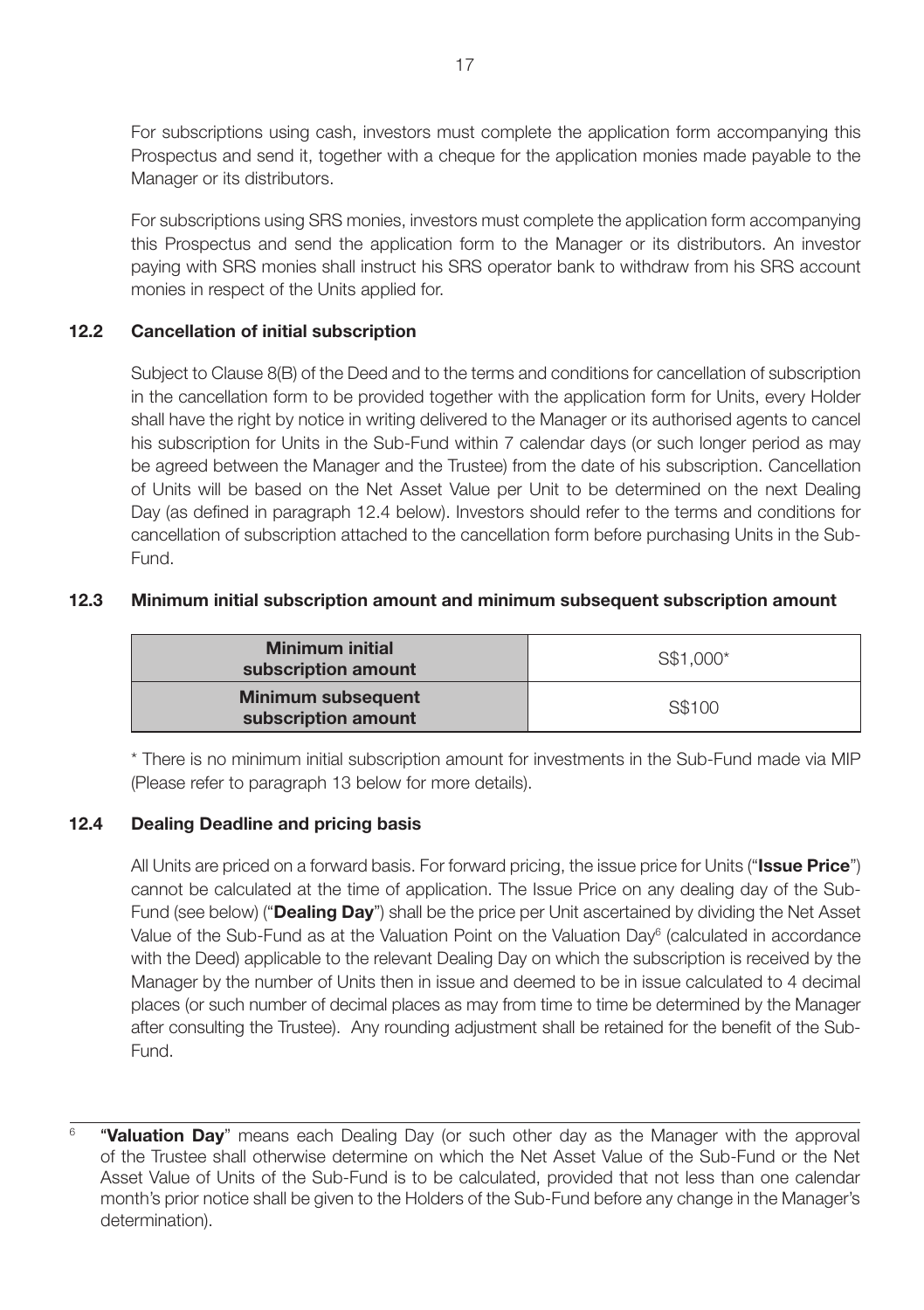Applications received on or before the Dealing Deadline in respect of a Dealing Day will be transacted at the price based on the Issue Price of the Units of that Dealing Day. Applications received after the Dealing Deadline in respect of a Dealing Day or on a day which is not a Dealing Day will be transacted at the price based on the Issue Price of the Units of the next Dealing Day.

"**Dealing Day**" shall mean every Tuesday or, if such day is not a Business Day, the next following day which is a Business Day.

"**Business Day**" means any day (other than a Saturday or Sunday or a public holiday) on which banks in the Republic of Singapore, London and the Grand Duchy of Luxembourg or any other place or places as may be determined by the Manager (with prior notice to the Trustee) are open for business or any other day as the Manager and the Trustee may agree in writing.

"**Dealing Deadline**" shall mean 5 p.m. Singapore time two (2) Business Days prior to the Dealing Day, or such other time on such day as the Manager may from time to time determine with the approval of the Trustee.

The aforementioned Dealing Days or subscription intervals of the Sub-Fund may be changed to such other day or days or at such intervals, as the case may be, as the Manager may from time to time determine with the approval of the Trustee provided that reasonable prior notice of such determination shall be given by the Manager to all the Holders in the Sub-Fund at such time and in such manner as the Trustee may approve.

#### **12.5 Numerical example**

The following example shows how the number of Units allotted to an investor of the Sub-Fund is derived. The number of Units (truncated to 2 decimal points) an investor will receive is calculated by dividing the application monies less any preliminary charge by the Issue Price. An example of the number of Units which an investor will receive with an investment of S\$1,000, based on a notional Issue Price of S\$1.0100 will be calculated as follows:

| S\$1,000                     | (S\$50)                                              | S\$950.00             |
|------------------------------|------------------------------------------------------|-----------------------|
| Application monies           | Preliminary charge*                                  | Net investment sum    |
| S\$950.00                    | S\$1,0100                                            | 940.59 Units          |
| <b>Net</b><br>investment sum | Notional Issue Price<br>(Net Asset Value per Unit)** | No. of Units received |

*\*Preliminary charge of 5%.* 

*\*\*Notional Issue Price used for illustrative purposes only and should not be construed as a forecast, prediction or projection of the future or likely performance of the Sub-Fund.*

## **12.6 Confirmation of purchase**

Upon receipt of the application monies from an investor, Units in the Sub-Fund will be purchased for the investor and the investor shall be sent a confirmation of his purchase within 10 Business Days from the date of receipt and acceptance of his application and the application monies by the Manager.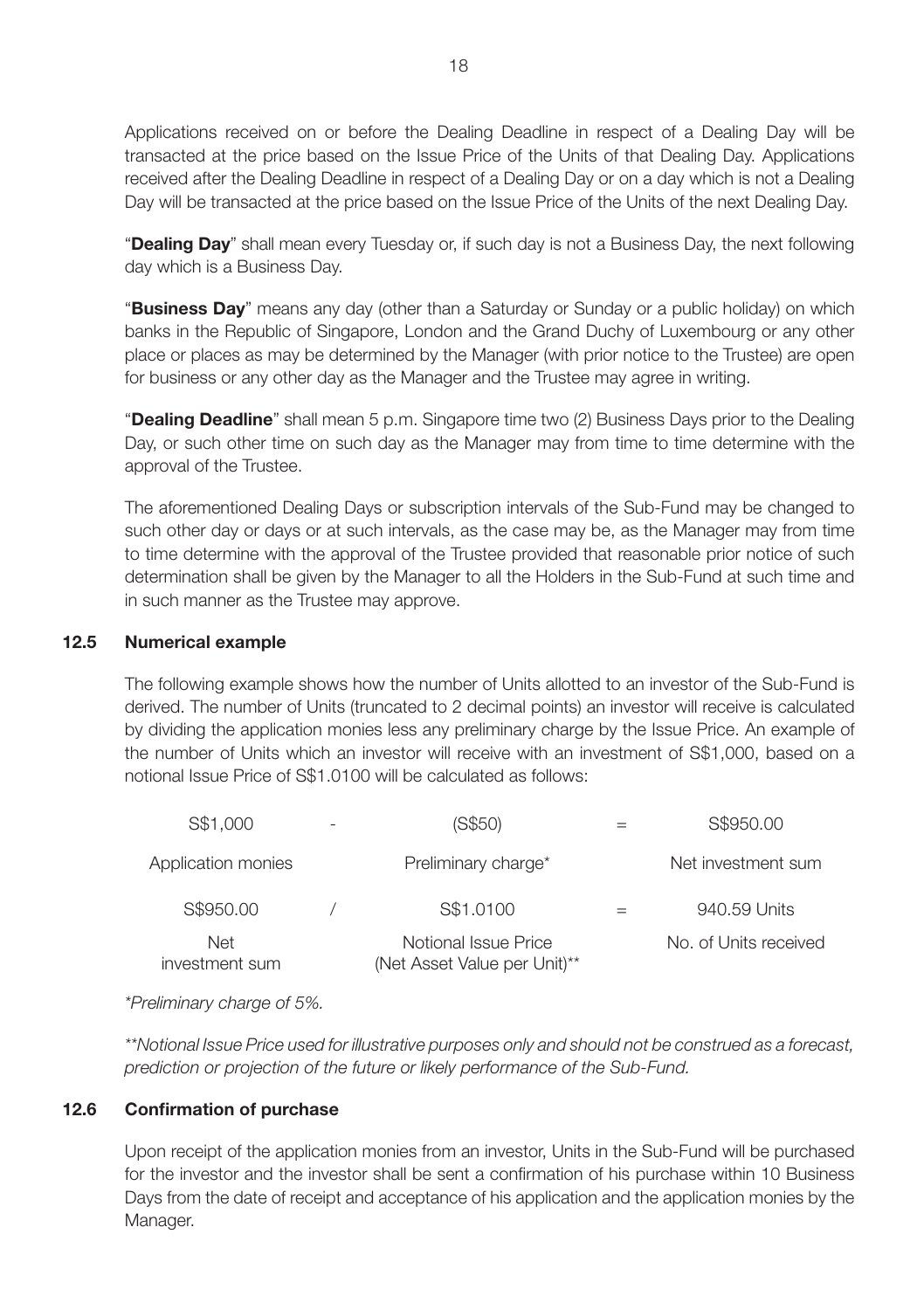#### **13. MONTHLY INVESTMENT PLAN**

For investors who wish to participate in the monthly investment plan in respect of the Sub-Fund ("**MIP**"), the minimum monthly investment is S\$100. There is no minimum initial subscription amount for investment in the Sub-Fund via MIP.

Purchases of Units under the MIP may be made through (a) GIRO (for cash Units) or (b) SRS contributions (for SRS Units). Under the MIP (i) subscription monies will be deducted before the applicable Dealing Day under GIRO and (ii) subscription applications are submitted to the SRS operator on the Business Day following the applicable Dealing Day in respect of the SRS contribution. Units are allotted as at the applicable Dealing Day, subject to receipt of cleared funds from investors' GIRO account or the SRS operator (as the case may be) thereafter.

An investor may cease participation in the MIP, without any penalty by giving 30 days' notice (or such other notice period as may from time to time be determined by the Manager) in writing to the Manager.

## **14. REALISATION OF UNITS**

#### **14.1 Realisation Procedure**

A Holder may at any time during the life of the Sub-Fund make a request in writing (a "**realisation request**") for the realisation of all or any Units held by him, subject to the suspension of dealings as set out in paragraph 17 below.

Holders who wish to realise their Units in the Sub-Fund may do so on a Dealing Day by submitting a realisation request to the Manager or its distributors on or before the Dealing Deadline for the applicable Dealing Day of the Sub-Fund. Realisation of Units shall only be effected on the relevant Dealing Day of the Sub-Fund in respect of a realisation request received by the Manager on or before the Dealing Deadline in respect of such Dealing Day.

## **14.2 Minimum holding and minimum realisation amount**

The minimum holding of Units for the Sub-Fund is 100 Units (the "**Minimum Holding**"). A Holder shall not be entitled to realise part of his holding of Units without the approval of the Manager and the Trustee if, as a result of such realisation of Units, his holding would be reduced to less than the Minimum Holding. Unless the Manager in any particular case, or generally otherwise agrees, a Holder shall not be entitled to realise Units other than in amounts above 100 Units.

## **14.3 Dealing Deadline and pricing basis**

Holders may redeem Units in the Sub-Fund on a weekly basis. Please refer to sub-paragraph 12.4 above for details on the Dealing Day and Dealing Deadline. Where a realisation request has been received by the Manager or its duly authorised agents on or before the relevant Dealing Deadline, the Holder will be paid a price based on the Net Asset Value per Unit of the Sub-Fund at the close of the Dealing Day. Where a realisation request has been received by the Manager after the relevant Dealing Deadline or on a day which is not a Dealing Day, the Holder will be paid a price based on the Net Asset Value per Unit of the Sub-Fund at the close of the next Dealing Day.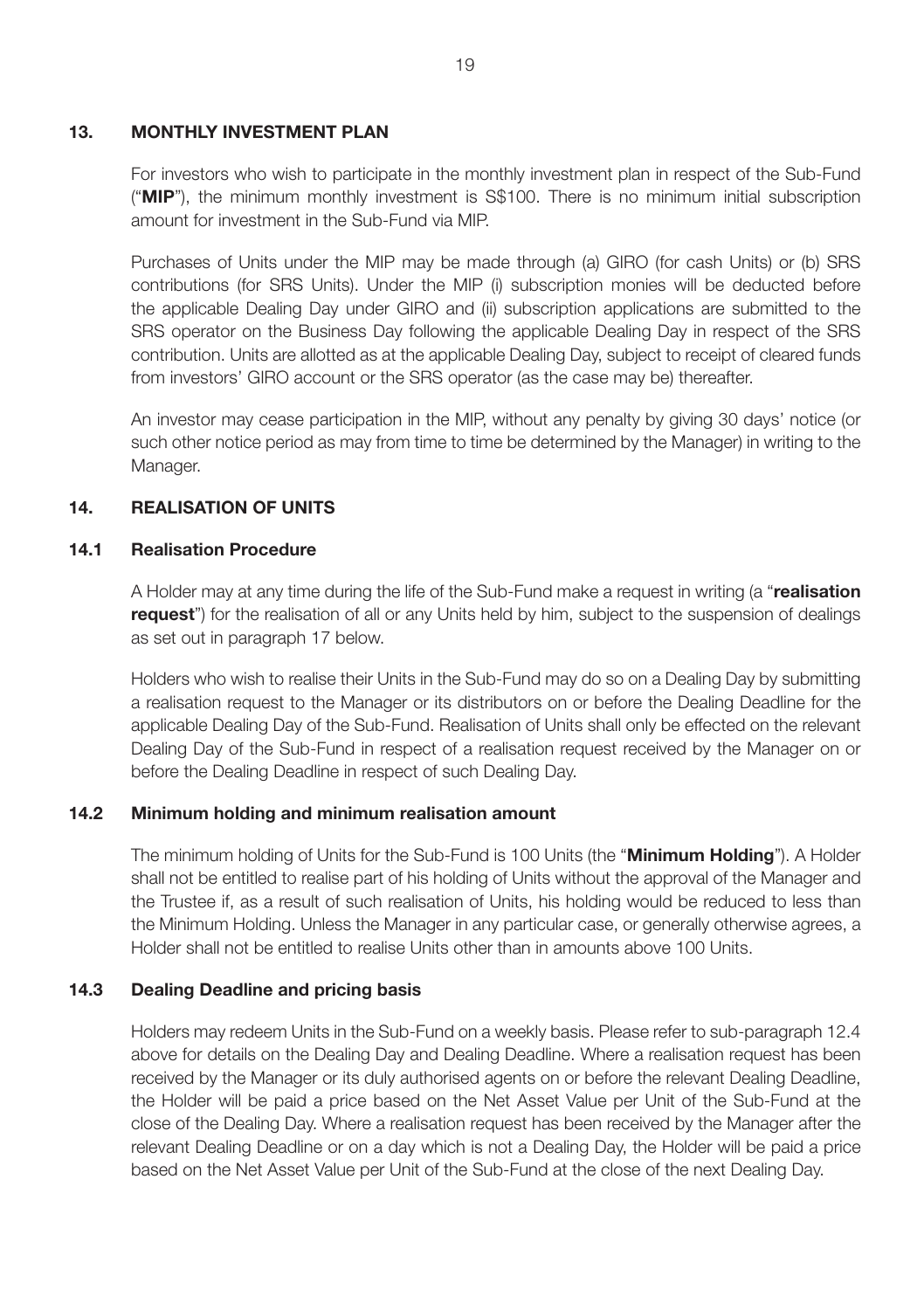As Units are priced on a forward basis, the realisation price for Units cannot be calculated at the time of request. The realisation price per Unit of the Sub-Fund shall be ascertained in accordance with Clause 9(D) of the Deed. The realisation price on any Dealing Day shall be the price per Unit ascertained by dividing the Net Asset Value of the Sub-Fund as at the Valuation Point on the Valuation Day applicable to the relevant Dealing Day on which the realisation request is received by the Manager by the number of Units then in issue and deemed to be in issue calculated to 4 decimal places (or such number of decimal places as may from time to time be determined by the Manager after consulting the Trustee). Any rounding adjustment shall be retained for the benefit of the Sub-Fund.

## **14.4 Numerical example**

The realisation proceeds paid to a Holder will be the realisation price per Unit less the applicable realisation charge multiplied by the number of Units to be realised. An example of the realisation proceeds a Holder will receive from realising 1,000 Units, based on a notional realisation price of S\$1.1032 is as follows:

| 1.000 Units           | S\$1,1032                    | $=$ | S\$1,103.20                 |
|-----------------------|------------------------------|-----|-----------------------------|
| No. of Units Realised | Notional Realisation Price   |     | <b>Realisation Proceeds</b> |
|                       | (Net Asset Value Per Unit)** |     |                             |

## *\*There is currently no realisation charge imposed.*

*\*\*Notional realisation price used for illustrative purposes only and should not be construed as a forecast, prediction or projection of the future or likely performance of the Sub-Fund.*

## **14.5 Period and method of payment**

The realisation proceeds are paid to investors within 6 Business Days (or such other period as may be prescribed by the Authority) following the relevant Dealing Day of receipt and acceptance of the realisation request.

Any monies payable to a Holder in respect of:

- (i) cash Units shall be paid by cheque or warrant sent through the post to the Holder at the address of such Holder, or in the case of Joint-All Holders<sup>7</sup>, the cheque or warrant shall be made payable to the Joint Holder first named in the Register and in the case of Joint-Alternate Holders<sup>8</sup>, to the Joint Holder signing the realisation request; and
- (ii) SRS Units shall be paid by transferring the said amounts to the relevant SRS operator for credit into such Holder's SRS account or where such account has been terminated, to the Holder in accordance with any applicable laws and regulations.

<sup>7</sup> "**Joint-All Holders**" means Joint Holders whose mandate the Manager and the Trustee shall act upon only if given by both of such Joint Holders.

<sup>8</sup> "**Joint-Alternate Holders**" means Joint Holders whose mandate the Manager and the Trustee shall act upon only if given by either of such Joint Holders.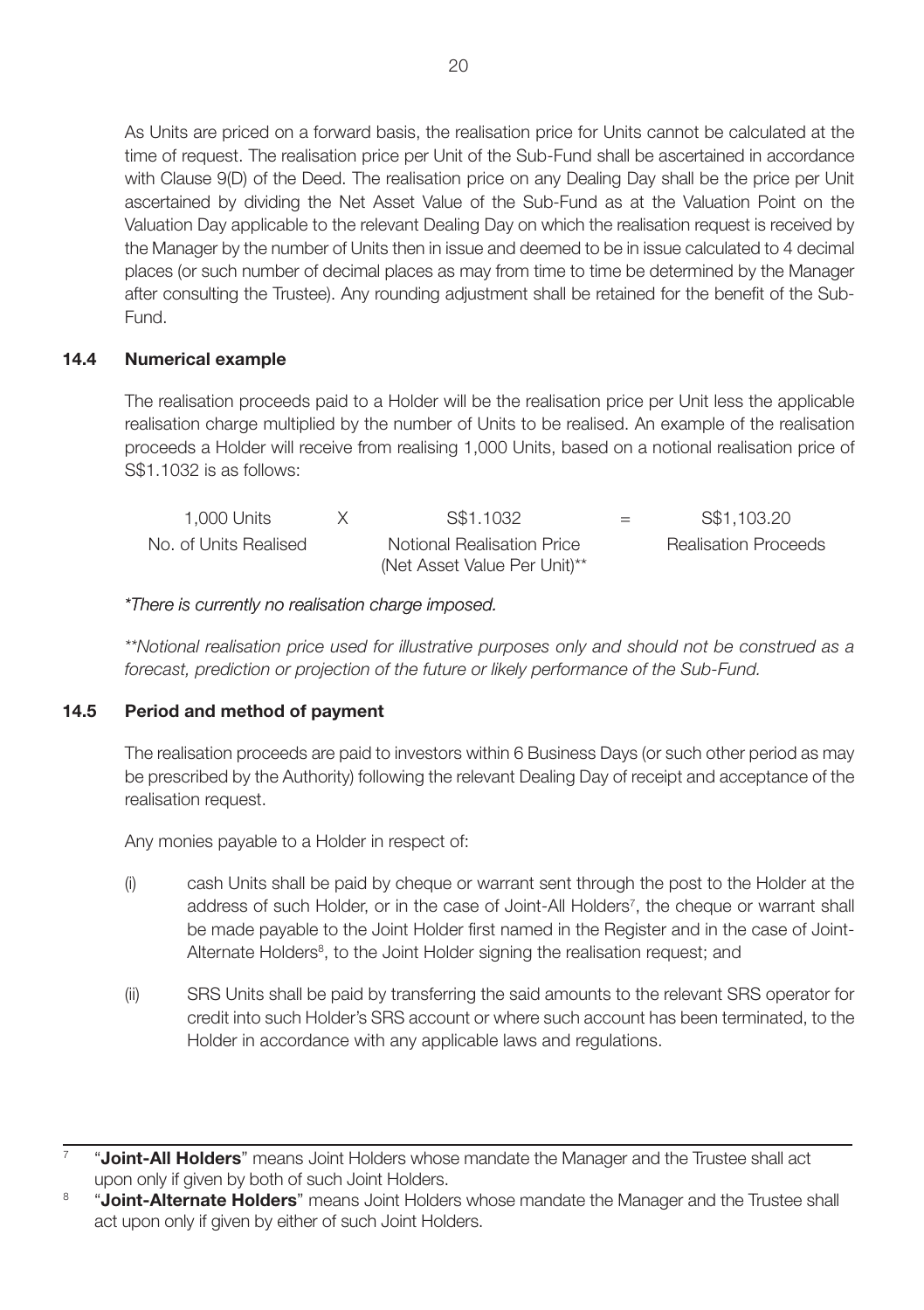For cash Units, payment of the cheque or warrant by the banker upon whom it is drawn shall be a satisfaction of the monies payable. For SRS Units, payment as set out in part (ii) above shall be a satisfaction of the monies payable and the receipt of the relevant SRS operator shall be a good discharge to the Manager or the Trustee (as the case may be). Where an authority in that behalf shall have been received by the Trustee or the Manager in such form as the Trustee shall consider sufficient, the Trustee or the Manager (as the case may be) shall pay the amount due to any Holder to his bankers or other agent and the receipt of such bankers or other agent shall be a good discharge therefor. No amount payable to any Holder shall bear interest.

If a Holder is resident outside Singapore, the Manager shall be entitled to deduct from the total amount which would otherwise be payable in accordance with the Deed on the purchase from the Holder an amount equal to the excess of the expenses actually incurred over the amount of expenses which would have been incurred if the Holder had been resident in Singapore.

## **15. SWITCHING OF UNITS**

**15.1** Holders may switch Units in the Sub-Fund with units of any other fund managed by the Manager other than the other sub-funds of the Fund. Switching of Units shall be based on the prevailing realisation price ascertained in accordance with Clause 9(D) of the Deed, subject to a minimum switching of 100 Units and the Minimum Holding in the Sub-Fund being maintained. The switching fee currently imposed for switching of Units in the Sub-Fund with units of any other fund managed by the Manager other than the other sub-funds of the Fund is 1% (as set out in paragraph 10 of this Prospectus). The Manager may at its discretion, without assigning any reason, reject any application for switching of Units.

#### **16. OBTAINING PRICES OF UNITS**

- **16.1** The Net Asset Value per Unit of the Sub-Fund will be published on the Manager's website at http://www.schroders.com.sg, and will also be available directly from the Manager, normally two Business Days after the relevant Dealing Day.
- **16.2** The Net Asset Value per Unit of the Sub-Fund is also published in The Straits Times, The Business Times and Lianhe Zaobao on a periodic basis.

*Investors should note that other than publications of the Manager, the Manager does not accept any responsibility for any errors on the part of the publisher of the prices published in the local newspapers or for any non-publication of prices by such publisher and shall incur no liability in respect of any action taken or loss suffered by the investors in reliance upon such publication.*

## **17. SUSPENSION OF DEALINGS**

- **17.1** The Manager or the Trustee may, with the prior written approval of the other, suspend the issuance and realisation of Units in relation to the Sub-Fund during:-
	- **17.1.1** any period when any Recognised Stock Exchange on which any investments of the Deposited Property of the Sub-Fund for the time being are listed or dealt in is closed (otherwise than for ordinary holidays) or during which dealings are restricted or suspended;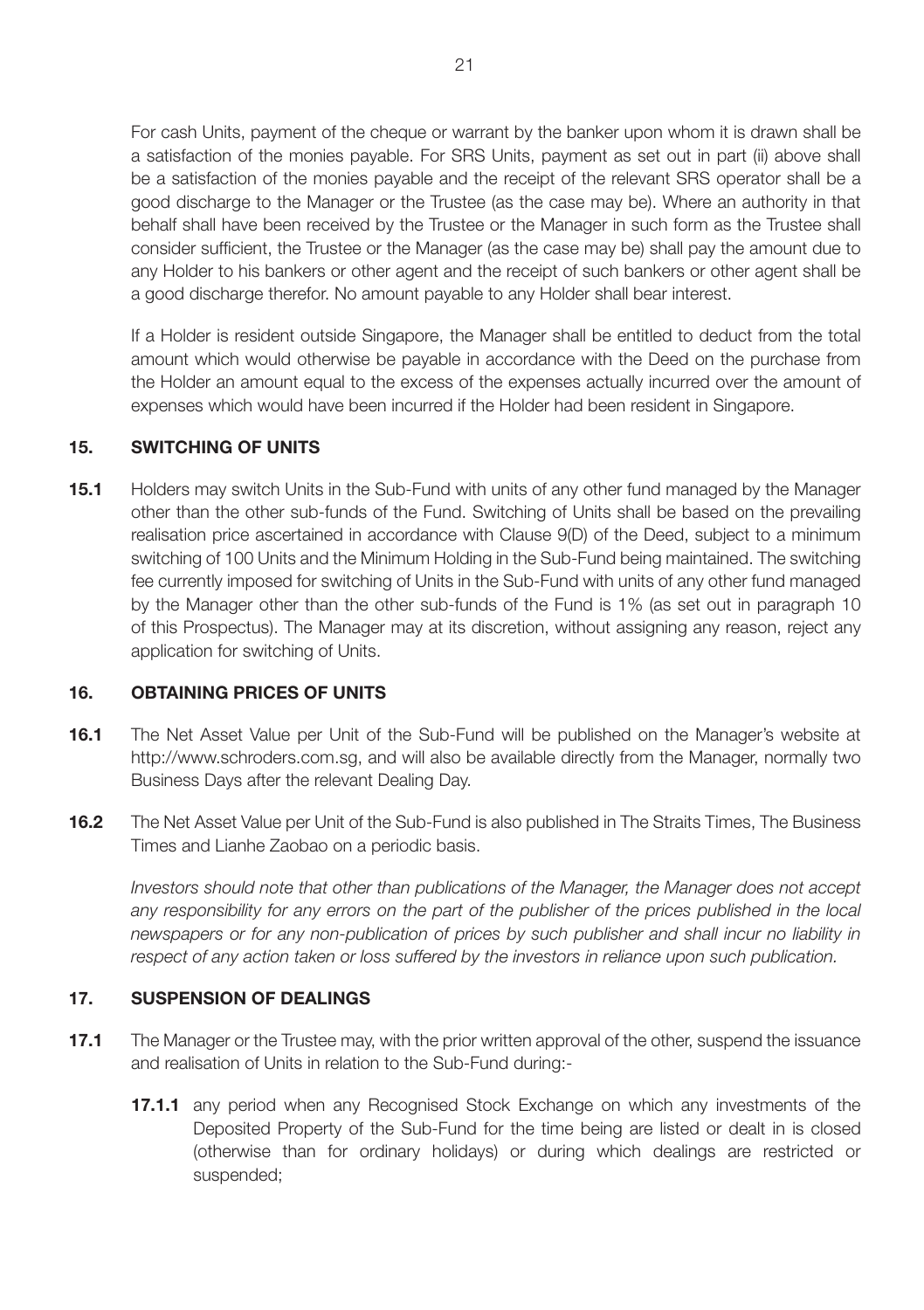- **17.1.2** the existence of any state of affairs which, in the opinion of the Manager and the Trustee constitutes an emergency as a result of which disposition by the Sub-Fund of its investments is not reasonably practicable or might seriously prejudice the interests of the Holders as a whole or of the Deposited Property (whether of the Sub-Fund or the Fund);
- **17.1.3** any breakdown in the means of communication normally employed in determining the price of any of such investments or the current price on any market or when for any reason the prices of any investments cannot be promptly and accurately ascertained (including any period when the fair value of a material portion of such investments cannot be determined);
- **17.1.4** any period when the remittance of money which will or may be involved in the realisation of such investments or in the payment for such investments cannot, in the opinion of the Manager and the Trustee, be effected at normal rates of exchange;
- **17.1.5** any period when the dealing of Units is suspended pursuant to any order or direction issued by the Authority;
- **17.1.6** any 48 hours (or such longer period as may be agreed between the Manager and the Trustee) prior to the date of any meeting of Holders (or any adjourned meeting thereof); or
- **17.1.7** any period when the business operations of the Manager or the Trustee in relation to the operations of the Sub-Fund are substantially interrupted or closed as a result of or arising from pestilence, acts of war, terrorism, insurrection, revolution, civil unrest, riots, strikes or acts of God.
- **17.2** Such suspension shall take effect forthwith upon the declaration in writing from the Manager to the Trustee or the Trustee to the Manager (as the case may be) and shall terminate on the day following the first Business Day on which the condition giving rise to the suspension shall have ceased to exist and no other conditions under which suspension is authorised under the Deed shall exist upon the declaration in writing thereof by the Manager or the Trustee (as the case may be). The Manager may temporarily suspend the realisation of Units for such reasonable period as may be necessary to effect an orderly realisation of Units in accordance with clause 9(D)(ii) of the Deed.
- **17.3** Any payment for any Units realised before the commencement of any such suspension but for which payment has not been made before the commencement thereof may, if the Manager and the Trustee so agree, be deferred until immediately after the end of such suspension.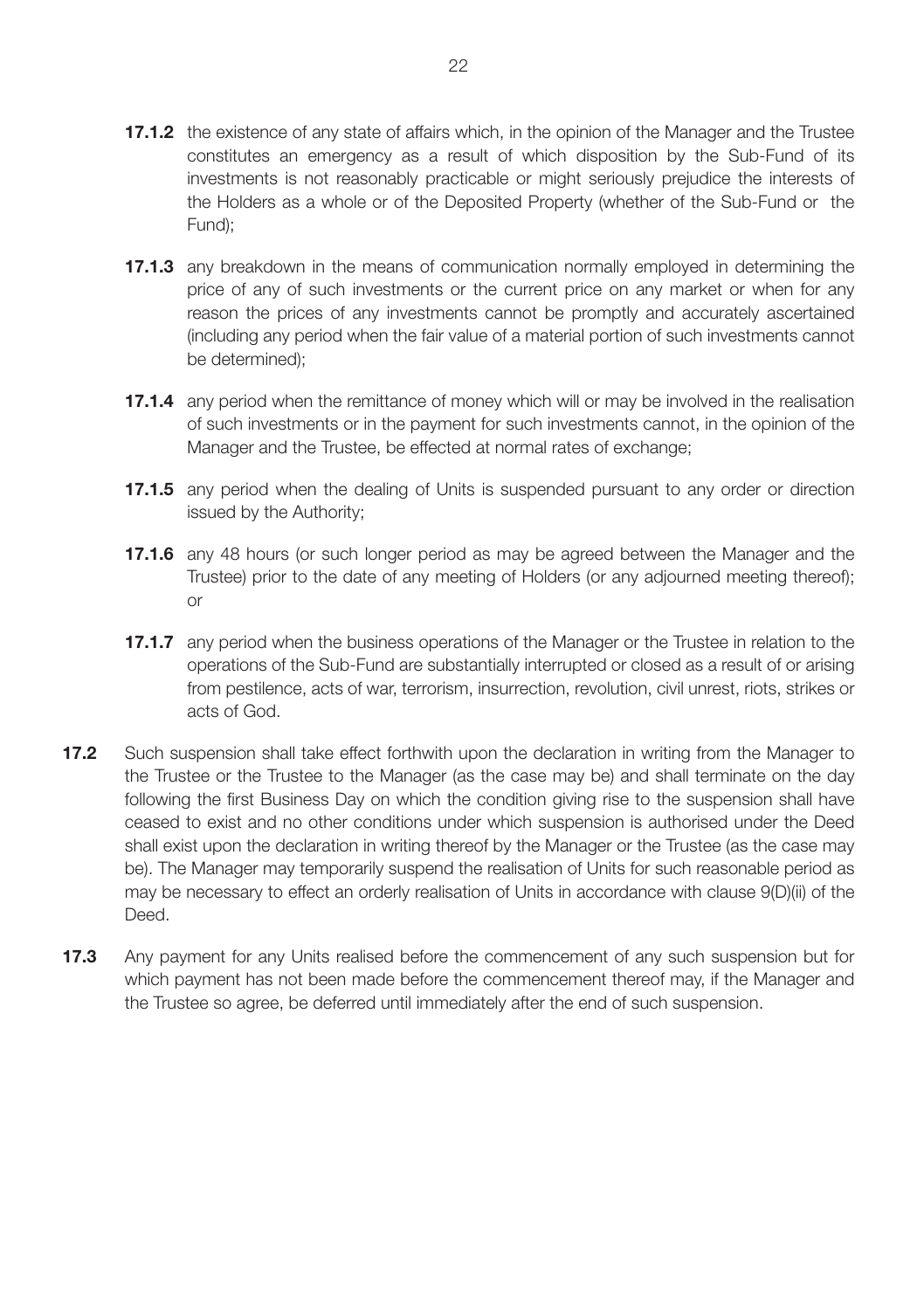## **18. PERFORMANCE AND BENCHMARK**

**18.1** The returns of the Sub-Fund since inception and over the last 1 year (as at 31 October 2010) are as follows:-

Total Return

|                                                                             | vear       | Since inception |
|-----------------------------------------------------------------------------|------------|-----------------|
| l The Sub-Fund<br>MAV-to-NAV)                                               | $-13.96\%$ | 14.59%          |
| l The Sub-Fund<br>(NAV-to-NAV (taking into account the preliminary charge)) | $-18.26%$  | 8.86%           |

Annualised Return

|                                                                             | Since inception |
|-----------------------------------------------------------------------------|-----------------|
| l The Sub-Fund<br>(NAV-to-NAV)                                              | 5.37%           |
| l The Sub-Fund<br>(NAV-to-NAV (taking into account the preliminary charge)) | 3.32%           |

Source: Morningstar, Performance in SGD, net dividends reinvested.

The inception date of the Sub-Fund is 21 March 2008.

**18.2** There is no benchmark for which the performance of the Sub-Fund should be measured against since the Sub-Fund is exposed to the performance of the Dynamic Allocation Strategy.

## **Past performance of the Sub-Fund is not necessarily indicative of the future performance of the Sub-Fund.**

## **19. TURNOVER RATIO AND EXPENSE RATIO**

- **19.1** The expense ratio of the Sub-Fund calculated in accordance with the Investment Management Association of Singapore's guidelines on disclosure of expense ratios and based on the Sub-Fund's audited accounts from 1 July 2009 to 30 June 2010 is 2.03%.
- **19.2** The following expenses (where applicable) are excluded from the calculation of the expense ratio:-
	- (i) brokerage and other transaction costs associated with the purchase and sale of investments;
	- (ii) interest expense arising from bank lending and other loans to the Sub-Fund;
	- (iii) foreign exchange gains and losses of the Sub-Fund (whether realised or unrealised);
	- (iv) tax deducted at source or arising from income received (including withholding tax);
	- (v) front-end loads, back-end loads and other costs arising from the purchase or sale of a foreign unit trust or mutual fund; and
	- (vi) dividends and other distributions paid to the Holders.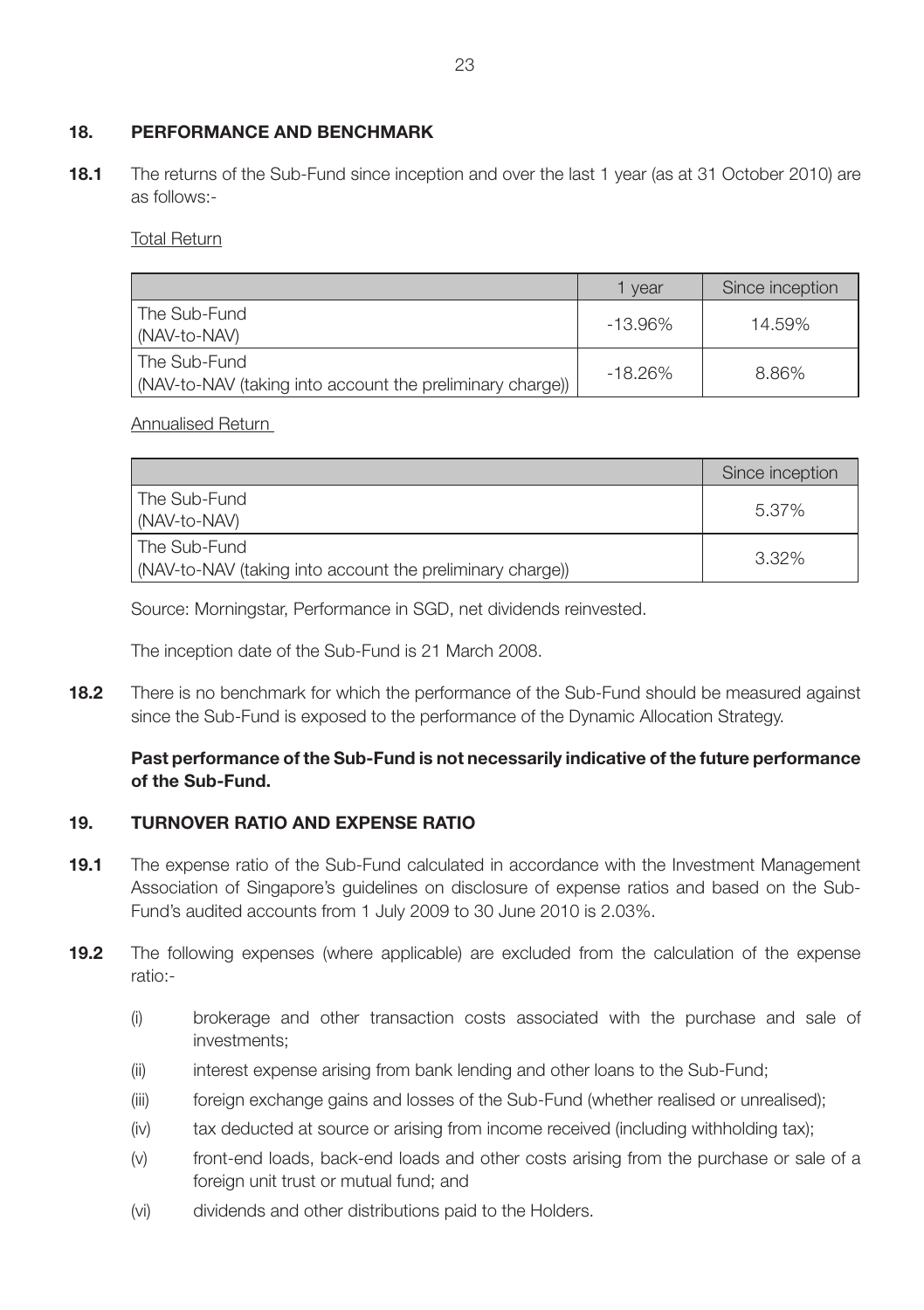The turnover ratio of the Sub-Fund for the period from 1 July 2009 to 30 June 2010 calculated based on the lesser of purchases or sales expressed as a percentage over the average daily Net Asset Value of the Sub-Fund, is 172.49%.

## **20. SOFT DOLLAR COMMISSIONS/ARRANGEMENTS**

- **20.1** In the management of the Sub-Fund, the Manager and SIML may accept soft dollar commissions from, or enter into soft dollar arrangements with, stockbrokers who execute trades on behalf of the Sub-Fund and the soft dollars received are restricted to the following kinds of services:
	- **20.1.1** research and price information;
	- **20.1.2** performance measurement:
	- **20.1.3** portfolio valuations; and
	- **20.1.4** analysis administration services.

The Manager and SIML may not receive or enter into soft dollar commissions or arrangements unless (a) such soft dollar commissions or arrangements shall reasonably assist the Manager and SIML in their management of the Sub-Fund, (b) the Manager and SIML shall ensure at all times that the transactions are executed at the best available terms taking into account the relevant market at the time for transaction of this kind and size concerned, and (c) that no unnecessary trades are entered into in order to qualify for such soft dollar commissions or arrangements. The Manager and SIML shall not receive goods and services such as travel, accommodation and entertainment.

## **21. CONFLICTS OF INTEREST**

- **21.1** The Manager and/or SIML may from time to time have to deal with competing or conflicting interests of the Sub-Fund with other funds managed by the Manager and/or SIML (as the case may be). For example, the Manager or SIML may make a purchase or sale decision on behalf of some or all of the other funds managed by it without making the same decision on behalf of the Sub-Fund, as a decision whether or not to make the same investment or sale for the Sub-Fund depends on factors such as the cash availability and portfolio balance of the Sub-Fund. However, the Manager and SIML will use reasonable endeavours at all times to act fairly and in the interests of the Sub-Fund. In particular, after taking into account the availability of cash and relevant investment guidelines of the other funds managed by the Manager and/or SIML and the Sub-Fund, the Manager and/or SIML (as the case may be) will endeavour to ensure that securities bought and sold will be allocated proportionately as far as possible among the Sub-Fund and the other funds managed by the Manager and/or SIML (as the case may be).
- 21.2 The factors which the Manager and/or SIML will take into account when determining if there are any conflicts of interest as described in sub-paragraph 21.1 above include the assets of the Sub-Fund. To the extent that another fund managed by the Manager and/or SIML intends to purchase substantially similar assets, the Manager and/or SIML (as the case may be) will ensure that the assets are allocated fairly and proportionately and that the interests of all Holders are treated equally between the Sub-Fund and the other funds.
- **21.3** Associates of the Trustee may be engaged to offer financial, banking and brokerage services to the Sub-Fund, but those services, where provided, will be on an arm's length basis.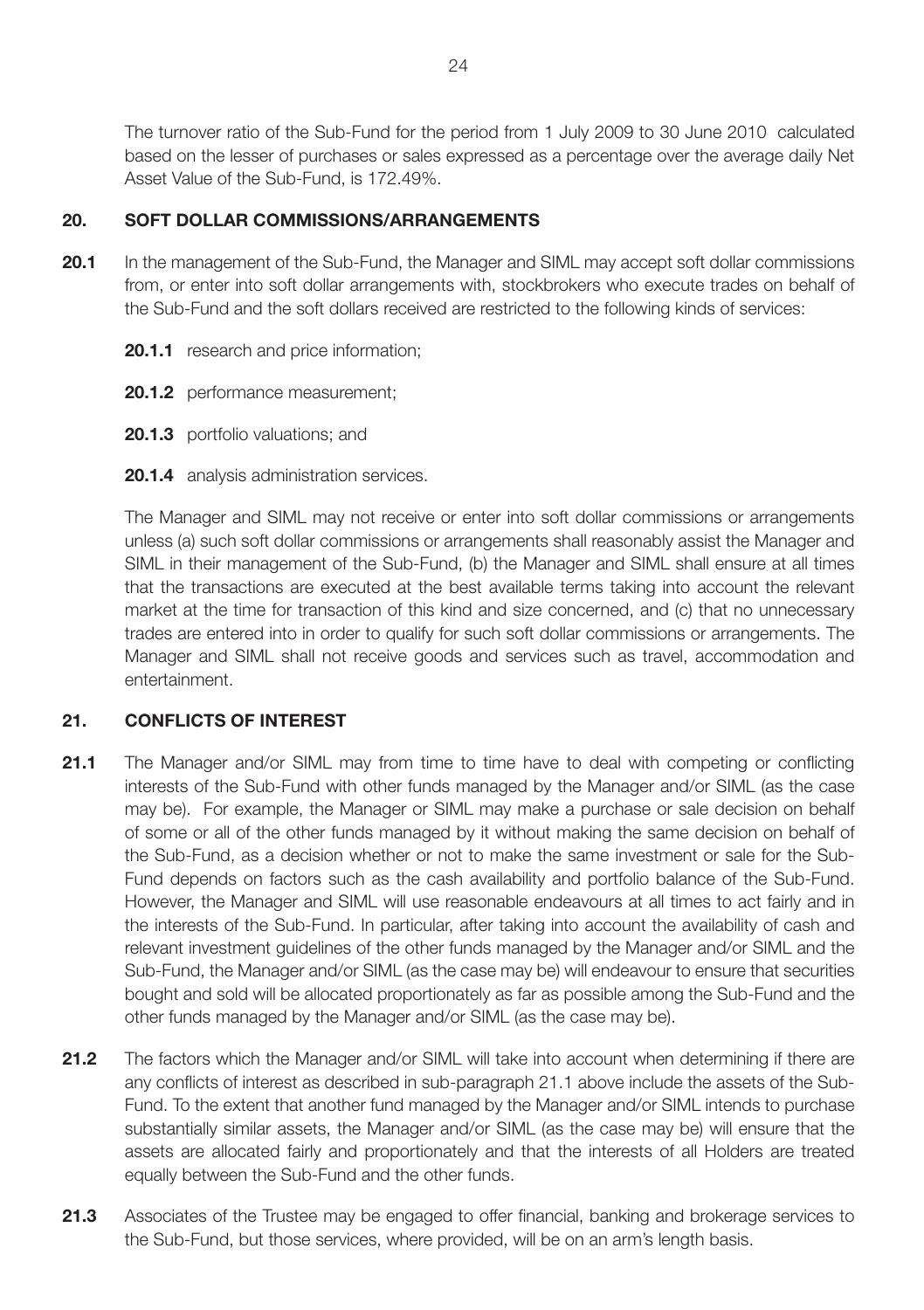## **22. REPORTS**

- 22.1 The financial year-end of the Sub-Fund is 30 June. The annual report, annual accounts and the auditor's report on the annual accounts will be prepared and sent to the Holders of the Sub-Fund within 3 months of the financial year-end (or such other periods as may be permitted by the Authority).
- **22.2** The semi-annual report and semi-annual accounts will be prepared and sent to the Holders within 2 months of the financial half-year end i.e. 31 December (or such other periods as may be permitted by the Authority).

## **23. QUERIES AND COMPLAINTS**

All enquiries and complaints about the Sub-Fund should be directed to the Manager, Schroder Investment Management (Singapore) Ltd, at telephone number (65) 6534 4288.

## **24. OTHER MATERIAL INFORMATION**

## **24.1 Change of investment policy**

The Manager may from time to time change the investment policy of the Sub-Fund in accordance with the Deed upon prior written notification of not less than one month (or such other period as may be required pursuant to the Code or other applicable law or regulation or agreed between the Manager and the Trustee if not prohibited by the Code or other applicable law or regulation) to the Holders of the Sub-Fund.

## **24.2 Custody of investments**

The Trustee shall be responsible for the safe custody of the Deposited Property of the Sub-Fund. Any Authorised Investments forming part of the Deposited Property of the Sub-Fund shall, if in bearer form, be held by or on behalf of or deposited with the Trustee for the purpose of safe custody. Any Authorised Investment in registered form shall, as soon as possible after receipt of the necessary documents be registered in the name of the Trustee or its nominee and shall remain so registered until disposed of in accordance with the provisions of the Deed. The Trustee may act as custodian itself or may from time to time as it thinks fit appoint such persons (including any associate of the Trustee) as custodian or joint custodians (with the Trustee if acting as custodian or with any other custodian appointed by the Trustee) of the whole or any part of the Deposited Property of the Sub-Fund and (where the Trustee is custodian) may from time to time as it thinks fit appoint or (where the Trustee appoints a custodian) may empower such custodian or joint custodian (as the case may be) to appoint with prior consent in writing of the Trustee, sub-custodians. The fees and expenses of any such custodian, joint custodian or sub-custodian shall be paid out of the Deposited Property of the Sub-Fund. The Trustee may at any time procure that:

- (i) the Trustee; or
- (ii) any officer of the Trustee jointly with the Trustee; or
- (iii) any nominee appointed by the Trustee; or
- (iv) any such nominee and the Trustee; or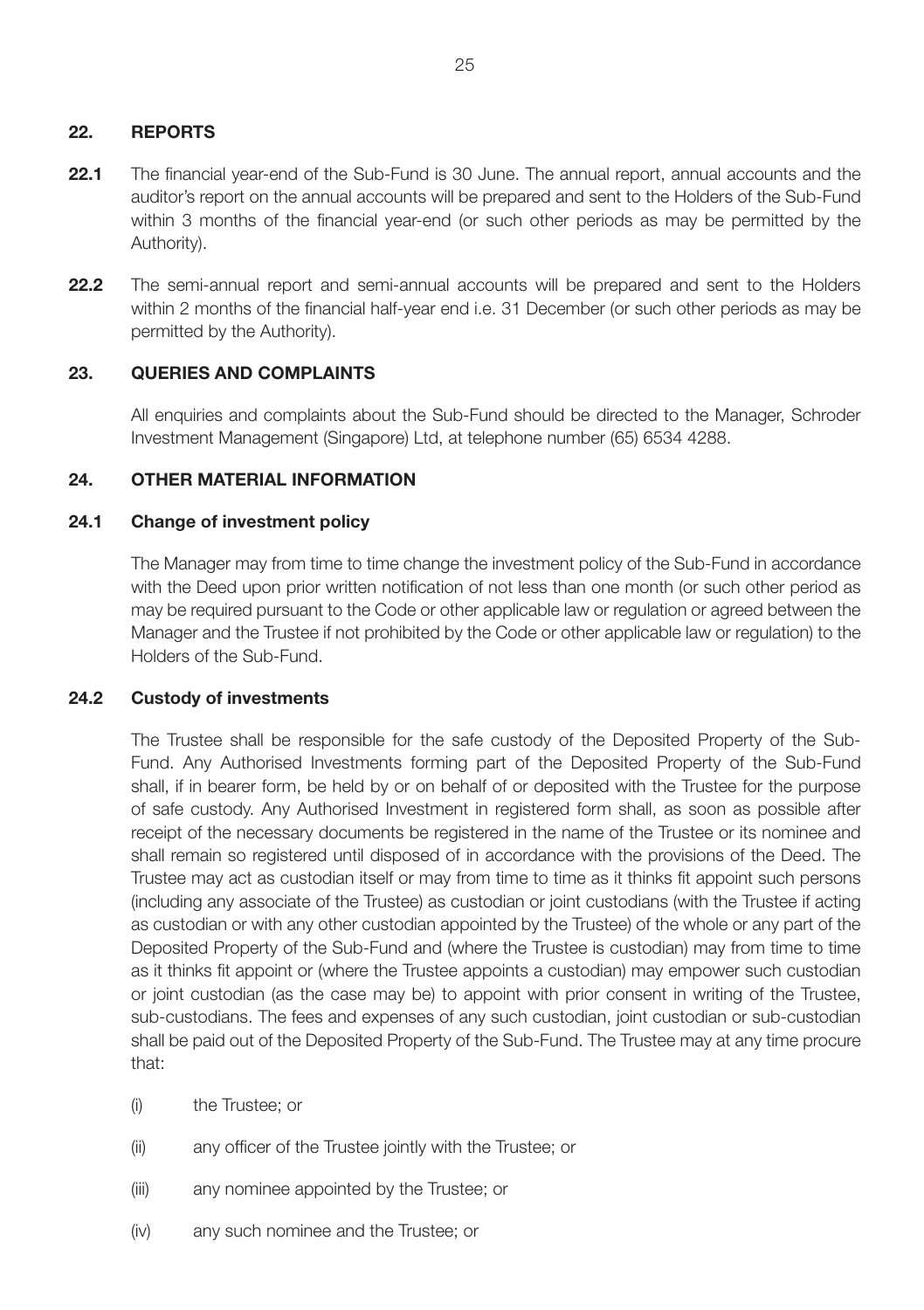- (v) any custodian, joint-custodian or sub-custodian appointed; or
- (vi) any company operating a recognised clearing system in respect of the Authorised Investments involved; or
- (vii) any broker, financial institution or other person with whom the same is deposited in order to satisfy any requirement to deposit margin or security,

take delivery of and retain and/or be registered as proprietor of any Authorised Investments or other property held upon the trusts of the Deed.

Notwithstanding any other provision in the Deed, the following provisions shall apply:

- (a) the Trustee shall not incur any liability in respect of or be responsible for losses incurred through the insolvency of or any act or omission of any depository or clearing system with which Authorised Investments may be deposited or any broker, financial institution or other person with whom Authorised Investments are deposited in order to satisfy any margin requirement;
- (b) the Trustee shall not incur any liability in respect of or be responsible for losses incurred through the insolvency of or any act or omission of any nominee, custodian, joint custodian or sub-custodian appointed by the Trustee except where the Trustee has failed to exercise reasonable skill and care in the selection, appointment and monitoring of such appointee (having regard to the market in which the relevant appointee is located) or the Trustee is in wilful default; and
- (c) the Trustee shall not incur any liability in respect of or be responsible for losses incurred through the insolvency of or any act or omission of any sub-custodian not appointed by it.

#### **24.3 Termination of the Fund or a Sub-Fund**

The Fund or the Sub-Fund may be terminated by the Manager, the Trustee or the Holders under the circumstances stipulated under the Deed.

Investors should refer to the Deed for further information with respect to the events of termination and the manner in which the Fund or the Sub-Fund may be terminated.

#### **24.4 Value of Authorised Investments**

Save as otherwise expressly provided in the Deed and subject to the provisions of the Code, for the purposes of determining the Net Asset Value of the Sub-Fund or any part thereof, any investment comprised or to be comprised therein shall be calculated as follows:

(i) a Quoted Investment, the value shall be calculated by reference to the official closing price, or last quoted price on any Recognised Stock Exchange; where such Quoted Investment is listed, dealt or traded in more than one Recognised Stock Exchange, the Manager or any authorised agent appointed by the Manager may in its absolute discretion select any one of such Recognised Stock Exchange for the foregoing purposes.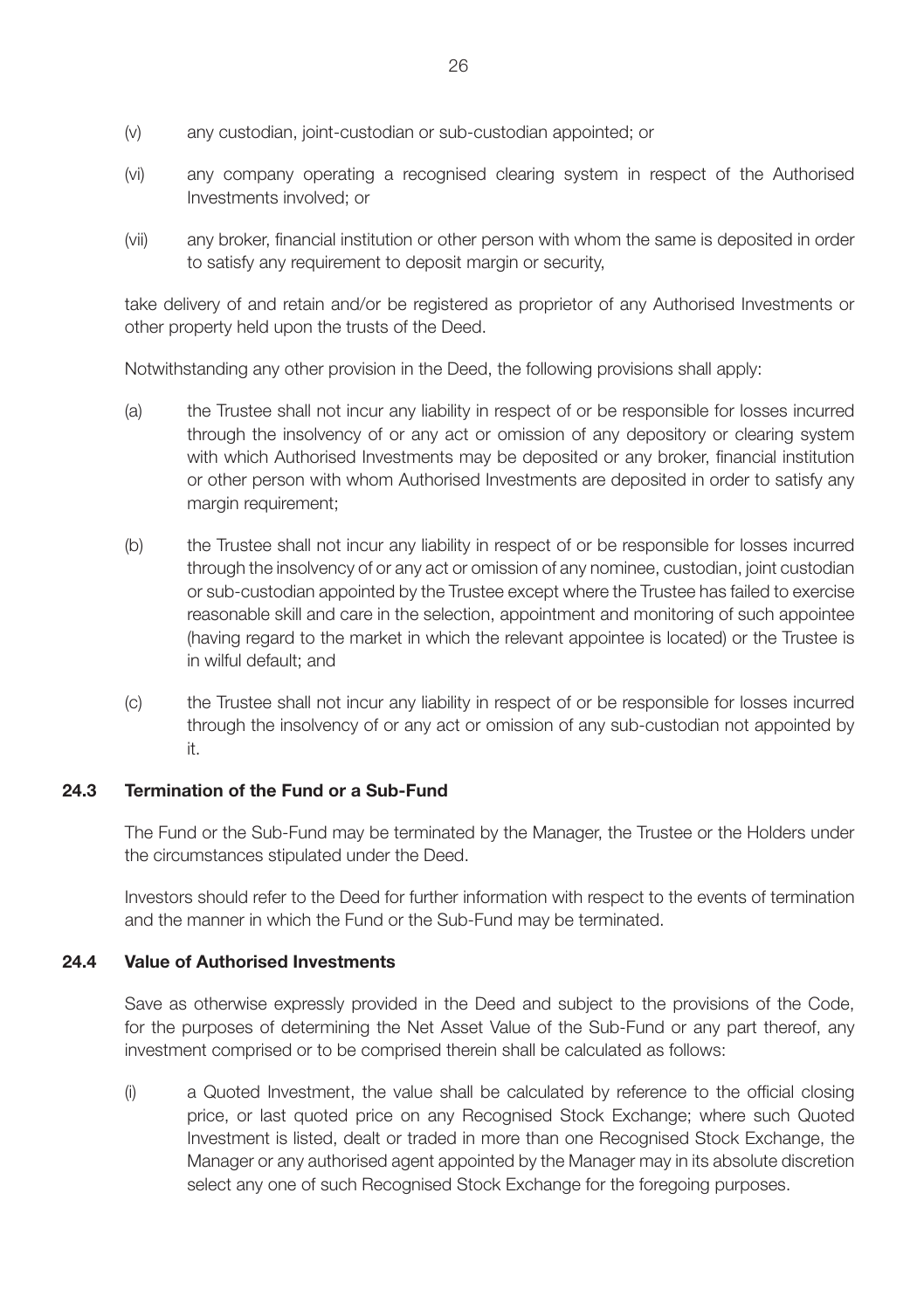- (ii) the value of any Unquoted Investments (other than any deposit or bank bill or unit or share in an open-ended collective investment scheme referred to in paragraphs (iii) and (iv) below) shall be calculated by reference to, where applicable, (1) the initial value thereof being the amount expended in the acquisition thereof or (2) the last bid prices quoted by responsible firms, corporations or associations on a Recognised Stock Exchange or an over-thecounter market at the time of calculation (or at such other time as the Managers may from time to time after consultation with the Trustee determine) or (3) the price quoted thereon by any person, firm or institution making a market in that Authorised Investment (and if there shall be more than one such market maker, then such market maker as the Managers may designate) or (4) the sale prices of recent public or private transactions in the same or similar investments, valuations of comparable companies or discounted cash flow analysis as may be determined to represent the fair value of such Authorised Investment, and in the valuation of such investment the Managers may take into account relevant factors including without limitation significant relevant events affecting the issuer such as pending mergers and acquisitions and restrictions as to saleability or transferability. For the consideration of what is fair value, the Managers may consult with a stockbroker or valuer approved by the Trustee. The Manager may at any time with the approval of the Trustee and shall at such times or at such intervals as the Trustee may request cause a revaluation to be made of any Unquoted Investment by an approved valuer approved by the Trustee as qualified to value such Unquoted Investment.
- (iii) cash, deposits and similar assets which shall be valued at their face value (together with accrued interest) unless in the opinion of the Manager (after consultation with the Trustee), any adjustment should be made to reflect the value thereof.
- (iv) a unit or share in a unit trust or mutual fund or collective investment scheme which shall be valued at the latest published or available net asset value per unit or share, or if no net asset value per unit or share is published or available, then at their latest available realisation price.
- (v) an investment, other than as described above, which shall be valued in such manner and at such time as the Manager (after consultation with the Trustee) shall from time to time determine in accordance with the Code and all applicable laws and regulations.
- (vi) Provided That if the quotations referred to in (i) to (iv) above are not available or if such quotations, in the opinion of the Manager, are not representative then the value of such Investment shall be such value as the Manager, with due care and in good faith considers to be fair value, with the consent of the Trustee who shall decide if a notice to notify the Holders of such determination is required and, in determining such reasonable value, the Manager may rely on quotations for the investment on another Recognised Stock Exchange or in an over-the-counter or electronic or telephone market or by an authorised dealer for Singapore Government securities or other fixed income securities or any certified valuation by a member of repute of any Recognised Stock Exchange or any approved valuer or such other reasonable means as the Trustee may approve.

Neither the Trustee nor the Manager shall, subject to the provisions of the Code, incur any liability by reason of the fact that a price reasonably believed by them to be the last known transacted price may be found not to be such Provided That it has acted in good faith without negligence and with due care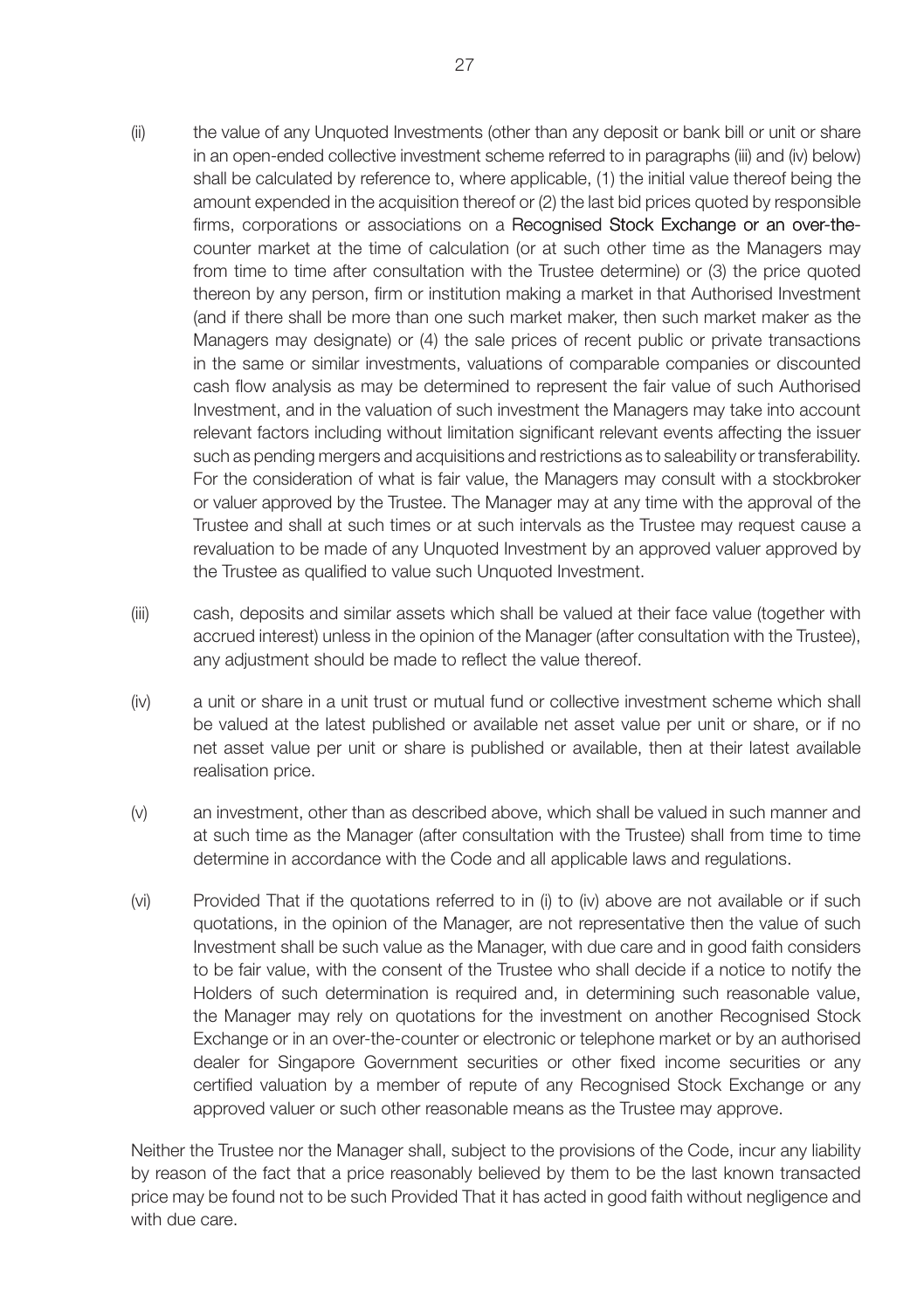- **24.5.1** The Trustee and the Manager respectively shall incur no liability in respect of any action taken or thing suffered by them in reliance upon any notice, resolution, direction, consent, certificate, affidavit, statement, certificate of stock, plan of reorganisation or other paper or document believed to be genuine and to have been passed, sealed or signed by the proper parties.
- **24.5.2** Neither the Trustee nor the Manager shall be responsible for the authenticity of any signature on any statement of account or any seal affixed to any endorsement or any certificate or to any form of transfer or application, or other document (sent by mail, facsimile, electronic means or otherwise) affecting the title to or transmission of Units or be in any way liable for any forged or unauthorised signature on or a seal affixed to such endorsement, form of transfer or application or other document or for acting on or giving effect to any such forged or unauthorised signature or seal. The Trustee and the Manager respectively shall nevertheless be entitled but not bound to require that the signature of any Holder or joint Holder to any document required to be signed by him under or in connection with the Deed shall be verified by a banker or broker or other responsible person or otherwise authenticated to its or their reasonable satisfaction.
- **24.5.3** The Trustee and the Manager shall incur no liability to the Holders for doing or (as the case may be) failing to do any act or thing which by reason of any provision of any present or future law or regulation made pursuant thereto, or of any decree, order or judgement of any court, or by reason of any request, announcement or similar action (whether of binding legal effect or not) which may be taken or made by any person or body acting with or purporting to exercise the authority of any government (whether legally or otherwise) either they or any of them shall be directed or requested to do or perform or to forbear from doing or performing. If for any reason it becomes impossible or impracticable to carry out any of the provisions of the Deed neither the Trustee nor the Manager shall be under any liability therefor or thereby.
- **24.5.4** Any indemnity expressly given to the Trustee and/or the Manager in the Deed is in addition to and without prejudice to any indemnity allowed by law provided nevertheless that nothing in any of the provisions of the Deed shall in any case in which the Trustee and/or the Manager, as the case may be, have failed to show the degree of diligence and care required by them by the provisions of the Deed exempt them from or indemnify them against any liability for breach of trust or any liability which by virtue of any rule of law would otherwise attach to them in respect of any negligence, default, breach of duty or trust of which they may be guilty in relation to their duties.
- **24.5.5** Neither the Manager nor the Trustee shall be responsible to the Fund, the Sub-Fund or any Holder for any loss or damage arising from reasons or causes beyond their control, or the control of any of their employees, including without limitation nationalisation, war, terrorism, currency restrictions, civil unrest, riots or strikes, nuclear fusion or acts of God.
- **24.5.6** In no event shall a Holder have or acquire any rights against the Trustee and the Manager or either of them save such as are expressly conferred upon such Holder by the Deed nor shall the Trustee be found to make any payment to any Holder except out of funds held by or paid to it for that purpose under the provisions of the Deed.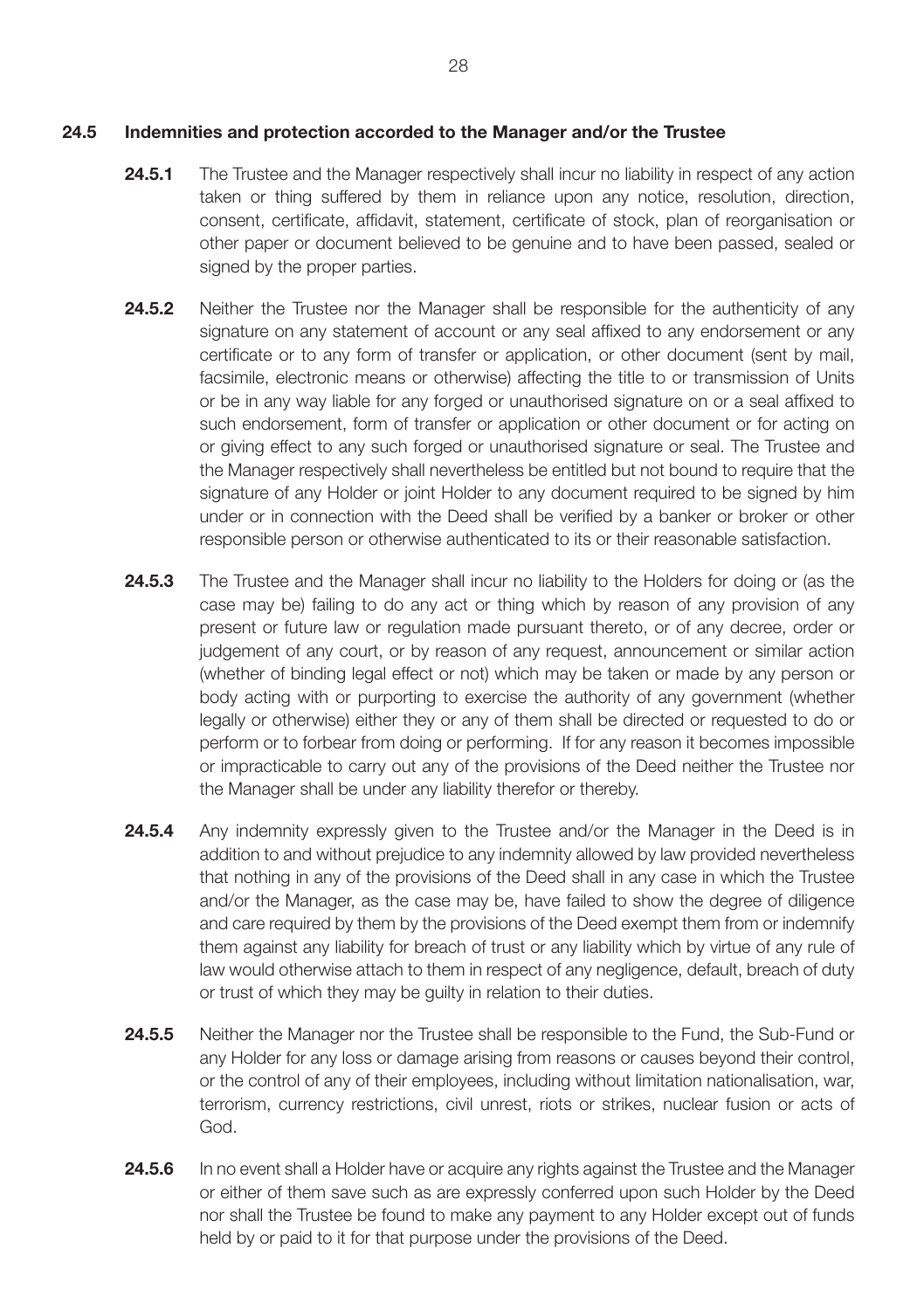- **24.5.7** The Trustee shall not be under any liability on account of any thing done or suffered by the Trustee in good faith in accordance with or in pursuance of any request or advice of the Manager and/or delegates appointed by the Manager. Whenever pursuant to any provision of the Deed any certificate, notice, instruction or other communication is to be given by the Manager and/or delegates appointed by the Manager to the Trustee, the Trustee may accept as sufficient evidence thereof a document signed or purporting to be signed on behalf of the Manager and/or delegates appointed by the Manager by any one person whose signature the Trustee is for the time being authorised in writing by the Manager and/or delegates appointed by the Manager to accept and may act on verbal, facsimile and electronic instructions given by authorised officers of the Manager and/or delegates appointed by the Manager specified in writing by the Manager and/or delegates appointed by the Manager to the Trustee.
- 24.5.8 Subject to any applicable laws and to the Deed (including but without limitations, Clause 19 (F) of the Deed) and without prejudice to any rights of indemnity by law given to trustees, the Trustee shall be entitled for the purposes of indemnity against any actions, costs, claims, damages, expenses or demands to which it may be put as Trustee to have recourse to the Deposited Property or any part thereof but this shall be without prejudice to the obligation of the Manager to reimburse the Trustee out of the Deposited Property of the Sub-Fund in respect of all such matters within Clause 18(B) of the Deed.
- **24.5.9** The Trustee shall not be responsible for acting upon any resolution purported to have been passed at any meeting of the Holders of the Sub-Fund in respect whereof minutes shall have been made and signed even though it may be subsequently found that there was some defect in the constitution of the meeting or the passing of the resolution or that for any reason the resolution was not binding upon all the Holders.
- 24.5.10 In the absence of fraud or negligence or breach of the Deed by the Trustee, it shall not incur any liability by reason of any error of law or any matter or thing done or suffered or omitted to be done by it in good faith thereunder.
- **24.5.11** In the absence of fraud, negligence or wilful default the Manager shall not incur any liability by reason of any error of law or any matter or thing done or suffered or omitted to be done by it in good faith under the Deed and the Manager shall not be under any liability except such liability as may be expressly assumed by it under the Deed nor shall the Manager (save as otherwise provided in the Deed) be liable for any act or omission of the Trustee.
- **24.5.12** Without prejudice to the powers, authorities and discretions of the Trustee under the Trustees Act, the Trustee may act upon any advice of or information obtained from any advisers, bankers, accountants, brokers, lawyers or other persons on whom the Trustee has relied on for advice (hereinafter known as "**advisers**") either of the Trustee or of the Manager and the Trustee shall not be liable for anything done or omitted or suffered in good faith in reliance upon such advice or information or for any misconduct, mistake, oversight, error of judgement, forgetfulness or want of prudence on the part of any such advisers Provided That, in the case of advisers of the Trustee, the Trustee shall have exercised due care and diligence in the appointment of such advisers of the Trustee. Any such advice or information may be obtained or sent by letter, facsimile or electronic message and the Trustee shall not be liable for acting on any advice or information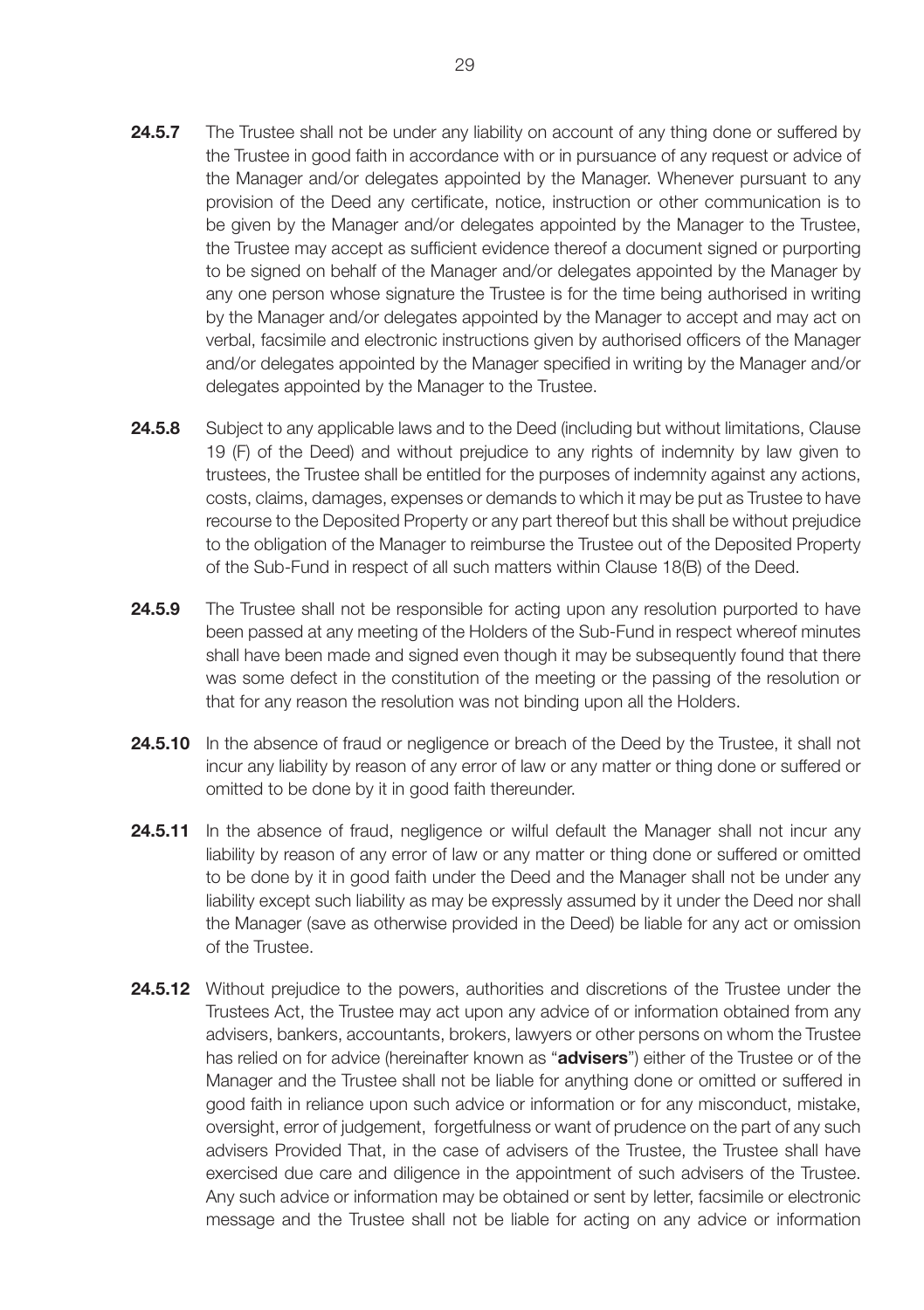purporting to be conveyed by any such letter, facsimile or electronic message although the same contains some error or shall not be authentic.

- 24.5.13 Save otherwise expressly provided in the Deed, the Trustee shall as regards all the trusts, powers, authorities and discretions vested in it have absolute and uncontrolled discretion as to the exercise thereof whether in relation to the manner or as to the mode of and time for the exercise thereof and in the absence of fraud or negligence the Trustee shall not be in any way responsible for any loss, costs, damages or inconvenience that may result from the exercise or non-exercise thereof.
- **24.5.14** The Trustee may in relation to the acquisition, holding or disposal of any investment with the concurrence of the Manager utilise its own services or the services of any associate of the Trustee (if such associate is a banker) without there being any liability to account therefor and any charges or expenses incurred shall be payable out of the Deposited Property of the Sub-Fund.
- 24.5.15 The Trustee shall not be responsible for verifying or checking any valuation of the Deposited Property of the Sub-Fund or any calculation of the prices at which Units are to be issued or realised, except as provided in the Deed, but shall be entitled (but not bound) at any time to require the Manager to justify the same.
- 24.5.16 Unless otherwise provided in the Deed, neither the Trustee nor the Manager nor their agents shall be under any liability whatsoever in consequence of the destruction of any documents in accordance with the Deed.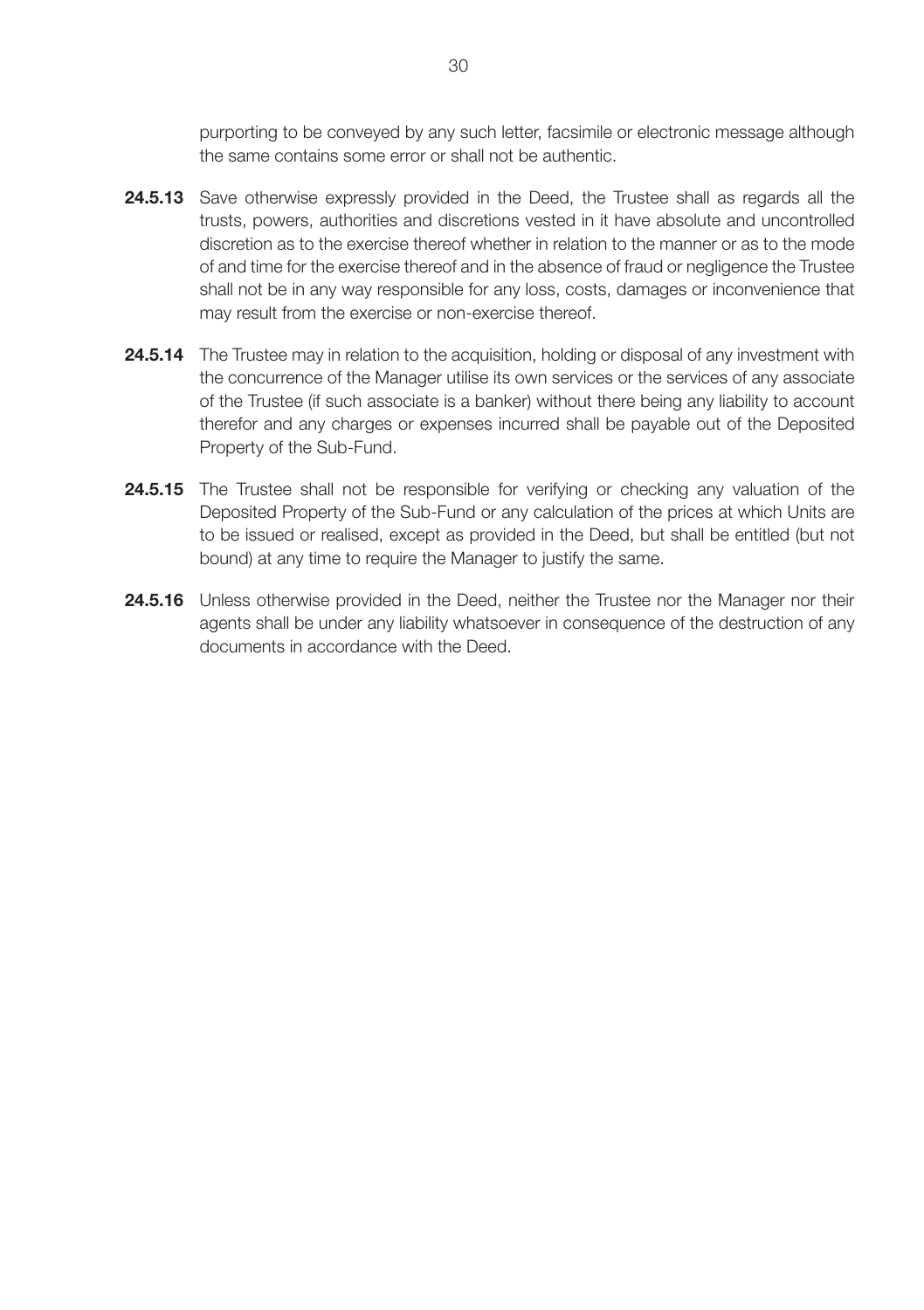**BOARD OF DIRECTORS OF THE MANAGER**

**SUSAN SOH SHIN YANN THAM EE MERN LILIAN** 

**TAN JUI TONG GWEE SIEW PING**